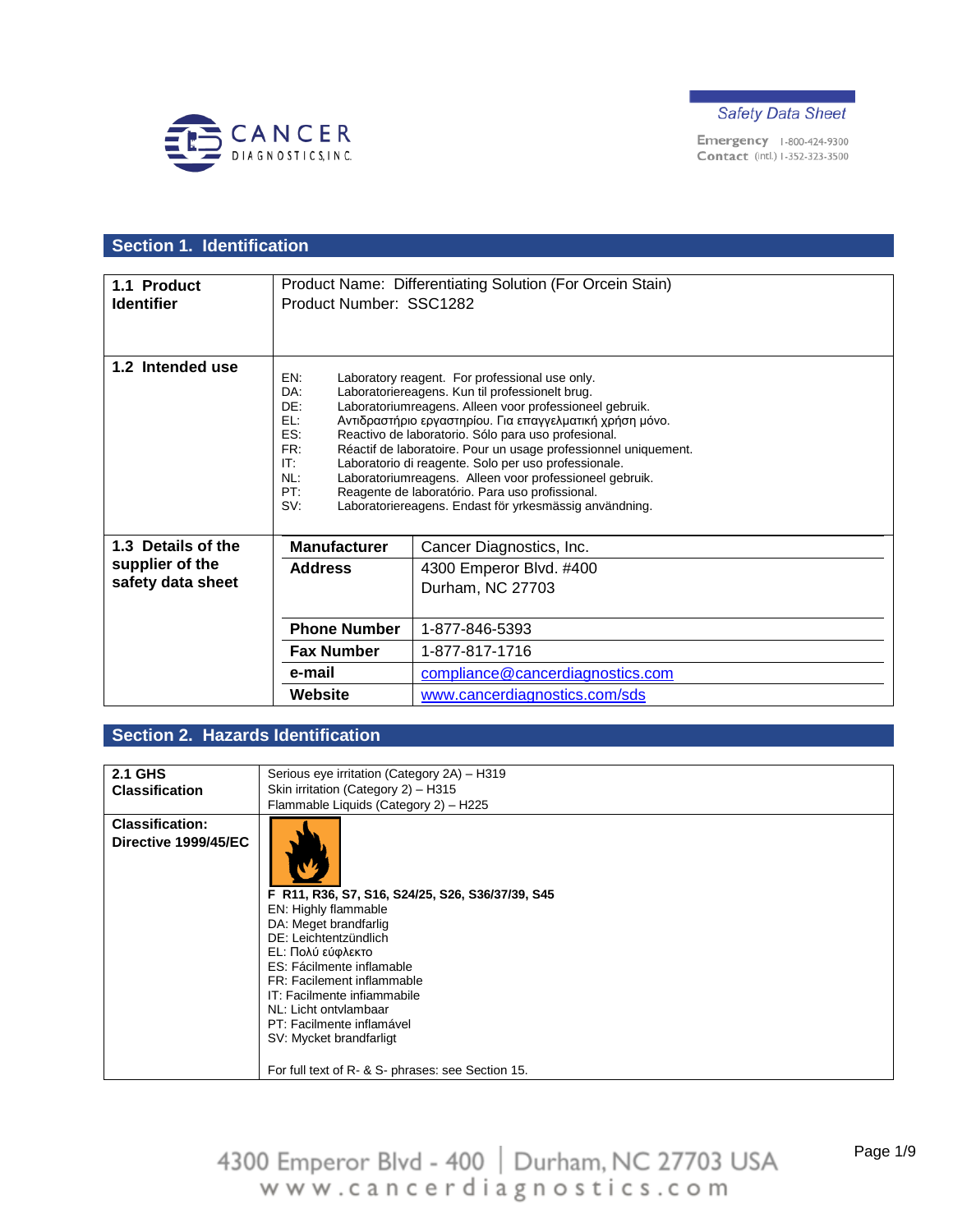



| 2.2 Label Elements               | Pictogram(s):                                      |                                                                                                                                                                                                                                     |
|----------------------------------|----------------------------------------------------|-------------------------------------------------------------------------------------------------------------------------------------------------------------------------------------------------------------------------------------|
|                                  | Signal word:                                       | Danger                                                                                                                                                                                                                              |
|                                  | Hazard statement(s):                               | H303 - May be harmful if swallowed<br>H315 - Causes skin irritation<br>H319 - Causes serious eye irritation<br>H225 - Highly flammable liquid and vapor                                                                             |
|                                  | Precautionary<br>statement(s):                     | P302+ P352 - IF ON SKIN: Wash with plenty of soap and water<br>P305 + P351 - IF IN EYES: Rinse cautiously with water for<br>several minutes.<br>P337 + P315 - If eye irritation persists get immidiate medical<br>advice/attention. |
|                                  | Precautionary statement(s)<br>not listed on label: | P301 + P312 - IF SWALLOWED: Call a POISON CENTER or<br>doctor/physician if you feel unwell.                                                                                                                                         |
| <b>NFPA</b><br><b>Scale: 0-4</b> |                                                    |                                                                                                                                                                                                                                     |
| <b>HMIS (U.S.A.)</b>             | <b>HEALTH</b>                                      | 1                                                                                                                                                                                                                                   |
| <b>Scale: 0-4</b>                | <b>FLAMMABILITY</b>                                | 3                                                                                                                                                                                                                                   |
|                                  | <b>PHYSICAL HAZARD</b><br>PERSONAL PROTECTION      | 0<br>H                                                                                                                                                                                                                              |
| 2.3 Other Hazards                |                                                    | PBT: This mixture does not contain any substances that are assessed to be a PBT.                                                                                                                                                    |
|                                  |                                                    | vPvB: This mixture does not contain any substances that are assessed to be a vPvB.                                                                                                                                                  |

# **Section 3. Composition and Information on Ingredients**

#### **3.2 Chemical Description:** Mixture

\*May contain additional non-hazardous proprietary ingredients.

\*May contain additional active ingredients at concentrations <0.1%w/v.

| <b>Hazardous Ingredients:</b> | CAS#      | EC#       | <b>GHS Symbols</b>                                                                                                           | %         |
|-------------------------------|-----------|-----------|------------------------------------------------------------------------------------------------------------------------------|-----------|
| Ethanol                       | 64-17-5   | 200-578-6 | O<br>Danger. 2 H225 Highly<br>flammable liquid and vapour.                                                                   | $\leq 65$ |
| Hydrochloric Acid             | 7647-01-0 | 231-595-7 | Warning. 3. H335 May cause<br>respirtory irritation.<br>Œ<br>Danger. 1B. H314 Causes<br>severe skin burns and eye<br>damage. | 0.5       |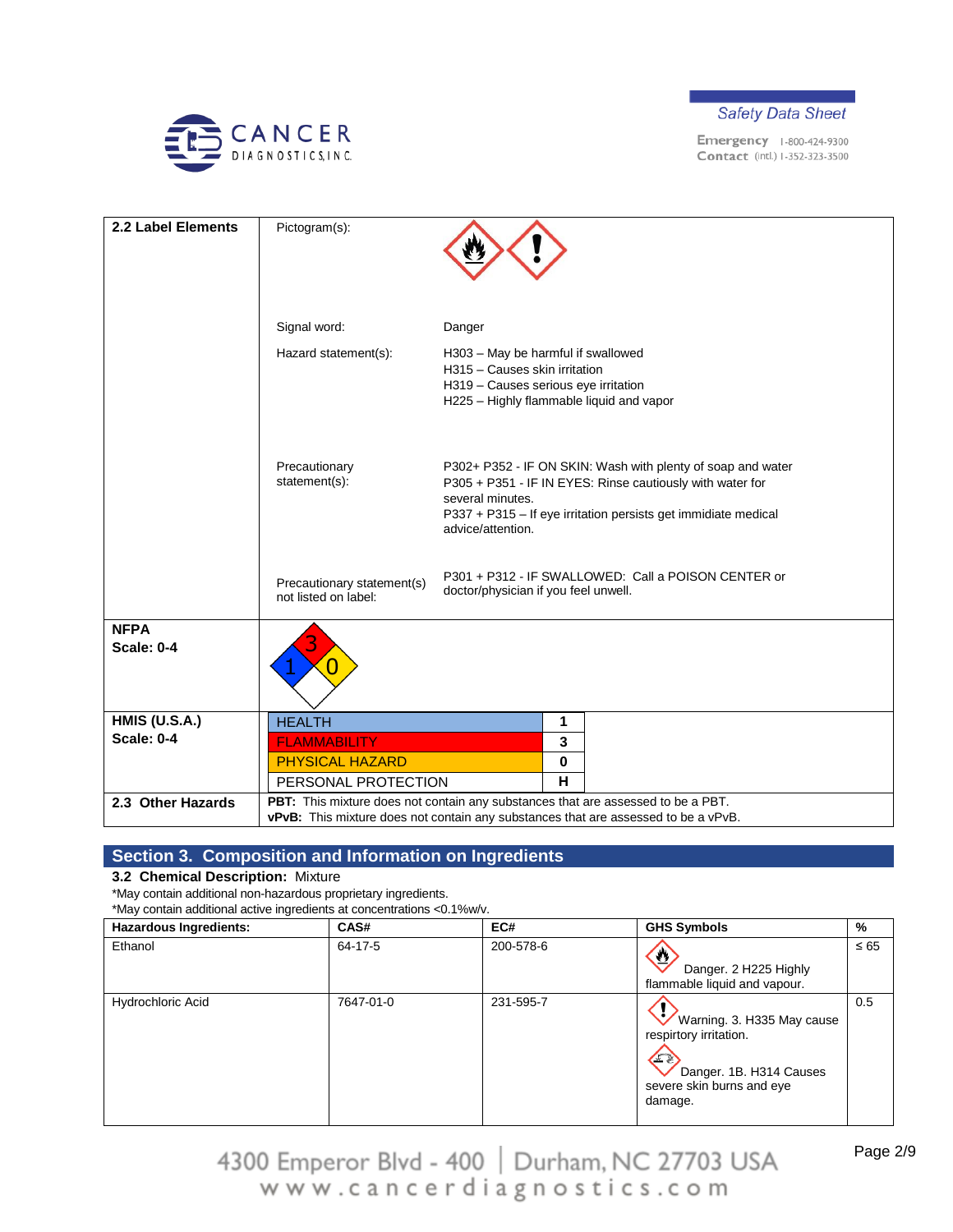



| Isopropyl Alcohol | 67-63-0 | 200-661-7 |                                                            | $\leq 4$ |
|-------------------|---------|-----------|------------------------------------------------------------|----------|
|                   |         |           | Warning. 2. H319 Causes<br>serious eye irritation. 3. H336 |          |
|                   |         |           | May cause drowsiness or<br>dizziness.                      |          |
|                   |         |           | J.                                                         |          |
|                   |         |           | Danger. 3 H225 Highly                                      |          |
|                   |         |           | flammable liquid and vapour.                               |          |

#### **Section 4. First Aid Measures**

#### **4.1 Description of first aid measures**

**Eye Contact:** Check for and remove contact lenses. Immediately flush eyes with copious amounts of water and get immediate medical attention.

**Skin Contact:** Remove contaminated clothing and wash contact area with mild soap and copious amounts of water. Get medical attention if irritation develops.

**Inhalation:** If inhaled, remove person to fresh air. If not breathing, give artificial respiration. If breathing is difficult, give oxygen. Get medical attention if symptoms worsen.

**Ingestion:** Do NOT induce vomiting unless directed to do so by medical personnel. Never give anything by mouth to an unconscious person. Loosen tight clothing such as collar, tie, belt or waistband. Get immediate medical attention.

#### **4.2 Most important symptoms and effects, both acute and delayed**

See section 2.2 and 11.

**4.3 Indication of any immediate medical attention and special treatment needed**

No data available

### **Section 5. Fire Fighting Measures**

| 5.1 Extinguishing Media                                         | Extinguish fire using water spray, carbon dioxide, chemical foam, or dry chemical.                                 |
|-----------------------------------------------------------------|--------------------------------------------------------------------------------------------------------------------|
| 5.2 Special hazards<br>arising from the<br>substance or mixture | No unusual fire or explosive hazards expected                                                                      |
| 5.3 Advice for<br>firefighters                                  | As with any fire, wear personal protection equipment, including a self-contained breathing apparatus<br>(S.C.B.A.) |

#### **Section 6. Accidental Release Measures**

**6.1 Personal precautions, protective equipment and emergency procedures**

Wear chemical resistant clothing, gloves, and eye protection. Wear NIOSH/MSHA approved breathing apparatus.

**6.2 Environmental precautions**

Keep material away from heat, flame, ignition sources, and reactive materials. Don't allow product to enter drain.

**6.3 Methods and materials for containment and cleaning up**

Wipe up or absorb spill using inert absorbent and place in a suitable waste container for disposal.

### **Section 7. Handling and Storage**

**7.1 Precautions for safe handling.** Avoid contact with skin and eyes. Wash thoroughly after handling. Avoid breathing vapor.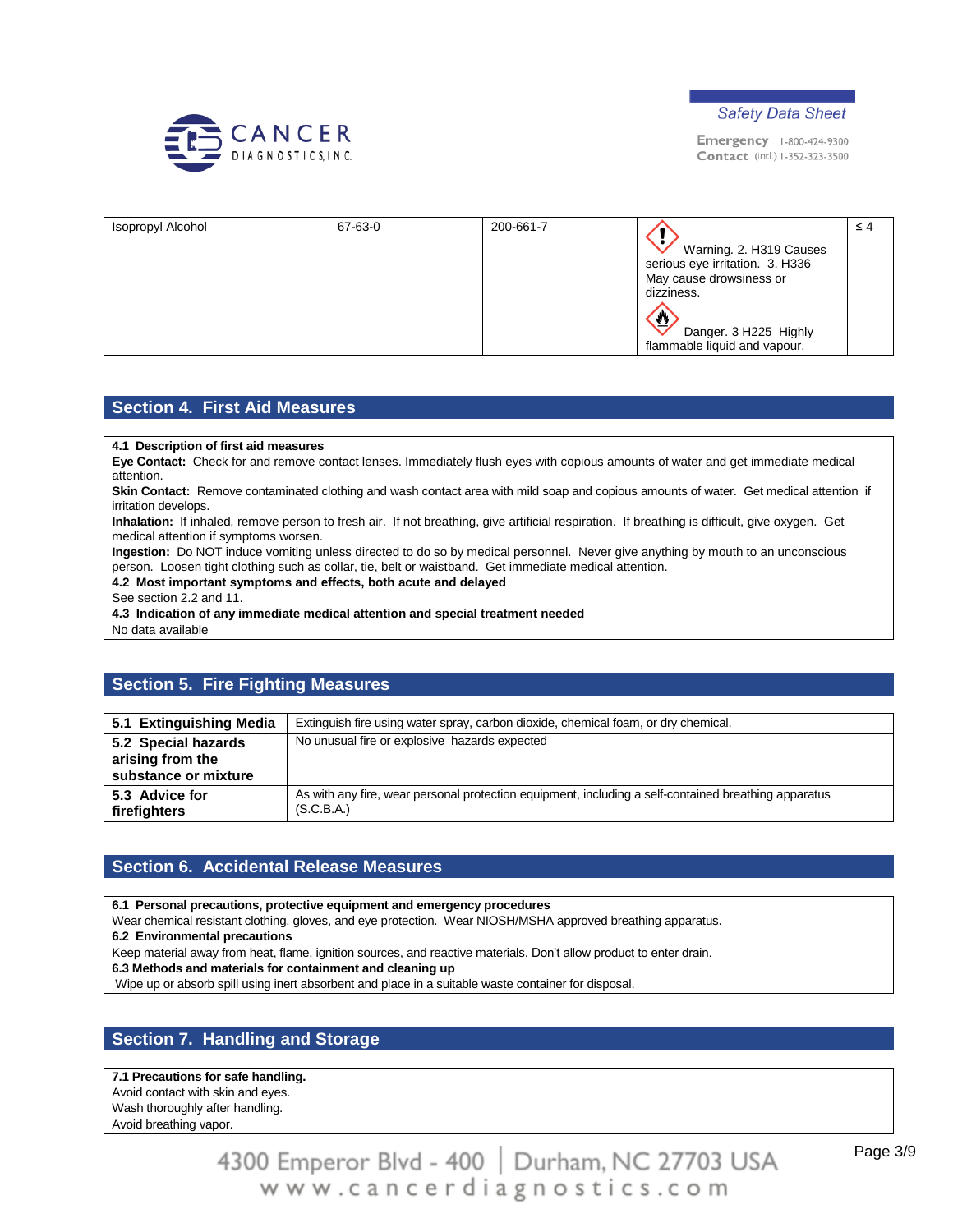



**7.2 Conditions for safe storage, including any incompatibilities.** Store in well ventilated area. Keep container tightly closed. Store at 15-30°C. **7.3 Specific end use(s).** See section 1.2

### **Section 8. Exposure Controls / Personal Protection**

| 8.1 Control parameters      | <b>Exposure Limits:</b>                                                                                 |
|-----------------------------|---------------------------------------------------------------------------------------------------------|
|                             | <b>Hydrochloric Acid:</b>                                                                               |
|                             | <b>NIOSH REL</b>                                                                                        |
|                             | : C 5 ppm $(7 \text{ mg/m}^3)$                                                                          |
|                             | <b>OSHA PEL</b>                                                                                         |
|                             | : C 5 ppm $(7 \text{ mg/m}^3)$                                                                          |
|                             | Ethanol:                                                                                                |
|                             | NIOSH REL: 1000 ppm (1900 mg/m <sup>3</sup> ) TWA                                                       |
|                             | OSHA PEL: 1000 ppm (1900 mg/m <sup>3</sup> ) TWA                                                        |
|                             | ACGIH TLV: 1000ppm (1900mg/m <sup>3</sup> ) TWA                                                         |
|                             | Isopropyl alcohol:                                                                                      |
|                             | NIOSH REL: TWA 400 ppm (980 mg/m <sup>3</sup> ) ST 500 ppm (1225 mg/m <sup>3</sup> )                    |
|                             | OSHA PEL: TWA 400 ppm (980 mg/m <sup>3</sup> )                                                          |
|                             | ACGIH TLV: TWA 200 ppm STEL 400 ppm                                                                     |
| 8.2 Exposure controls       | <b>Personal Protective Equipment (PPE):</b>                                                             |
|                             | Eye/Face protection.                                                                                    |
|                             | Safety glasses or goggles are required.                                                                 |
|                             | Skin protection.                                                                                        |
|                             | Protective clothing is required.                                                                        |
|                             | Hand protection.                                                                                        |
|                             | Chemical resistant gloves are required.                                                                 |
|                             | Glove material must be resistant to the components of this product.                                     |
|                             | Consult glove manufacturer for specific recommendations of appropriate material and thickness of glove. |
|                             | Respiratory protection.                                                                                 |
|                             | Avoid breathing vapor.                                                                                  |
|                             | Environmental exposure controls.                                                                        |
|                             | Avoid releasing large quantities into the environment.                                                  |
|                             | No additional information.                                                                              |
| <b>Engineering Controls</b> | Working area should be adequately large and well ventilated to prevent concentration of vapors.         |
|                             | Provide mechanical exhaust ventilation or other engineering controls to keep airborne concentrations of |
|                             | vapors below their respective threshold limits.                                                         |

## **Section 9. Physical and Chemical Properties**

| <b>Physical State</b>                | Liquid             |
|--------------------------------------|--------------------|
| <b>Color</b>                         | Colorless          |
| <b>Odor</b>                          | Mild alcohol odor. |
| <b>Odor Threshold</b>                | <b>Unknown</b>     |
| pH                                   | Unknown            |
| <b>Melting Point/ Freezing Point</b> | <b>Unknown</b>     |
| <b>Initial Boiling Point</b>         | <b>Unknown</b>     |
| <b>Flash Point</b>                   | <b>Unknown</b>     |
| <b>Evaporation Rate</b>              | <b>Unknown</b>     |
| <b>Flammability (solid, gas)</b>     | <b>Unknown</b>     |
| <b>Upper/Lower Flammability</b>      | <b>Unknown</b>     |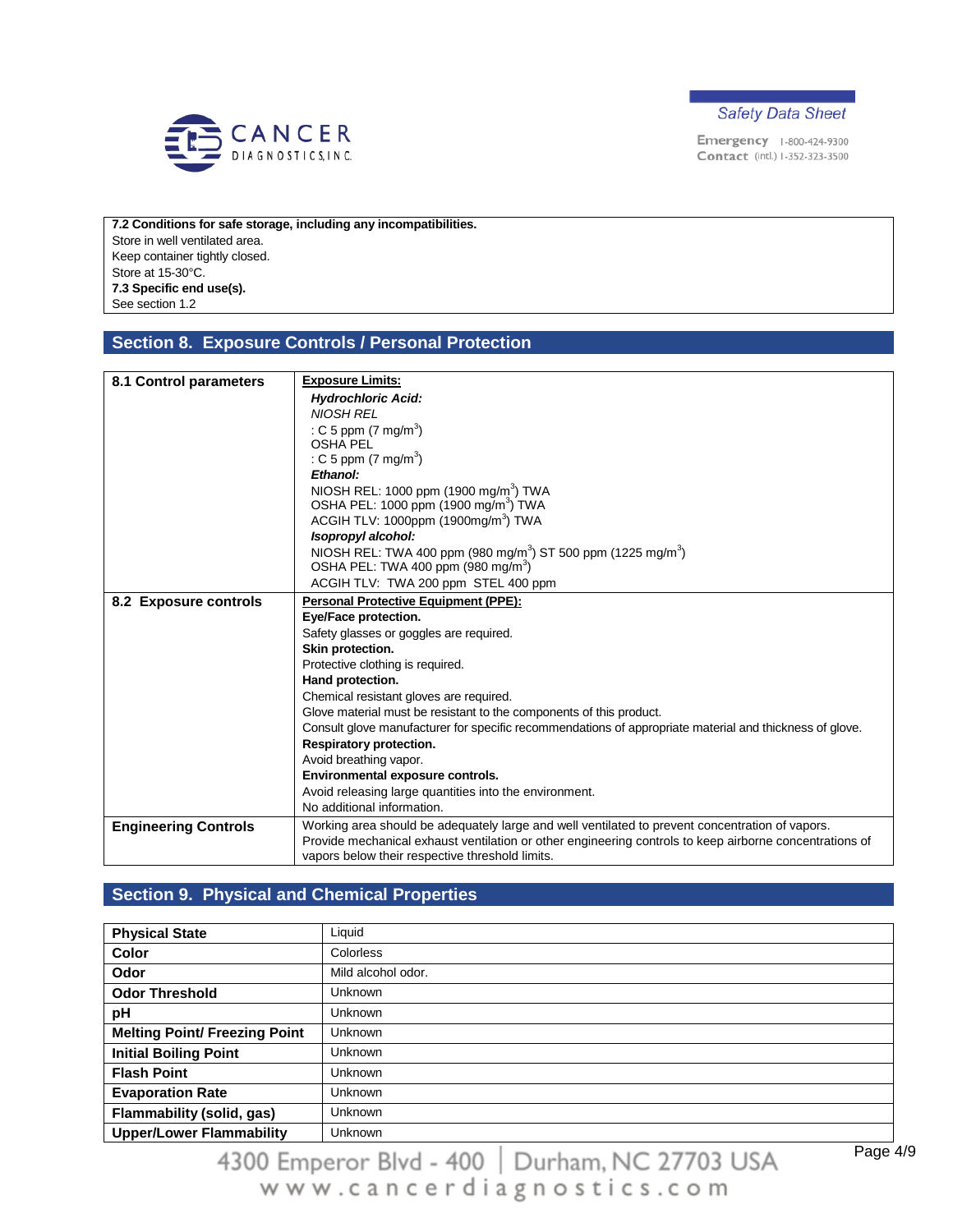



| <b>Limits</b>                    |                |
|----------------------------------|----------------|
| <b>Vapor Pressure</b>            | <b>Unknown</b> |
| <b>Vapor Density</b>             | <b>Unknown</b> |
| <b>Relative Density</b>          | <b>Unknown</b> |
| Solubility(ies)                  | Water          |
| <b>Partition Coefficient:</b>    | <b>Unknown</b> |
| n-octanol/water                  |                |
| <b>Auto-Ignition Temperature</b> | <b>Unknown</b> |
| <b>Decomposition Temperature</b> | <b>Unknown</b> |
| <b>Viscosity</b>                 | <b>Unknown</b> |
| <b>Explosive Properties</b>      | Not explosive. |
| <b>Oxidizing Properties</b>      | <b>Unknown</b> |

# **Section 10. Stability and Reactivity**

| 10.1 Reactivity                                   | No relevant data available.                                                                                                                      |
|---------------------------------------------------|--------------------------------------------------------------------------------------------------------------------------------------------------|
| 10.2 Chemical Stability                           | Stable under normal temperatures and pressures.                                                                                                  |
| 10.3 Possibility of<br><b>Hazardous Reactions</b> | No hazardous reactions known.                                                                                                                    |
| 10.4 Conditions to Avoid                          | Fire, static electricity, direct sunlight.                                                                                                       |
| 10.5 Incompatible Materials                       | Metals, strong bases, acetyl chloride, acetyl bromide, nitric acid, iodine-mercuric oxide, hydrogen-<br>palladium, chromic anhydride, magnesium. |
| 10.6 Hazardous<br><b>Decomposition Materials</b>  | Hydrogen chloride, oxides of carbon.                                                                                                             |

# **Section 11. Toxicological Information**

| 11.1 Information on           | <b>Acute Toxicity.</b>                                                                    |
|-------------------------------|-------------------------------------------------------------------------------------------|
| <b>Toxicological Effects.</b> | No relevant data available                                                                |
|                               | <b>Skin Corrosion/Irritation.</b>                                                         |
|                               | Irritating to skin and mucous membranes.                                                  |
|                               | Serious Eye Damage/Irritation.                                                            |
|                               | Seriously irritating to eye.                                                              |
|                               | Respiratory or skin sensitization.                                                        |
|                               | No relevant data available.                                                               |
|                               | <b>Germ Cell Mutagenicity.</b>                                                            |
|                               | No relevant data available.                                                               |
| Carcinogenicity.              | International Agency for Research on Cancer (IARC).                                       |
|                               | Hydrochloric Acid is listed as Group 3 – Not classifiable as to carcinogenicity in humans |
|                               | National Toxicology Program (NTP).                                                        |
|                               | None of the components are listed.                                                        |

## **Section 12. Ecological Information**

| 12.1 Toxicity                          | <b>Fish:</b> No relevant studies identified.<br><b>Crustacea:</b> No relevant studies identified.<br>Algae/Aquatic Plants: No relevant studies identified.<br>Other Organisms: No relevant studies identified. |
|----------------------------------------|----------------------------------------------------------------------------------------------------------------------------------------------------------------------------------------------------------------|
| 12.2 Persistence and<br>Degradability. | No relevant studies identified.                                                                                                                                                                                |
| <b>12.3 Bioaccumulative</b>            | No relevant studies identified.                                                                                                                                                                                |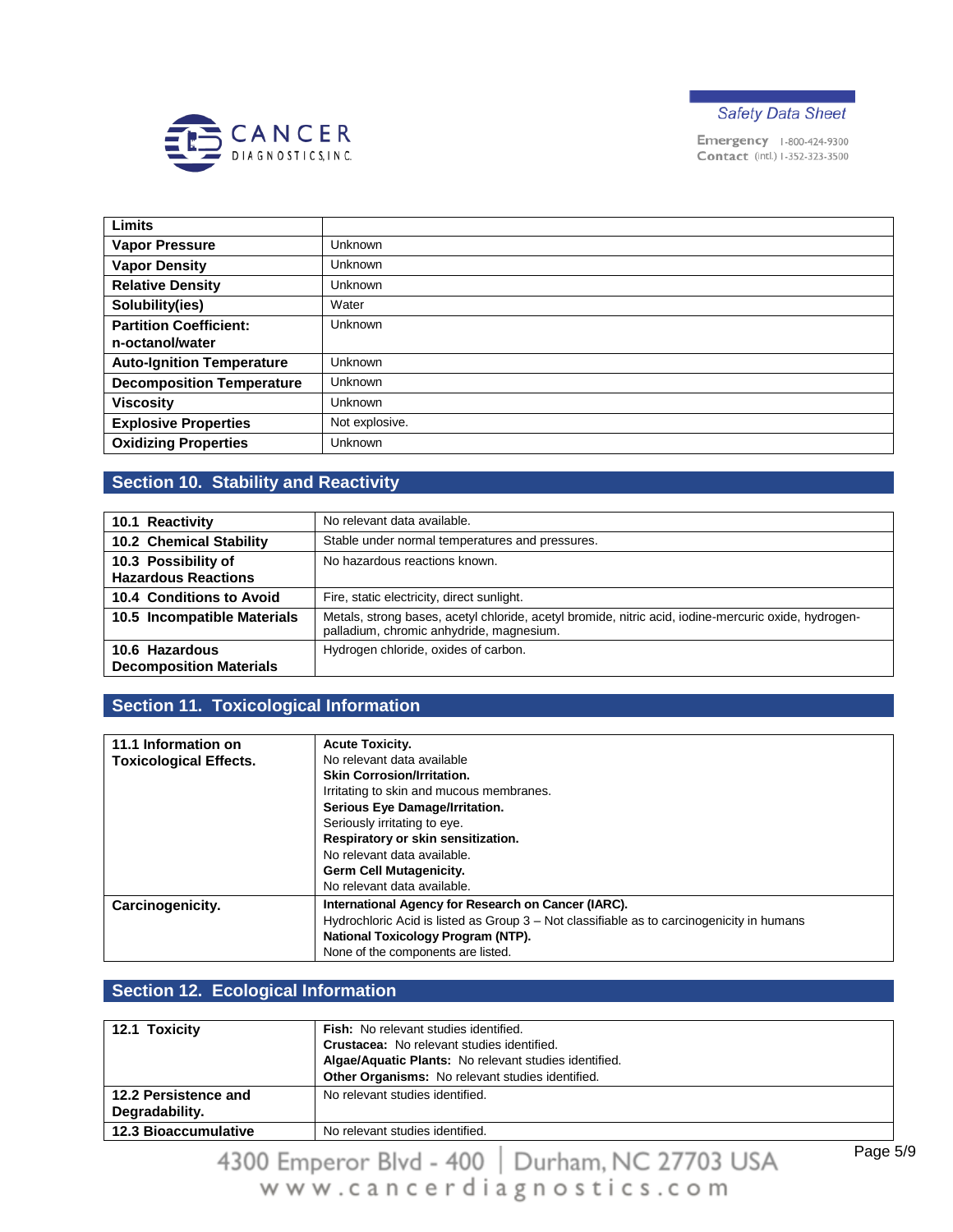



| Potential.                                  |                                                                                                                                                                                      |
|---------------------------------------------|--------------------------------------------------------------------------------------------------------------------------------------------------------------------------------------|
| 12.4 Mobility in Soil.                      | Miscible in water. May spread in water systems. This component is non-volatile.                                                                                                      |
| <b>Additional Remarks</b>                   | None.                                                                                                                                                                                |
| 12.5 Results of PBT and<br>vPvB Assessment. | <b>PBT:</b> This mixture does not contain any substances that are assessed to be a PBT.<br><b>vPvB:</b> This mixture does not contain any substances that are assessed to be a vPvB. |

## **Section 13. Disposal Considerations**

| 13.1 Waste Disposal<br>Methods.                  | Sewage disposal is discouraged. Waste should not be disposed of by release to sewers. Dispose<br>waste in accordance with federal, state and local environmental control regulations. |
|--------------------------------------------------|---------------------------------------------------------------------------------------------------------------------------------------------------------------------------------------|
| Product/Packaging Disposal.                      | Final decisions on the appropriate waste management method must be in line with local, regional and<br>national regulations.                                                          |
| <b>Other Disposal</b><br><b>Recommendations.</b> | No relevant data available.                                                                                                                                                           |

## **Section 14. Transport Information**

| 14.1 UN Number                              | DOT: 1170                      |  |
|---------------------------------------------|--------------------------------|--|
| DOT, IATA, IMDG, ADR                        | ADR/RID: 1170                  |  |
|                                             | <b>IMDG: 1170</b>              |  |
|                                             | <b>IATA: 1170</b>              |  |
|                                             |                                |  |
| 14.2 UN Proper Shipping                     | ADR/RID: Ethanol Solutions     |  |
| <b>Name</b>                                 | <b>IMDG: Ethanol Solutions</b> |  |
| DOT, IATA, IMDG, ADR                        | IATA: Ethanol Solutions        |  |
|                                             | <b>DOT: Ethanol Solutions</b>  |  |
| 14.3 Transport Hazard                       | <b>DOT: 3</b>                  |  |
| Class(es)                                   | IATA: 3                        |  |
|                                             | IMDG: 3                        |  |
|                                             | ADR/RID: 3                     |  |
|                                             | 1170<br>3                      |  |
| <b>14.4 Packing Group</b>                   | ADR/RID: II                    |  |
| DOT, IATA, IMDG, ADR                        | IMDG: II                       |  |
|                                             | IATA: II                       |  |
|                                             | DOT: II                        |  |
| 14.5 Environmental Hazards                  | Marine Pollutant: No           |  |
| 14.6 Special Precautions for<br><b>User</b> | Not applicable.                |  |

# **Section 15. Regulatory Information**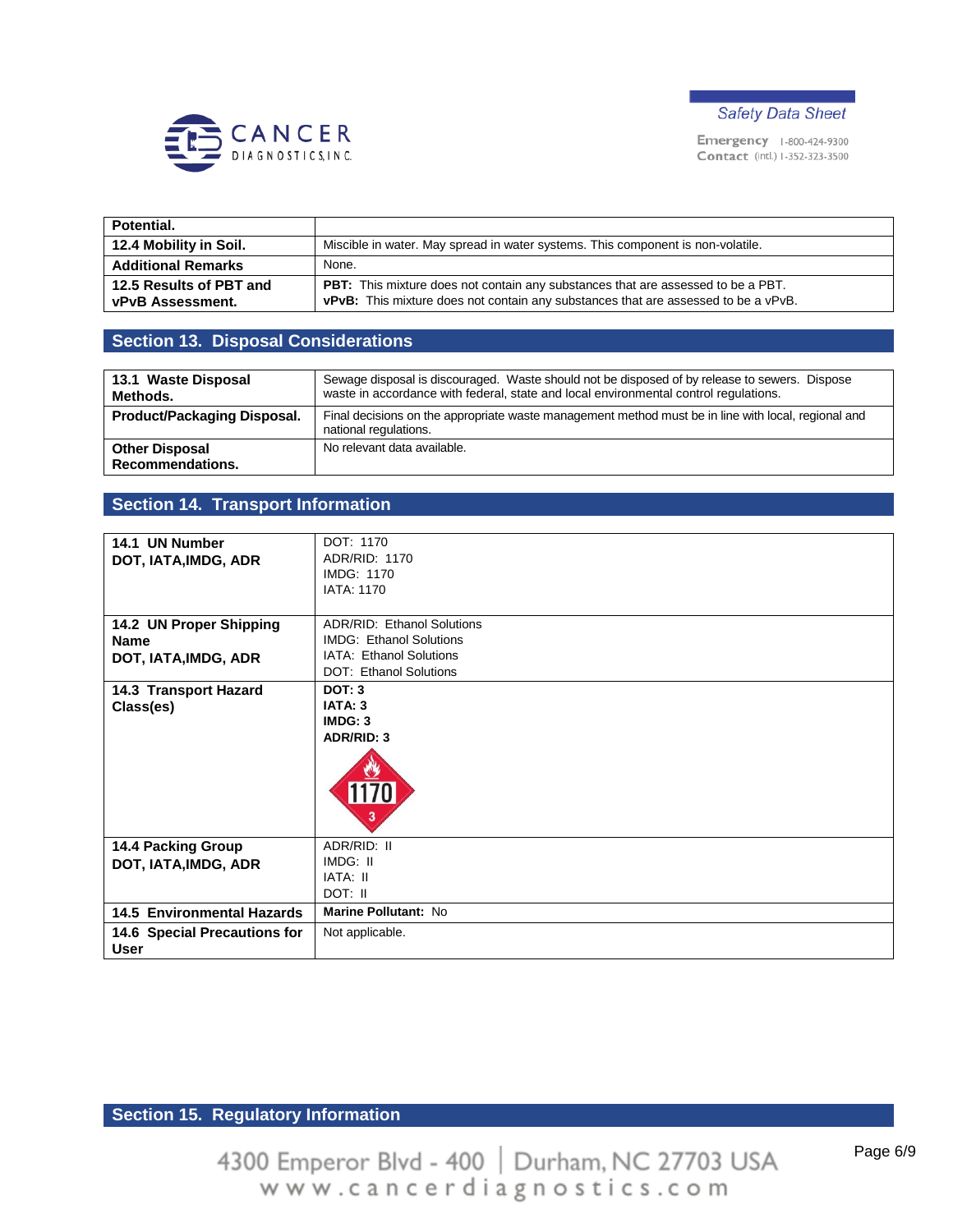



|                                                              | 15.1 Safety, Health and Environmental Regulations/Legislation Specific for the Substance or Mixture.                                                                                                                                                                                                                                                                                                                                                                                                                                                                                                                 |  |  |
|--------------------------------------------------------------|----------------------------------------------------------------------------------------------------------------------------------------------------------------------------------------------------------------------------------------------------------------------------------------------------------------------------------------------------------------------------------------------------------------------------------------------------------------------------------------------------------------------------------------------------------------------------------------------------------------------|--|--|
| <b>Extremely Hazardous</b><br><b>Substances; Section 355</b> | None of the components in this mixture are listed.                                                                                                                                                                                                                                                                                                                                                                                                                                                                                                                                                                   |  |  |
| <b>Toxic Substances Control</b><br>Act; TSCA                 | All of the components in this mixture are listed.                                                                                                                                                                                                                                                                                                                                                                                                                                                                                                                                                                    |  |  |
| <b>California Proposition 65</b>                             | None of the components in this mixture are listed.                                                                                                                                                                                                                                                                                                                                                                                                                                                                                                                                                                   |  |  |
| <b>Right To Know Components</b>                              | <b>Ethanol</b><br>Massachusetts<br>New Jersey<br>Pennsylvania<br><b>Isopropyl Alcohol</b><br>Massachusetts<br>New Jersey<br>Pennsylvania<br><b>Hydrochloric Acid</b><br>Massachusetts<br>New Jersey<br>Pennsylvania                                                                                                                                                                                                                                                                                                                                                                                                  |  |  |
| 15.2 Chemical Safety                                         | No Chemical Safety Assessment has been carried out for this substance/mixture by Cancer                                                                                                                                                                                                                                                                                                                                                                                                                                                                                                                              |  |  |
| <b>Assessment</b>                                            | Diagnostics, Inc.                                                                                                                                                                                                                                                                                                                                                                                                                                                                                                                                                                                                    |  |  |
| R phrases                                                    | $\overline{R11}$<br>EN: Highly flammable.<br>DA: Meget brandfarlig.<br>DE: Leichtentzündlich.<br>EL: Πολύ εύφλεκτο.<br>ES: Fácilmente inflamable.<br>FR: Facilement inflammable.<br>IT: Facilmente infiammabile.<br>NL: Licht ontvlambaar.<br>PT: Facilmente inflamável.<br>SV: Mycket brandfarligt.<br><b>R36</b><br>EN: Irritating to eyes.<br>DE: Reizt die Augen.<br>FR: Irritant pour les yeux.<br>IT: Irritante per gli occhi.<br>ES: Irrita los ojos.<br>FR: Irritant pour les yeux.<br>IT: Irritante per gli occhi.<br>NL: Irriterend voor de ogen.<br>PT: Irritante para os olhos.<br>SV: Irriterar ögonen. |  |  |
| S phrases                                                    | S7<br>EN: Keep container tightly closed.<br>DA: Emballagen skal holdes tæt lukket.<br>DE: Behälter dicht geschlossen halten.<br>EL: Το δοχείο να διατηρείται ερμητικά κλεισμένο.<br>ES: Manténgase el recipiente bien cerrado.<br>FR: Conserver le récipient bien fermé.<br>IT: Conservare il recipiente ben chiuso.<br>NL: In goed gesloten verpakking bewaren.<br>PT: Manter o recipiente bem fechado.<br>SV: Förpackningen förvaras väl tillsluten.                                                                                                                                                               |  |  |

4300 Emperor Blvd - 400 | Durham, NC 27703 USA<br>www.cancerdiagnostics.com

Page 7/9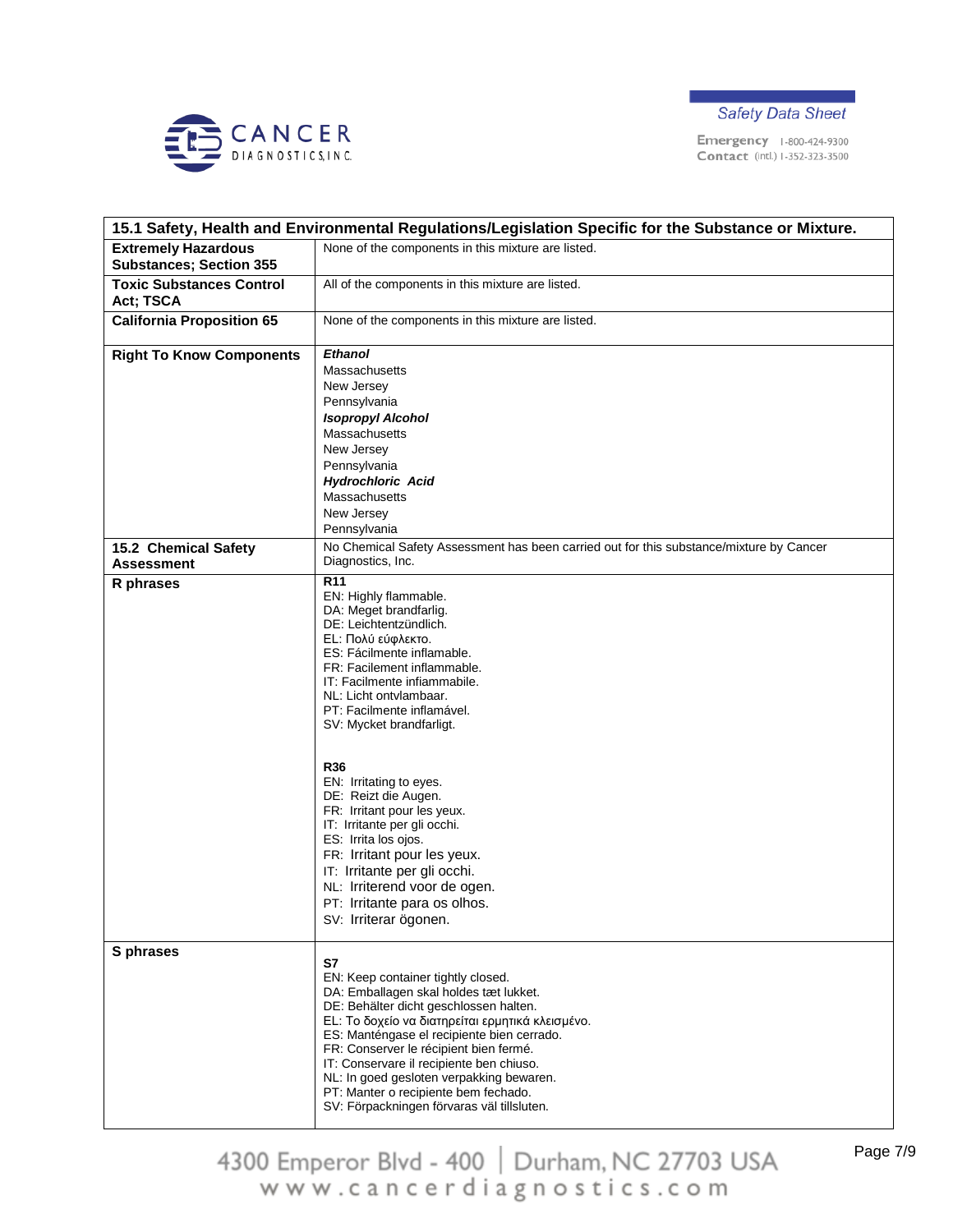



| <b>S16</b>                                                                                                         |
|--------------------------------------------------------------------------------------------------------------------|
| EN: Keep away from sources of ignition - No smoking.                                                               |
| DA: Holdes væk fra antændelseskilder - Rygning forbudt.                                                            |
| DE: Von Zündquellen fernhalten - Nicht rauchen.                                                                    |
| EL: Μακριά από πηγές ανάφλεξης - Απαγορεύεται το κάπνισμα.                                                         |
| ES: Conservar alejado de toda llama o fuente de chispas - No fumar.                                                |
| FR: Conserver a l'ecart de toute flamme ou source d'etincelles - Ne pas fumer.                                     |
| IT: Conservare lontano da fiamme e scintille - Non fumare.                                                         |
| NL: Verwijderd houden van ontstekingsbronnen - Niet roken.                                                         |
| PT: Manter afastado de qualquer chama ou fonte de ignição - Não fumar.                                             |
| SV: Förvaras åtskilt från antändningskällor - Rökning förbjuden.                                                   |
|                                                                                                                    |
| S24/25                                                                                                             |
| EN: Avoid contact with skin and eyes.                                                                              |
| DA: Undgå kontakt med huden og øjnene.                                                                             |
| DE: Berührung mit den Augen und der Haut vermeiden.                                                                |
| EL: Αποφεύγετε επαφή με το δέρμα και με τα μάτια.                                                                  |
| ES: Evítese el contacto con los ojos y la piel.                                                                    |
| FR: Eviter le contact avec la peau et las yeux.<br>IT: Evitare il contatto con gli occhi e con la pelle.           |
| NL: Aanraking met de ogen en de huid vermijden.                                                                    |
| PT: Evitar o contacto com a pele e os olhos.                                                                       |
| SV: Undvik kontakt med huden och ögonen.                                                                           |
|                                                                                                                    |
| <b>S26</b>                                                                                                         |
| EN: In case of contact with eyes, rinse immediately with plenty of water and seek medical advice.                  |
| DA: Kommer stoffet i øjnene, skylles straks grundigt med vand og læge kontaktes.                                   |
| DE: Bei Berührung mit den Augen sofort gründlich mit Wasser abspülen und Arzt konsultieren.                        |
| Ε L: Σε περίπτωση επαφής με τα μάτια πλύνετέ τα αμέσως με άφθονο νερό και ζητήστε ιατρική                          |
| συμβουλή.                                                                                                          |
| ES: En caso de contacto con los ojos, lávense inmediata y abundantemente con agua y acúdase a                      |
| un médico.                                                                                                         |
| FR: En cas de contact avec les yeux, laver immediatement et abondamment avec de l'eau et                           |
| consulter un specialiste.                                                                                          |
| IT: In caso di contatto con gli occhi, lavare immediatamente e abbondantemente con acqua e                         |
| consultare un medico.                                                                                              |
| NL: Bij aanraking met de ogen onmiddellijk met overvloedig water afspoelen en deskundig medisch                    |
| advies inwinnen.                                                                                                   |
| PT: Em caso de contacto com os olhos, lavar imediata e abundantemente com água e consultar um                      |
| especialista.                                                                                                      |
| SV: id kontakt med ögonen, spola genast med mycket vatten och kontakta läkare.                                     |
|                                                                                                                    |
| S36/37/39                                                                                                          |
| EN: Wear suitable protective clothing, gloves and eye/face protection.                                             |
| DA: Brug særligt arbejdstøj, egnede beskyttelseshandsker og -briller/ansigtsskærm.                                 |
| DE: Bei der Arbeit geeignete Schutzkleidung, Schutzhandschuhe und Schutzbrille/Gesichtsschutz                      |
| tragen.                                                                                                            |
| ΕL: Φοράτε κατάλληλη προστατευτική ενδυμασία, γάντια και συσκευή προστασίας ματιών/προσώπου                        |
| ES: Úsense indumentaria y guantes adecuados y protección para los ojos/la cara.                                    |
| FR: Porter un vetement de protection approprie, des gants et un appareil de protection des yeux/du                 |
| visage.                                                                                                            |
| IT: Usare indumenti protettivi e guanti adatti e proteggersi gli occhi/la faccia.                                  |
| NL: Draag geschikte beschermende kleding, handschoenen en een beschermingsmiddel voor de                           |
| ogen/het gezicht.<br>PT: Usar vestuário de protecção, luvas e equipamento protector para os olhos /face adequados. |
| SV: Använd lämpliga skyddskläder, skyddshandskar samt skyddsglasögon eller ansiktsskydd.                           |
|                                                                                                                    |
| <b>S45</b>                                                                                                         |
| EN: In case of accident or if you feel unwell, seek medical advice immediately (show the label where               |
| possible).                                                                                                         |
| DA: Ved ulykkestilfælde eller ved ildebefindende er omgåænde lægebehandling nødvendig; vis                         |
| etiketten, hvis det er muligt.                                                                                     |
| DE: Bei Unfall oder Unwohlsein sofort Arzt zuziehen (wenn möglich, dieses Etikett vorzeigen).                      |
| ΕL: Σε περίπτωση ατυχήματος ή αν αισθανθείτε αδιαθεσία ζητήστε αμέσως ιατρική συμβουλή (δείξτε                     |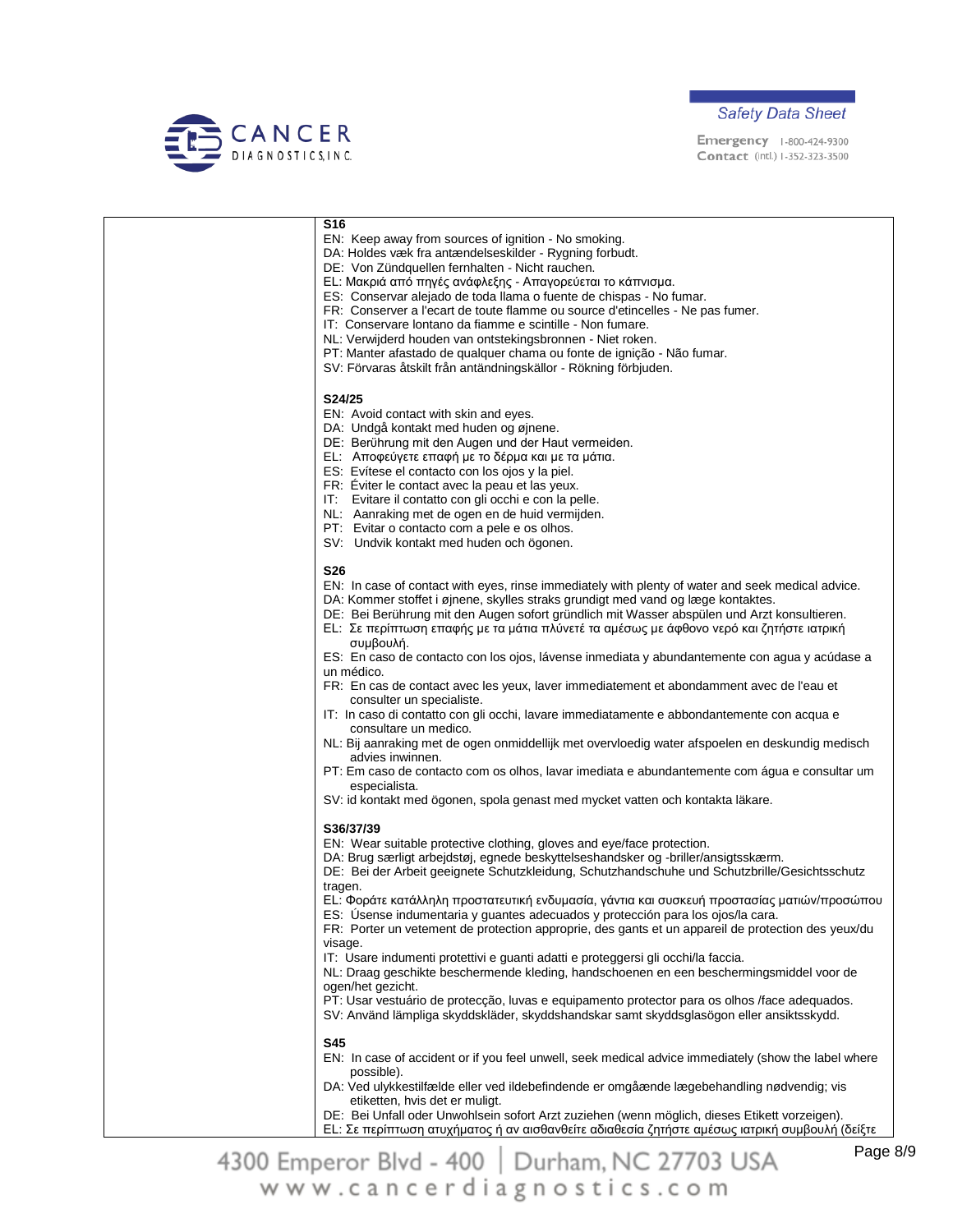



| την ετικέτα αν είναι δυνατό).                                                                                                   |
|---------------------------------------------------------------------------------------------------------------------------------|
| ES: En caso de accidente o malestar, acúdase inmediatamente al médico (si es posible, muéstresele                               |
| la etiqueta).                                                                                                                   |
| FR: En cas d'accident ou de malaise, consulter immediatement un medecin (si possible lui montrer<br>l'etiauette).               |
| IT: In caso di incidente o di malessere consultare immediatamente il medico (se possibile, mostrargli<br>l`etichetta).          |
| NL: Bij een ongeval of indien men zich onwel voelt, onmiddellijk een arts raadplegen (indien mogelijk<br>hem dit etiket tonen). |
| PT: Em caso de acidente ou de indisposição, consultar imediatamente o médico (se possível<br>mostrar-lhe o rótulo).             |
| SV: Vid olycksfall, illamående eller annan påverkan, kontakta omedelbart läkare. Visa om möjligt<br>etiketten.                  |
|                                                                                                                                 |

#### **Section 16. Other Information**

**Revision Date:** 2019-01-11

**Notice to Reader:**

*To the best of our knowledge, the information contained herein is accurate. However, neither the above named supplier nor any of its subsidiaries assumes any liability whatsoever for the accuracy or completeness of the information contained herein.*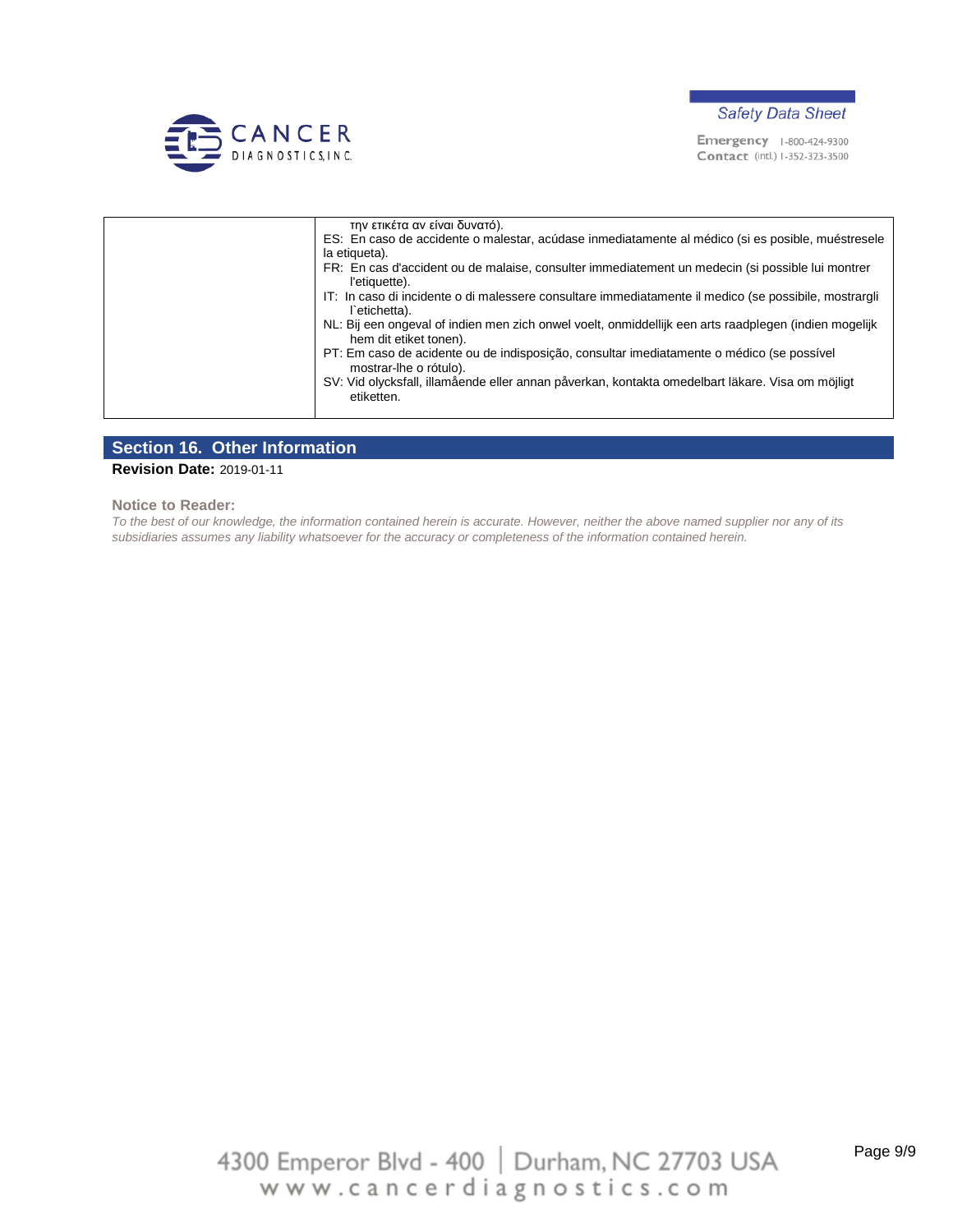



# **Section 1. Identification**

| 1.1 Product        | <b>Product Name: Orcein Solution</b> |                                                                                                                 |
|--------------------|--------------------------------------|-----------------------------------------------------------------------------------------------------------------|
| <b>Identifier</b>  | Product Number: SSC1250              |                                                                                                                 |
|                    |                                      |                                                                                                                 |
|                    |                                      |                                                                                                                 |
|                    |                                      |                                                                                                                 |
| 1.2 Intended use   | EN:                                  | Laboratory reagent. For professional use only.                                                                  |
|                    | DA:                                  | Laboratoriereagens. Kun til professionelt brug.                                                                 |
|                    | DE:                                  | Laboratoriumreagens. Alleen voor professioneel gebruik.                                                         |
|                    | F1:                                  | Αντιδραστήριο εργαστηρίου. Για επαγγελματική χρήση μόνο.                                                        |
|                    | ES:                                  | Reactivo de laboratorio. Sólo para uso profesional.                                                             |
|                    | FR:                                  | Réactif de laboratoire. Pour un usage professionnel uniquement.                                                 |
|                    | IT:<br>NL:                           | Laboratorio di reagente. Solo per uso professionale.<br>Laboratoriumreagens. Alleen voor professioneel gebruik. |
|                    | PT:                                  | Reagente de laboratório. Para uso profissional.                                                                 |
|                    | SV:                                  | Laboratoriereagens. Endast för yrkesmässig användning.                                                          |
|                    |                                      |                                                                                                                 |
| 1.3 Details of the | <b>Manufacturer</b>                  | Cancer Diagnostics, Inc.                                                                                        |
| supplier of the    | <b>Address</b>                       | 4300 Emperor Blvd. #400                                                                                         |
| safety data sheet  |                                      | Durham, NC 27703                                                                                                |
|                    |                                      |                                                                                                                 |
|                    | <b>Phone Number</b>                  | 1-877-846-5393                                                                                                  |
|                    | <b>Fax Number</b>                    | 1-877-817-1716                                                                                                  |
|                    |                                      |                                                                                                                 |
|                    | e-mail                               | compliance@cancerdiagnostics.com                                                                                |
|                    | Website                              | www.cancerdiagnostics.com/sds                                                                                   |

### **Section 2. Hazards Identification**

| 2.1 GHS                | Skin irritation (Category 2) - H315       |
|------------------------|-------------------------------------------|
| <b>Classification</b>  | Eye irritation (Category 2A) - H319       |
|                        |                                           |
|                        | Flammable liquids (Category 3) - H226     |
|                        |                                           |
| <b>Classification:</b> |                                           |
| Directive 1999/45/EC   |                                           |
|                        |                                           |
|                        |                                           |
|                        |                                           |
|                        | Xi R36/38, R67; S7, S16, S24/25, S26, S45 |
|                        | EN: Irritant                              |
|                        | DA: Lokalirriterende                      |
|                        | DE: Reizend                               |
|                        | EL: Ερεθιστικό                            |
|                        | ES: Irritante                             |
|                        |                                           |
|                        | FR: Irritant                              |
|                        | IT:<br>Irritante                          |
|                        | NL: Irriterend                            |
|                        | PT: Irritante                             |
|                        | SV: Irriterande                           |
|                        |                                           |
|                        |                                           |
|                        |                                           |
|                        |                                           |
|                        |                                           |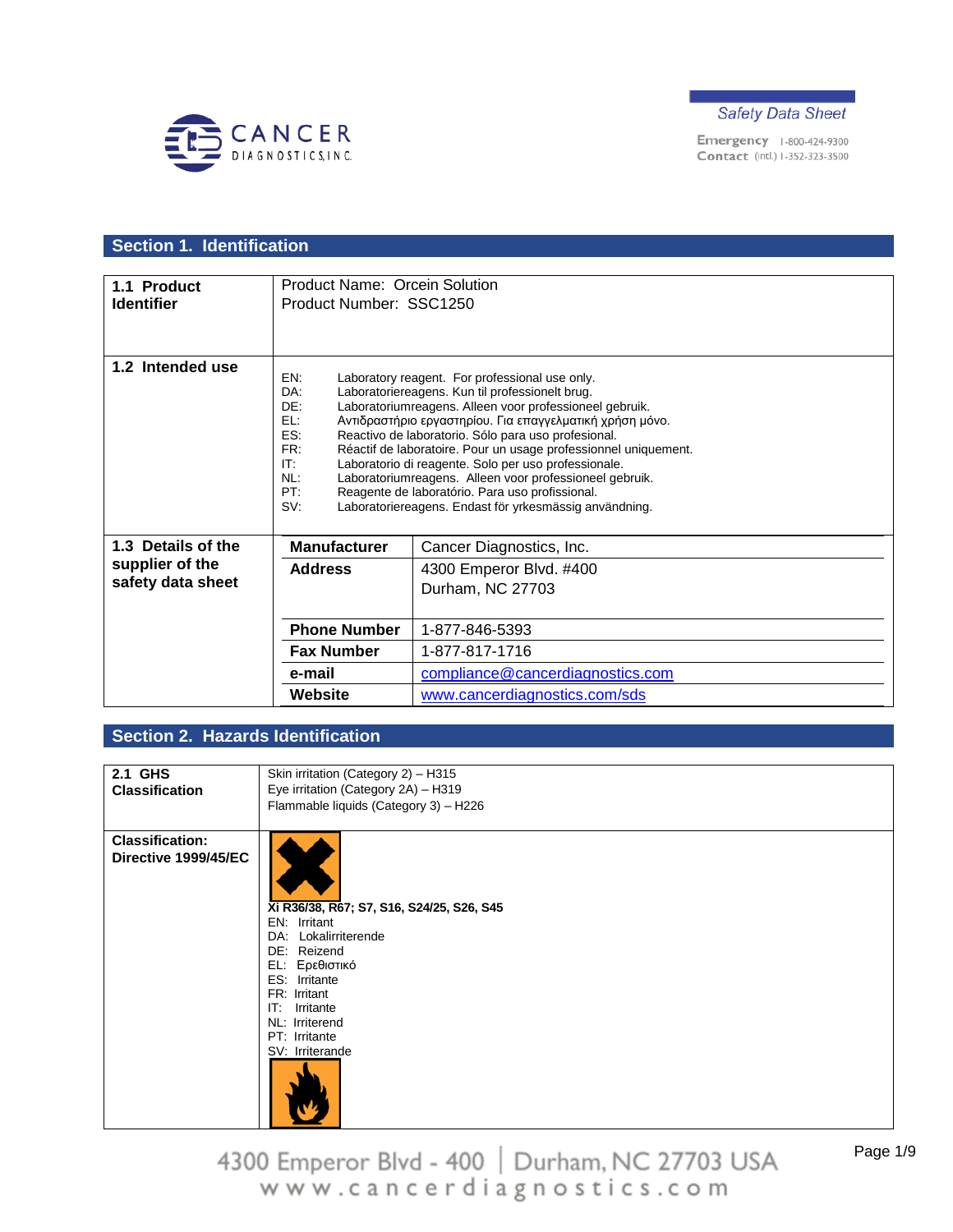



|                      | R <sub>10</sub><br>EN: Flammable.                 |                                                                                           |
|----------------------|---------------------------------------------------|-------------------------------------------------------------------------------------------|
|                      | DA: Brandfarlig.                                  |                                                                                           |
|                      | DE: Entzündlich.                                  |                                                                                           |
|                      | EL: Εύφλεκτο.                                     |                                                                                           |
|                      | ES: Inflamable.                                   |                                                                                           |
|                      | FR: Inflammable.                                  |                                                                                           |
|                      | IT: Infiammabile.                                 |                                                                                           |
|                      | NL: Ontvlambaar.                                  |                                                                                           |
|                      | PT: Inflamável.                                   |                                                                                           |
|                      | SV: Brandfarligt.                                 |                                                                                           |
|                      |                                                   |                                                                                           |
|                      | For full text of R- & S- phrases: see Section 15. |                                                                                           |
| 2.2 Label Elements   | Pictogram(s):                                     |                                                                                           |
|                      |                                                   |                                                                                           |
|                      |                                                   |                                                                                           |
|                      |                                                   |                                                                                           |
|                      |                                                   |                                                                                           |
|                      |                                                   |                                                                                           |
|                      | Signal word:                                      | Warning                                                                                   |
|                      |                                                   |                                                                                           |
|                      | Hazard statement(s):                              | H319 - Causes serious eye irritation                                                      |
|                      |                                                   | H315 - Causes skin irritation                                                             |
|                      |                                                   | H226 - Flammable liquid and vapor                                                         |
|                      |                                                   |                                                                                           |
|                      |                                                   |                                                                                           |
|                      |                                                   |                                                                                           |
|                      | Precautionary statement(s):                       | P302+ P352 - IF ON SKIN: Wash with plenty of soap and water                               |
|                      |                                                   | P305 + P351 - IF IN EYES: Rinse cautiously with water for                                 |
|                      |                                                   |                                                                                           |
|                      |                                                   | several minutes.                                                                          |
|                      |                                                   | P210 - Keep away from heat/sparks/open flames/hot surfaces - No                           |
|                      |                                                   | smoking                                                                                   |
|                      |                                                   |                                                                                           |
|                      |                                                   |                                                                                           |
|                      |                                                   |                                                                                           |
| <b>NFPA</b>          |                                                   |                                                                                           |
| <b>Scale: 0-4</b>    |                                                   |                                                                                           |
|                      |                                                   |                                                                                           |
|                      |                                                   |                                                                                           |
|                      |                                                   |                                                                                           |
|                      |                                                   |                                                                                           |
| <b>HMIS (U.S.A.)</b> | <b>HEALTH</b>                                     | 1                                                                                         |
| <b>Scale: 0-4</b>    | <b>FLAMMABILITY</b>                               | $\overline{\mathbf{2}}$                                                                   |
|                      |                                                   |                                                                                           |
|                      | <b>PHYSICAL HAZARD</b>                            | $\bf{0}$                                                                                  |
|                      | PERSONAL PROTECTION                               | G                                                                                         |
| 2.3 Other Hazards    |                                                   | PBT: This mixture does not contain any substances that are assessed to be a PBT.          |
|                      |                                                   | <b>vPvB:</b> This mixture does not contain any substances that are assessed to be a vPvB. |
|                      |                                                   |                                                                                           |

## **Section 3. Composition and Information on Ingredients**

#### **3.2 Chemical Description:** Mixture

\*May contain additional non-hazardous proprietary ingredients.

\*May contain additional active ingredients at concentrations <0.1%w/v.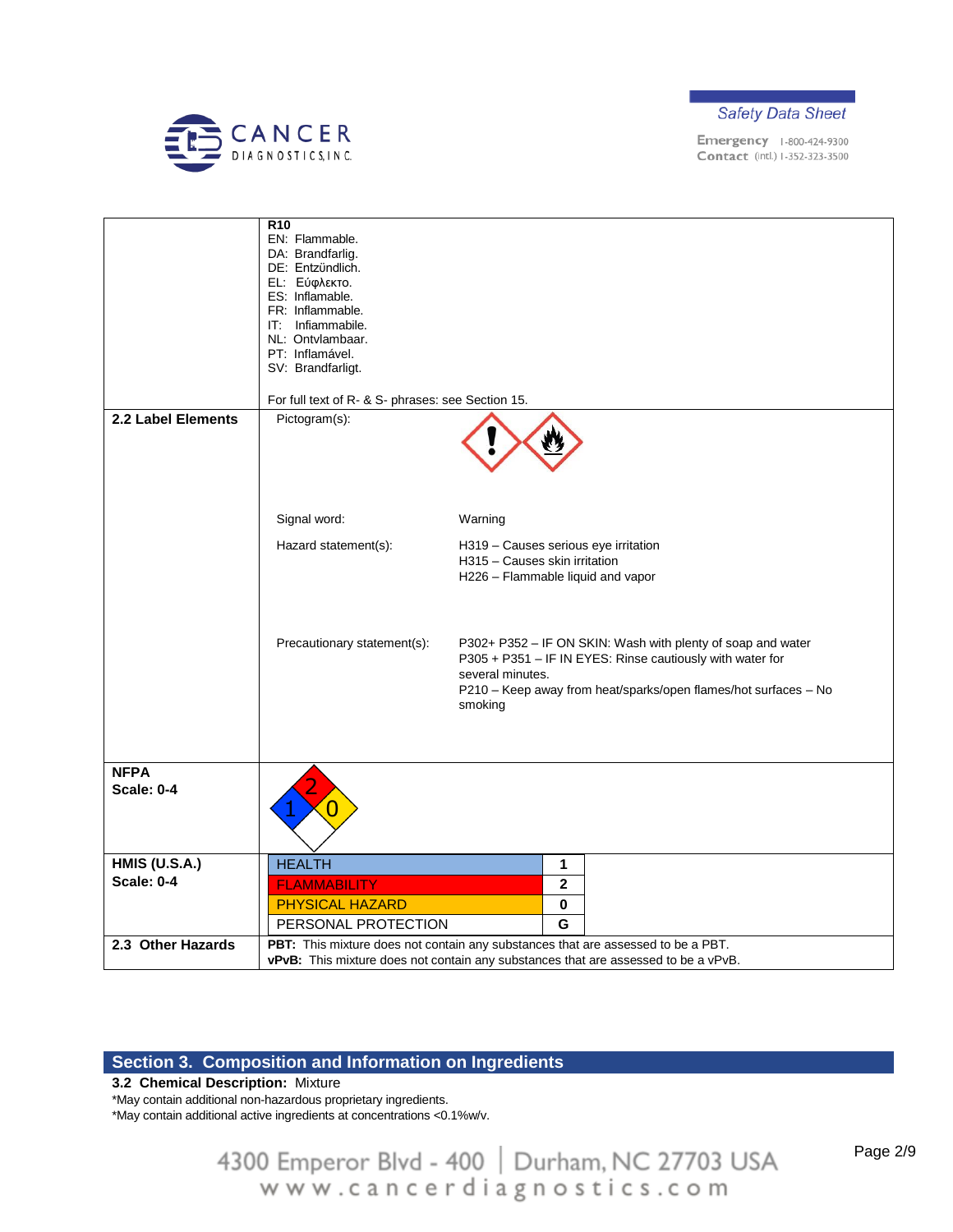



| Hazardous Ingredients: | CAS#          | EC#       | <b>GHS Symbols</b>                                                                                                                                           | %          |
|------------------------|---------------|-----------|--------------------------------------------------------------------------------------------------------------------------------------------------------------|------------|
| Ethanol                | $64 - 17 - 5$ | 200-578-6 | Danger. 2 H225 Highly<br>flammable liquid and vapour.                                                                                                        | $\leq 30$  |
| Hydrochloric Acid      | 7647-01-0     | 231-595-7 | Warning. 3. H335 May cause<br>respirtory irritation.<br>Danger. 1B. H314 Causes<br>severe skin burns and eye<br>damage.                                      | $\leq 1$   |
| Isopropyl Alcohol      | 67-63-0       | 200-661-7 | Warning. 2. H319 Causes<br>serious eye irritation. 3. H336<br>May cause drowsiness or<br>dizziness.<br>Danger. 3 H225 Highly<br>flammable liquid and vapour. | $\leq 1$   |
| Orcein                 | 1400-62-0     | 215-750-6 | Warning. 4 H302 Harmful if<br>swallowed                                                                                                                      | $\leq 0.4$ |

### **Section 4. First Aid Measures**

**4.1 Description of first aid measures**

**Eye Contact:** Check for and remove contact lenses. Immediately flush eyes with copious amounts of water. Get immediate medical attention if irritation persists.

Skin Contact: Remove contaminated clothing and wash contact area with mild soap and copious amounts of water. Get medical attention if irritation develops.

**Inhalation:** If inhaled, remove person to fresh air. If not breathing, give artificial respiration. If breathing is difficult, give oxygen. Get medical attention if symptoms worsen.

**Ingestion:** Do NOT induce vomiting unless directed to do so by medical personnel. Never give anything by mouth to an unconscious person. Loosen tight clothing such as collar, tie, belt or waistband. Get immediate medical attention.

**4.2 Most important symptoms and effects, both acute and delayed**

See section 2.2 and 11.

**4.3 Indication of any immediate medical attention and special treatment needed**

No data available

### **Section 5. Fire Fighting Measures**

| 5.1 Extinguishing Media                                         | Extinguish fire using water spray, carbon dioxide, chemical foam, or dry chemical.                                 |
|-----------------------------------------------------------------|--------------------------------------------------------------------------------------------------------------------|
| 5.2 Special hazards<br>arising from the<br>substance or mixture | Vapor may travel considerable distance to source of ignition and flash back.                                       |
| 5.3 Advice for<br>firefighters                                  | As with any fire, wear personal protection equipment, including a self-contained breathing apparatus<br>(S.C.B.A.) |

### **Section 6. Accidental Release Measures**

**6.1 Personal precautions, protective equipment and emergency procedures** Wear chemical resistant clothing, gloves, and eye protection. Wear NIOSH/MSHA approved breathing apparatus.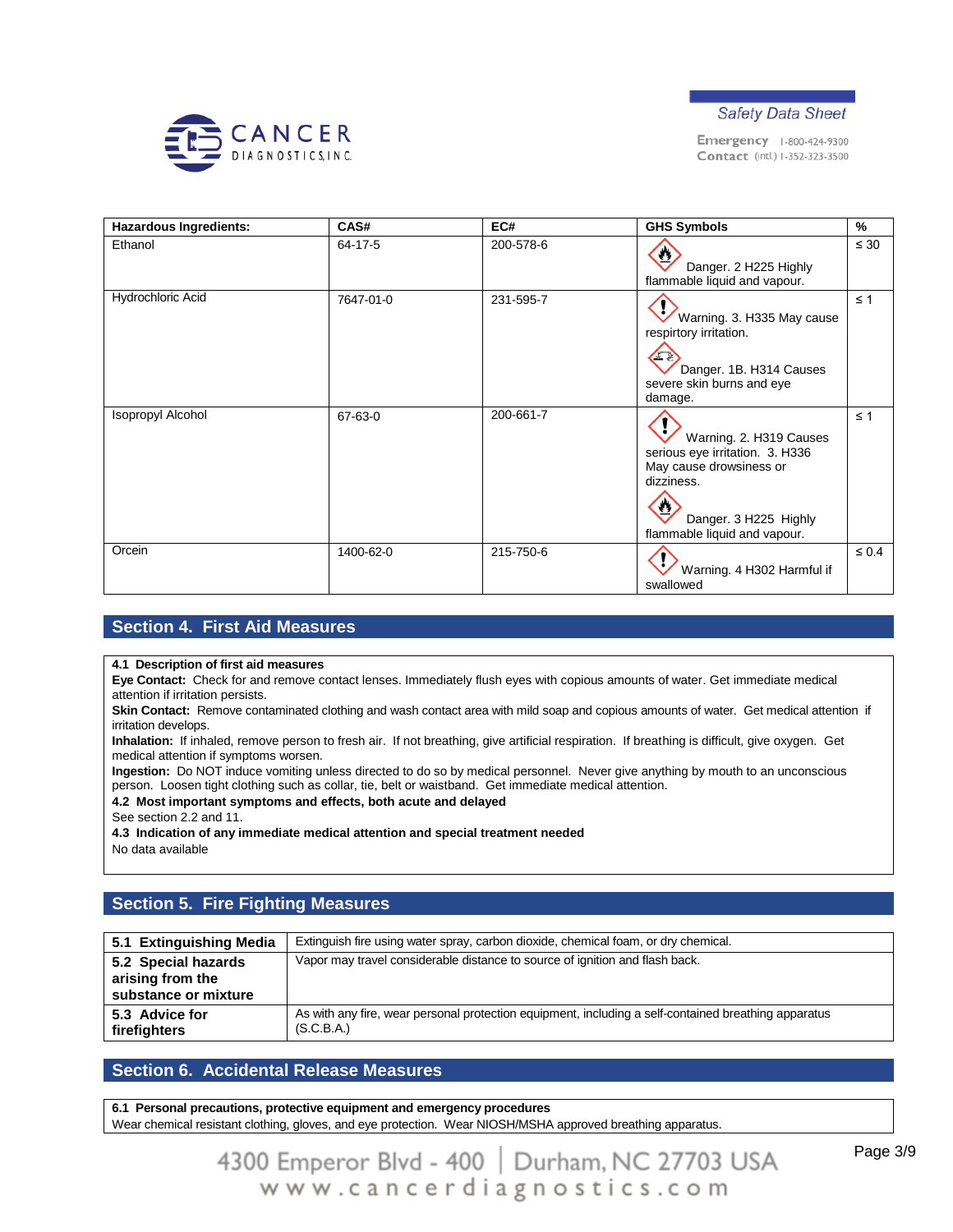



#### **6.2 Environmental precautions**

Keep material away from heat, flame, ignition sources, and reactive materials. Don't allow product to enter drain. **6.3 Methods and materials for containment and cleaning up**

Wipe up or absorb spill using inert absorbent and place in a suitable waste container for disposal.

### **Section 7. Handling and Storage**

#### **7.1 Precautions for safe handling.**

Avoid contact with skin and eyes. Wash thoroughly after handling. Avoid breathing vapor. **7.2 Conditions for safe storage, including any incompatibilities.** Store in well ventilated area. Keep container tightly closed. Store at 15-30°C. **7.3 Specific end use(s).** See section 1.2

#### **Section 8. Exposure Controls / Personal Protection**

| 8.1 Control parameters      | <b>Exposure Limits:</b>                                                                                 |  |  |
|-----------------------------|---------------------------------------------------------------------------------------------------------|--|--|
|                             | Fthanol:                                                                                                |  |  |
|                             | NIOSH REL: 1000 ppm (1900 mg/m <sup>3</sup> ) TWA                                                       |  |  |
|                             | OSHA PEL: 1000 ppm (1900 mg/m <sup>3</sup> ) TWA<br>ACGIH TLV: 1000ppm (1900mg/m <sup>3</sup> ) TWA     |  |  |
|                             | <b>Hydrochloric Acid:</b>                                                                               |  |  |
|                             | <b>NIOSH REL</b>                                                                                        |  |  |
|                             |                                                                                                         |  |  |
|                             | : C 5 ppm $(7 \text{ mg/m}^3)$<br><b>OSHA PEL</b>                                                       |  |  |
|                             |                                                                                                         |  |  |
|                             | : C 5 ppm $(7 \text{ mg/m}^3)$                                                                          |  |  |
|                             | Isopropanol:                                                                                            |  |  |
|                             | <b>NIOSH REL:</b> TWA 400 ppm (980 mg/m <sup>3</sup> ) ST 500 ppm (1225 mg/m <sup>3</sup> )             |  |  |
|                             | <b>OSHA PEL:</b> TWA 400 ppm $(980 \text{ mg/m}^3)$                                                     |  |  |
|                             | ACGIH TLV: TWA 200 ppm STEL 400 ppm                                                                     |  |  |
|                             |                                                                                                         |  |  |
| 8.2 Exposure controls       | <b>Personal Protective Equipment (PPE):</b>                                                             |  |  |
|                             | Eye/Face protection.                                                                                    |  |  |
|                             | Safety glasses or goggles are required.                                                                 |  |  |
|                             | Skin protection.                                                                                        |  |  |
|                             | Protective clothing is required.                                                                        |  |  |
|                             | Hand protection.                                                                                        |  |  |
|                             | Chemical resistant gloves are required.                                                                 |  |  |
|                             | Glove material must be resistant to the components of this product.                                     |  |  |
|                             | Consult glove manufacturer for specific recommendations of appropriate material and thickness of glove. |  |  |
|                             | Respiratory protection.                                                                                 |  |  |
|                             | Avoid breathing vapor.                                                                                  |  |  |
|                             | Environmental exposure controls.                                                                        |  |  |
|                             | Avoid releasing large quantities into the environment.                                                  |  |  |
|                             | No additional information.                                                                              |  |  |
| <b>Engineering Controls</b> | Working area should be adequately large and well ventilated to prevent concentration of vapors.         |  |  |
|                             | Provide mechanical exhaust ventilation or other engineering controls to keep airborne concentrations of |  |  |
|                             | vapors below their respective threshold limits.                                                         |  |  |
|                             |                                                                                                         |  |  |

#### **Section 9. Physical and Chemical Properties**

**Physical State Liquid**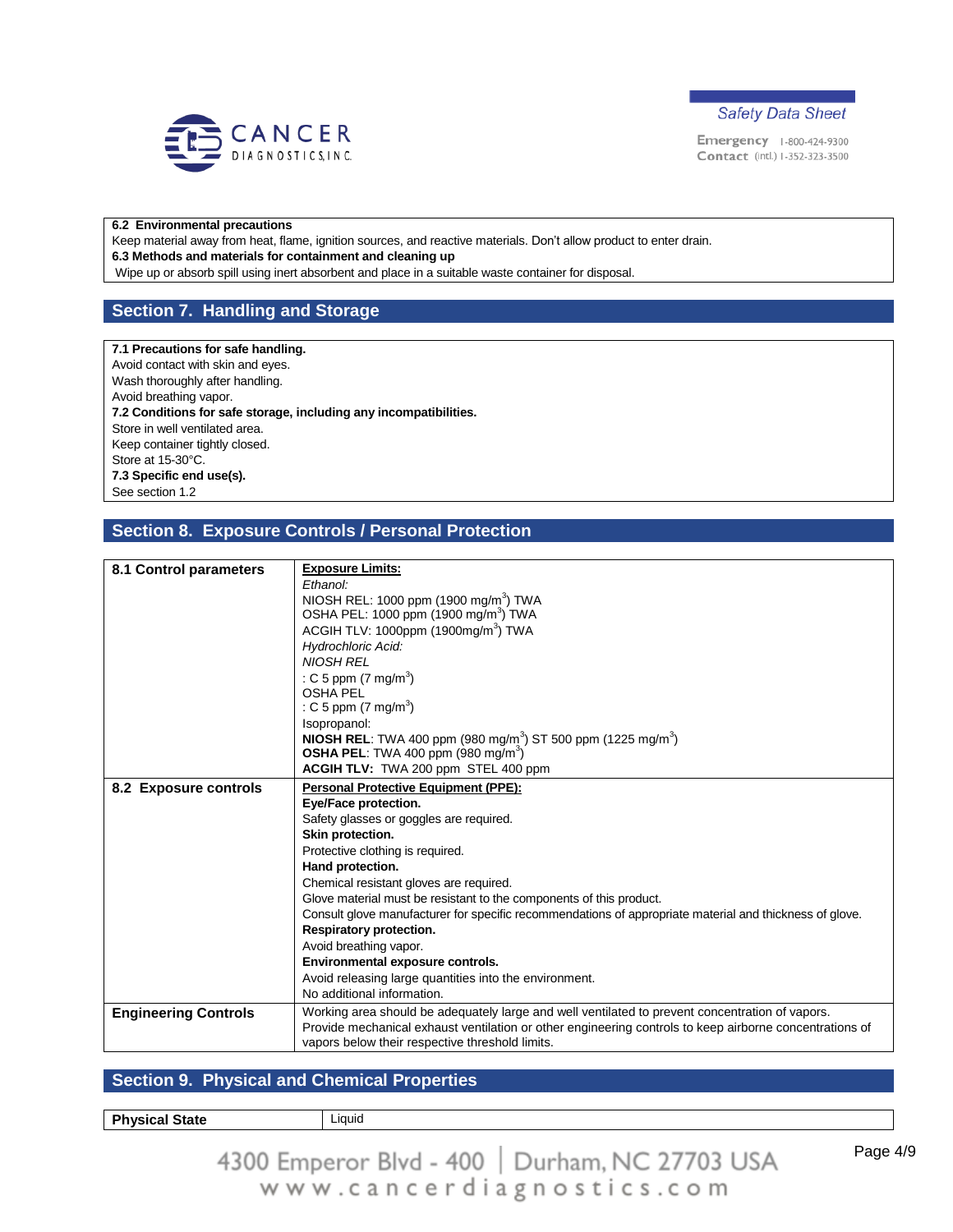



| Color                                            | Dark purple       |
|--------------------------------------------------|-------------------|
| Odor                                             | Mild alcohol odor |
| <b>Odor Threshold</b>                            | Unknown           |
| pH                                               | Unknown           |
| <b>Melting Point/ Freezing Point</b>             | Unknown           |
| <b>Initial Boiling Point</b>                     | Unknown           |
| <b>Flash Point</b>                               | Unknown           |
| <b>Evaporation Rate</b>                          | Unknown           |
| <b>Flammability (solid, gas)</b>                 | Unknown           |
| <b>Upper/Lower Flammability</b><br>Limits        | Unknown           |
| <b>Vapor Pressure</b>                            | Unknown           |
| <b>Vapor Density</b>                             | Unknown           |
| <b>Relative Density</b>                          | Unknown           |
| Solubility(ies)                                  | Water             |
| <b>Partition Coefficient:</b><br>n-octanol/water | Unknown           |
| <b>Auto-Ignition Temperature</b>                 | Unknown           |
| <b>Decomposition Temperature</b>                 | Unknown           |
| <b>Viscosity</b>                                 | Unknown           |
| <b>Explosive Properties</b>                      | Not explosive.    |
| <b>Oxidizing Properties</b>                      | Unknown           |

# **Section 10. Stability and Reactivity**

| 10.1 Reactivity                                  | No relevant data available.                                   |  |
|--------------------------------------------------|---------------------------------------------------------------|--|
| <b>10.2 Chemical Stability</b>                   | Stable under normal temperatures and pressures.               |  |
| 10.3 Possibility of                              | No hazardous reactions known.                                 |  |
| <b>Hazardous Reactions</b>                       |                                                               |  |
| 10.4 Conditions to Avoid                         | Fire, static electricity, direct sunlight.                    |  |
| 10.5 Incompatible Materials                      | Strong oxidizers, silver salts, chlorides, and alkali metals. |  |
| 10.6 Hazardous<br><b>Decomposition Materials</b> | Carbon oxides, hydrogen chloride.                             |  |

## **Section 11. Toxicological Information**

| 11.1 Information on           | <b>Acute Toxicity.</b>                                                                    |
|-------------------------------|-------------------------------------------------------------------------------------------|
| <b>Toxicological Effects.</b> | No relevant data available                                                                |
|                               | <b>Skin Corrosion/Irritation.</b>                                                         |
|                               | Irritating to skin and mucous membranes.                                                  |
|                               | Serious Eye Damage/Irritation.                                                            |
|                               | Seriously irritating to the eye.                                                          |
|                               | Respiratory or skin sensitization.                                                        |
|                               | No relevant data available.                                                               |
|                               | Germ Cell Mutagenicity.                                                                   |
|                               | No relevant data available.                                                               |
| Carcinogenicity.              | International Agency for Research on Cancer (IARC).                                       |
|                               | Hydrochloric Acid is listed as Group 3 – Not classifiable as to carcinogenicity in humans |
|                               | Isopropyl Alcohol is listed as Group 3 – not Classifiable as to carcinogenicity in humans |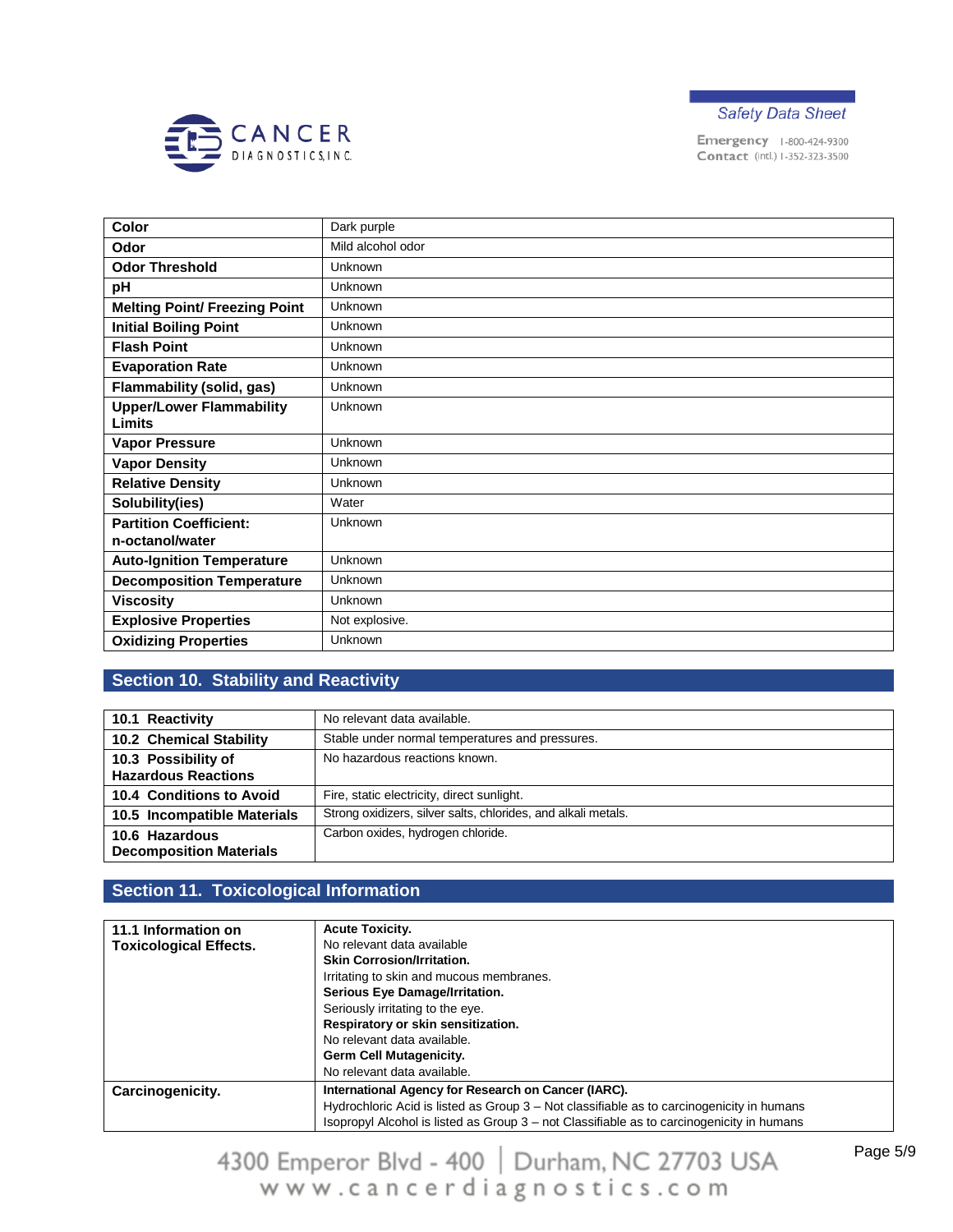



| National Toxicology Program (NTP). |
|------------------------------------|
| None of the components are listed. |

## **Section 12. Ecological Information**

| 12.1 Toxicity                                      | Fish: No relevant studies identified.<br><b>Crustacea:</b> No relevant studies identified.<br>Algae/Aquatic Plants: No relevant studies identified.<br>Other Organisms: No relevant studies identified. |
|----------------------------------------------------|---------------------------------------------------------------------------------------------------------------------------------------------------------------------------------------------------------|
| 12.2 Persistence and<br>Degradability.             | No relevant studies identified.                                                                                                                                                                         |
| <b>12.3 Bioaccumulative</b><br>Potential.          | No relevant studies identified.                                                                                                                                                                         |
| 12.4 Mobility in Soil.                             | Miscible in water. May spread in water systems. This component is non-volatile.                                                                                                                         |
| <b>Additional Remarks</b>                          | None.                                                                                                                                                                                                   |
| 12.5 Results of PBT and<br><b>vPvB Assessment.</b> | <b>PBT:</b> This mixture does not contain any substances that are assessed to be a PBT.<br>vPvB: This mixture does not contain any substances that are assessed to be a vPvB.                           |

#### **Section 13. Disposal Considerations**

| 13.1 Waste Disposal<br>Methods.           | Sewage disposal is discouraged. Waste should not be disposed of by release to sewers. Dispose<br>waste in accordance with federal, state and local environmental control regulations. |  |  |
|-------------------------------------------|---------------------------------------------------------------------------------------------------------------------------------------------------------------------------------------|--|--|
| <b>Product/Packaging Disposal.</b>        | Final decisions on the appropriate waste management method must be in line with local, regional and<br>national regulations.                                                          |  |  |
| <b>Other Disposal</b><br>Recommendations. | No relevant data available.                                                                                                                                                           |  |  |

### **Section 14. Transport Information**

| 14.1 UN Number<br>DOT, IATA, IMDG, ADR                                           | DOT: 1170<br>ADR/RID: 1170<br><b>IMDG: 1170</b><br><b>IATA: 1170</b>                                                     |  |
|----------------------------------------------------------------------------------|--------------------------------------------------------------------------------------------------------------------------|--|
| 14.2 UN Proper Shipping<br><b>Name</b><br>DOT, IATA, IMDG, ADR                   | ADR/RID: Ethanol Solutions<br><b>IMDG: Ethanol Solutions</b><br>IATA: Ethanol Solutions<br><b>DOT: Ethanol Solutions</b> |  |
| 14.3 Transport Hazard<br>Class(es)                                               | DOT: Class 3<br>IATA: Class 3<br>IMDG: Class 3<br>ADR/RID: Class 3                                                       |  |
| <b>14.4 Packing Group</b><br>DOT, IATA, IMDG, ADR                                | ADR/RID: II<br>IMDG: II<br>IATA: II<br>DOT: II                                                                           |  |
| <b>14.5 Environmental Hazards</b><br>14.6 Special Precautions for<br><b>User</b> | Marine Pollutant: No<br>Not applicable.                                                                                  |  |

# **Section 15. Regulatory Information**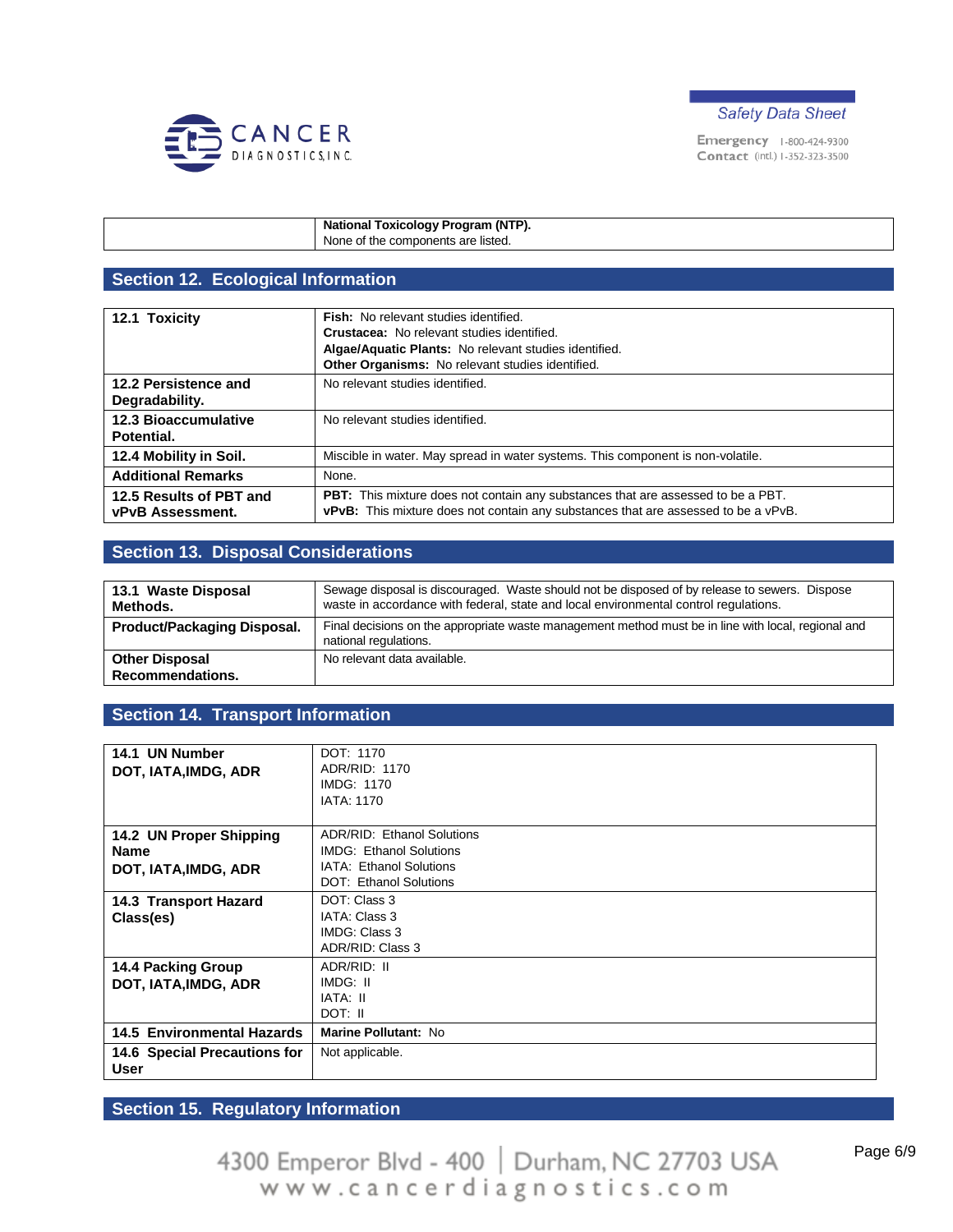



|                                                              | 15.1 Safety, Health and Environmental Regulations/Legislation Specific for the Substance or Mixture.                                                                                                                                                                                                                                                                                                                                                                                                                                                                                                                                                                                                                                                                                                                                                                                                                                                                                                                                                                                                                                                                                                                     |  |
|--------------------------------------------------------------|--------------------------------------------------------------------------------------------------------------------------------------------------------------------------------------------------------------------------------------------------------------------------------------------------------------------------------------------------------------------------------------------------------------------------------------------------------------------------------------------------------------------------------------------------------------------------------------------------------------------------------------------------------------------------------------------------------------------------------------------------------------------------------------------------------------------------------------------------------------------------------------------------------------------------------------------------------------------------------------------------------------------------------------------------------------------------------------------------------------------------------------------------------------------------------------------------------------------------|--|
| <b>Extremely Hazardous</b><br><b>Substances; Section 355</b> | None of the components in this mixture are listed.                                                                                                                                                                                                                                                                                                                                                                                                                                                                                                                                                                                                                                                                                                                                                                                                                                                                                                                                                                                                                                                                                                                                                                       |  |
| <b>Toxic Substances Control</b><br>Act; TSCA                 | All of the components in this mixture are listed.                                                                                                                                                                                                                                                                                                                                                                                                                                                                                                                                                                                                                                                                                                                                                                                                                                                                                                                                                                                                                                                                                                                                                                        |  |
| <b>California Proposition 65</b>                             | None of the components in this mixture are listed.                                                                                                                                                                                                                                                                                                                                                                                                                                                                                                                                                                                                                                                                                                                                                                                                                                                                                                                                                                                                                                                                                                                                                                       |  |
| <b>Right To Know Components</b>                              | Ethanol<br>Massachusetts<br>Pennsylvania<br>New Jersey<br>Isopropyl Alcohol<br>Massachusetts<br>Pennsylvania<br>New Jersey<br>Hydrochloric acid<br>Massachusetts<br>Pennsylvania<br>New Jersey<br>Orcein<br>Pennsylvania                                                                                                                                                                                                                                                                                                                                                                                                                                                                                                                                                                                                                                                                                                                                                                                                                                                                                                                                                                                                 |  |
|                                                              | New Jersey<br>No Chemical Safety Assessment has been carried out for this substance/mixture by Cancer                                                                                                                                                                                                                                                                                                                                                                                                                                                                                                                                                                                                                                                                                                                                                                                                                                                                                                                                                                                                                                                                                                                    |  |
| 15.2 Chemical Safety<br><b>Assessment</b>                    | Diagnostics, Inc.                                                                                                                                                                                                                                                                                                                                                                                                                                                                                                                                                                                                                                                                                                                                                                                                                                                                                                                                                                                                                                                                                                                                                                                                        |  |
| R phrases                                                    | R36/38<br>EN: Irritating to eyes and skin.<br>DA: Irriterer øjnene og huden<br>DE: Reizt die Augen und die Haut.<br>EL: Ερεθίζει τα μάτια και το δέρμα.<br>ES: Irrita los ojos y la piel.<br>FR: Irritant pour les yeux et la peau.<br>IT: Irritante per gli occhi e la pelle.<br>NL: Irriterend voor de ogen en de huid.<br>PT: Irritante para os olhos e pele.<br>SV: Irriterar ögonen och huden.<br><b>R10</b><br>EN: Flammable.<br>DA: Brandfarlig.<br>DE: Entzündlich.<br>EL: Εύφλεκτο.<br>ES: Inflamable.<br>FR: Inflammable.<br>IT: Infiammabile.<br>NL: Ontvlambaar.<br>PT: Inflamável.<br>SV: Brandfarligt.<br><b>R67</b><br>EN: Vapours may cause drowsiness and dizziness.<br>DA: Dampe kan give sløvhed og svimmelhed.<br>DE: Dämpfe können Schläfrigkeit und Benommenheit verursachen.<br>EL: Η εισπνοή ατμών μπορεί να προκαλέσει υπνηλία και ζάλη.<br>ES: La inhalación de vapores puede provocar somnolencia y vértigo.<br>FR: L'inhalation de vapeurs peut provoquer somnolence et vertiges.<br>IT: L'inalazione dei vapori può provocare sonnolenza e vertigini.<br>NL: Dampen kunnen slaperigheid en duizeligheid veroorzaken.<br>PT: Pode provocar sonolência e vertigens, por inalação dos vapores. |  |

Page 7/9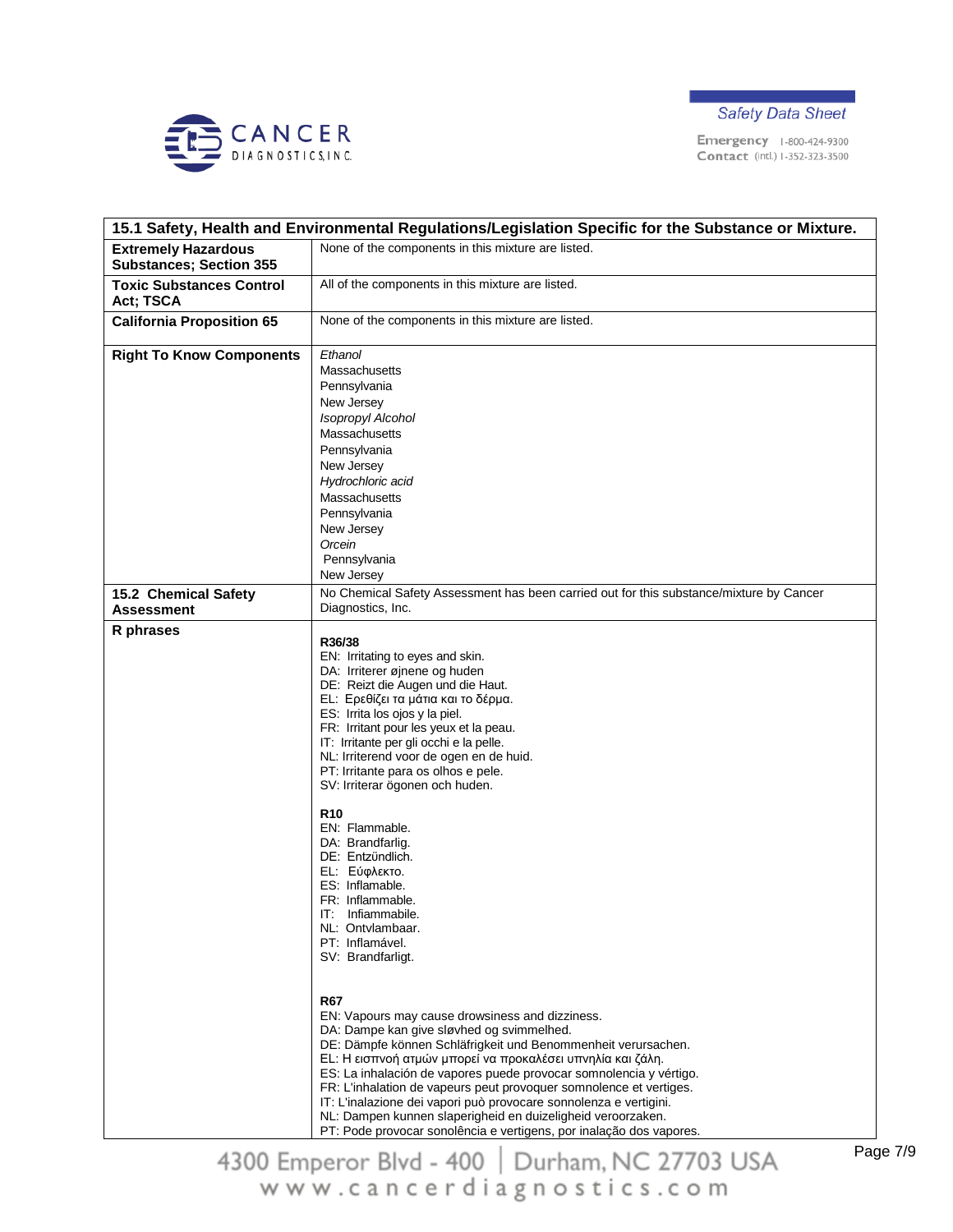



|           | SV: Angor kan göra att man blir dåsig och omtöcknad.                                                                                                                                                                                                                                                                                                                                                                                                                                                                                                                                                                                                                                                                                                                                                                                                                                                                                                                                                                                                                                                  |
|-----------|-------------------------------------------------------------------------------------------------------------------------------------------------------------------------------------------------------------------------------------------------------------------------------------------------------------------------------------------------------------------------------------------------------------------------------------------------------------------------------------------------------------------------------------------------------------------------------------------------------------------------------------------------------------------------------------------------------------------------------------------------------------------------------------------------------------------------------------------------------------------------------------------------------------------------------------------------------------------------------------------------------------------------------------------------------------------------------------------------------|
|           |                                                                                                                                                                                                                                                                                                                                                                                                                                                                                                                                                                                                                                                                                                                                                                                                                                                                                                                                                                                                                                                                                                       |
| S phrases | S7<br>EN: Keep container tightly closed.<br>DA: Emballagen skal holdes tæt lukket.<br>DE: Behälter dicht geschlossen halten.<br>EL: Το δοχείο να διατηρείται ερμητικά κλεισμένο.<br>ES: Manténgase el recipiente bien cerrado.<br>FR: Conserver le récipient bien fermé.<br>IT: Conservare il recipiente ben chiuso.<br>NL: In goed gesloten verpakking bewaren.<br>PT: Manter o recipiente bem fechado.<br>SV: Förpackningen förvaras väl tillsluten.                                                                                                                                                                                                                                                                                                                                                                                                                                                                                                                                                                                                                                                |
|           | <b>S16</b><br>EN: Keep away from sources of ignition - No smoking.<br>DA: Holdes væk fra antændelseskilder - Rygning forbudt.<br>DE: Von Zündquellen fernhalten - Nicht rauchen.<br>EL: Μακριά από πηγές ανάφλεξης - Απαγορεύεται το κάπνισμα.<br>ES: Conservar alejado de toda llama o fuente de chispas - No fumar.<br>FR: Conserver a l'ecart de toute flamme ou source d'etincelles - Ne pas fumer.<br>IT: Conservare lontano da fiamme e scintille - Non fumare.<br>NL: Verwijderd houden van ontstekingsbronnen - Niet roken.<br>PT: Manter afastado de qualquer chama ou fonte de ignição - Não fumar.<br>SV: Förvaras åtskilt från antändningskällor - Rökning förbjuden.                                                                                                                                                                                                                                                                                                                                                                                                                     |
|           | S24/25<br>EN: Avoid contact with skin and eyes.<br>DA: Undgå kontakt med huden og øjnene.<br>DE: Berührung mit den Augen und der Haut vermeiden.<br>EL: Αποφεύγετε επαφή με το δέρμα και με τα μάτια.<br>ES: Evítese el contacto con los ojos y la piel.<br>FR: Eviter le contact avec la peau et las yeux.<br>IT: Evitare il contatto con gli occhi e con la pelle.<br>NL: Aanraking met de ogen en de huid vermijden.<br>PT: Evitar o contacto com a pele e os olhos.<br>SV: Undvik kontakt med huden och ögonen.                                                                                                                                                                                                                                                                                                                                                                                                                                                                                                                                                                                   |
|           | <b>S26</b><br>EN: In case of contact with eyes, rinse immediately with plenty of water and seek medical advice.<br>DA: Kommer stoffet i øjnene, skylles straks grundigt med vand og læge kontaktes.<br>DE: Bei Berührung mit den Augen sofort gründlich mit Wasser abspülen und Arzt konsultieren.<br>ΕL: Σε περίπτωση επαφής με τα μάτια πλύνετέ τα αμέσως με άφθονο νερό και ζητήστε ιατρική<br>συμβουλή.<br>ES: En caso de contacto con los ojos, lávense inmediata y abundantemente con agua y acúdase<br>a un médico.<br>FR: En cas de contact avec les yeux, laver immediatement et abondamment avec de l'eau et<br>consulter un specialiste.<br>IT: In caso di contatto con gli occhi, lavare immediatamente e abbondantemente con acqua e<br>consultare un medico.<br>NL: Bij aanraking met de ogen onmiddellijk met overvloedig water afspoelen en deskundig medisch<br>advies inwinnen.<br>PT: Em caso de contacto com os olhos, lavar imediata e abundantemente com água e consultar<br>um especialista.<br>SV: id kontakt med ögonen, spola genast med mycket vatten och kontakta läkare. |
|           | <b>S45</b><br>EN: In case of accident or if you feel unwell, seek medical advice immediately (show the label<br>where possible).<br>DA: Ved ulykkestilfælde eller ved ildebefindende er omgåænde lægebehandling nødvendig; vis<br>etiketten, hvis det er muligt.<br>DE: Bei Unfall oder Unwohlsein sofort Arzt zuziehen (wenn möglich, dieses Etikett vorzeigen).                                                                                                                                                                                                                                                                                                                                                                                                                                                                                                                                                                                                                                                                                                                                     |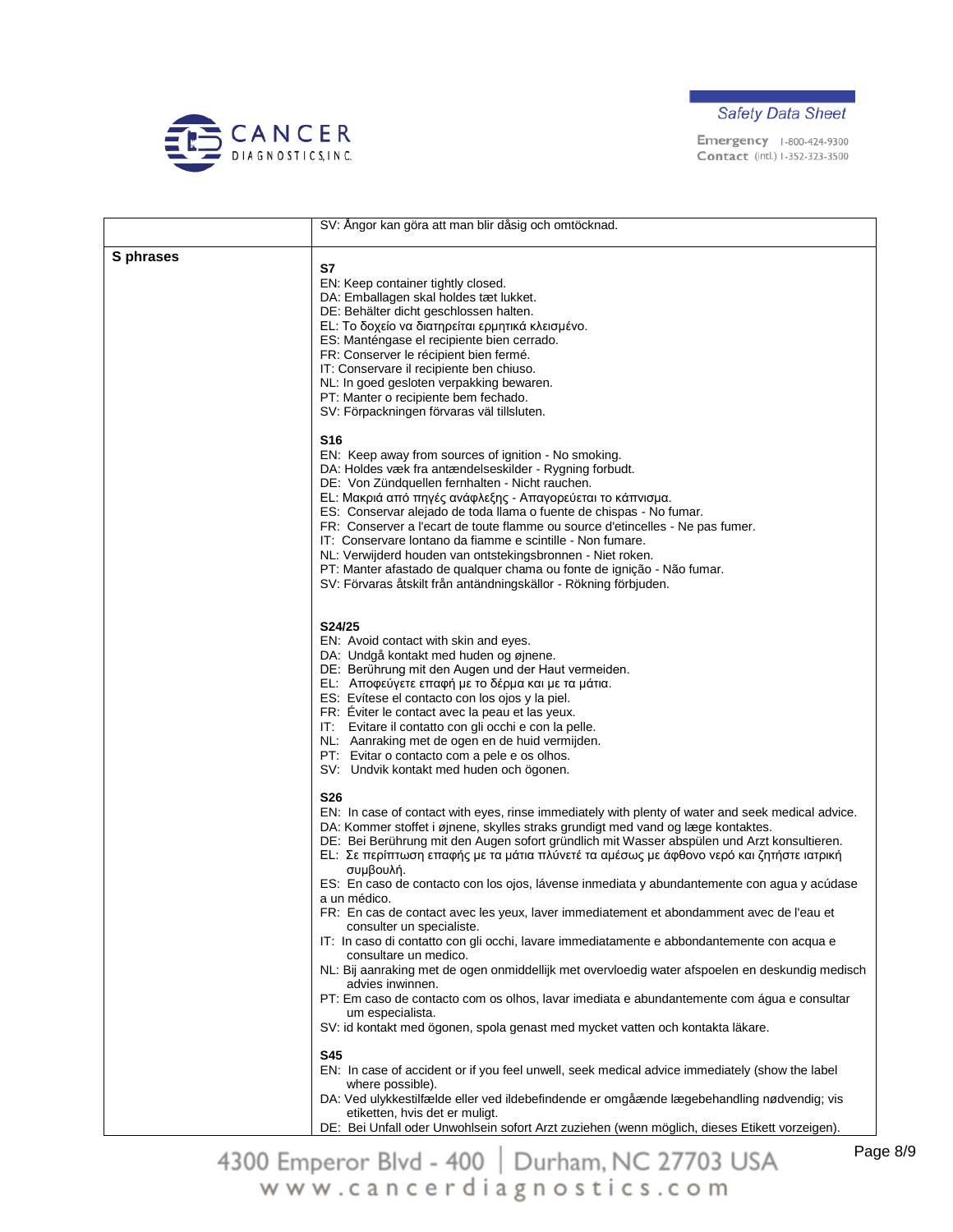



| ΕL: Σε περίπτωση ατυχήματος ή αν αισθανθείτε αδιαθεσία ζητήστε αμέσως ιατρική συμβουλή<br>(δείξτε την ετικέτα αν είναι δυνατό). |
|---------------------------------------------------------------------------------------------------------------------------------|
| ES: En caso de accidente o malestar, acúdase inmediatamente al médico (si es posible,<br>muéstresele la etiqueta).              |
| FR: En cas d'accident ou de malaise, consulter immediatement un medecin (si possible lui montrer<br>l'etiquette).               |
| IT: In caso di incidente o di malessere consultare immediatamente il medico (se possibile,<br>mostrargli l'etichetta).          |
| NL: Bij een ongeval of indien men zich onwel voelt, onmiddellijk een arts raadplegen (indien<br>mogelijk hem dit etiket tonen). |
| PT: Em caso de acidente ou de indisposição, consultar imediatamente o médico (se possível<br>mostrar-lhe o rótulo).             |
| SV: Vid olycksfall, illamående eller annan påverkan, kontakta omedelbart läkare. Visa om möjligt<br>etiketten.                  |

#### **Section 16. Other Information**

#### **Revision Date:** 2019-01-11

**Notice to Reader:**

*To the best of our knowledge, the information contained herein is accurate. However, neither the above named supplier nor any of its subsidiaries assumes any liability whatsoever for the accuracy or completeness of the information contained herein.*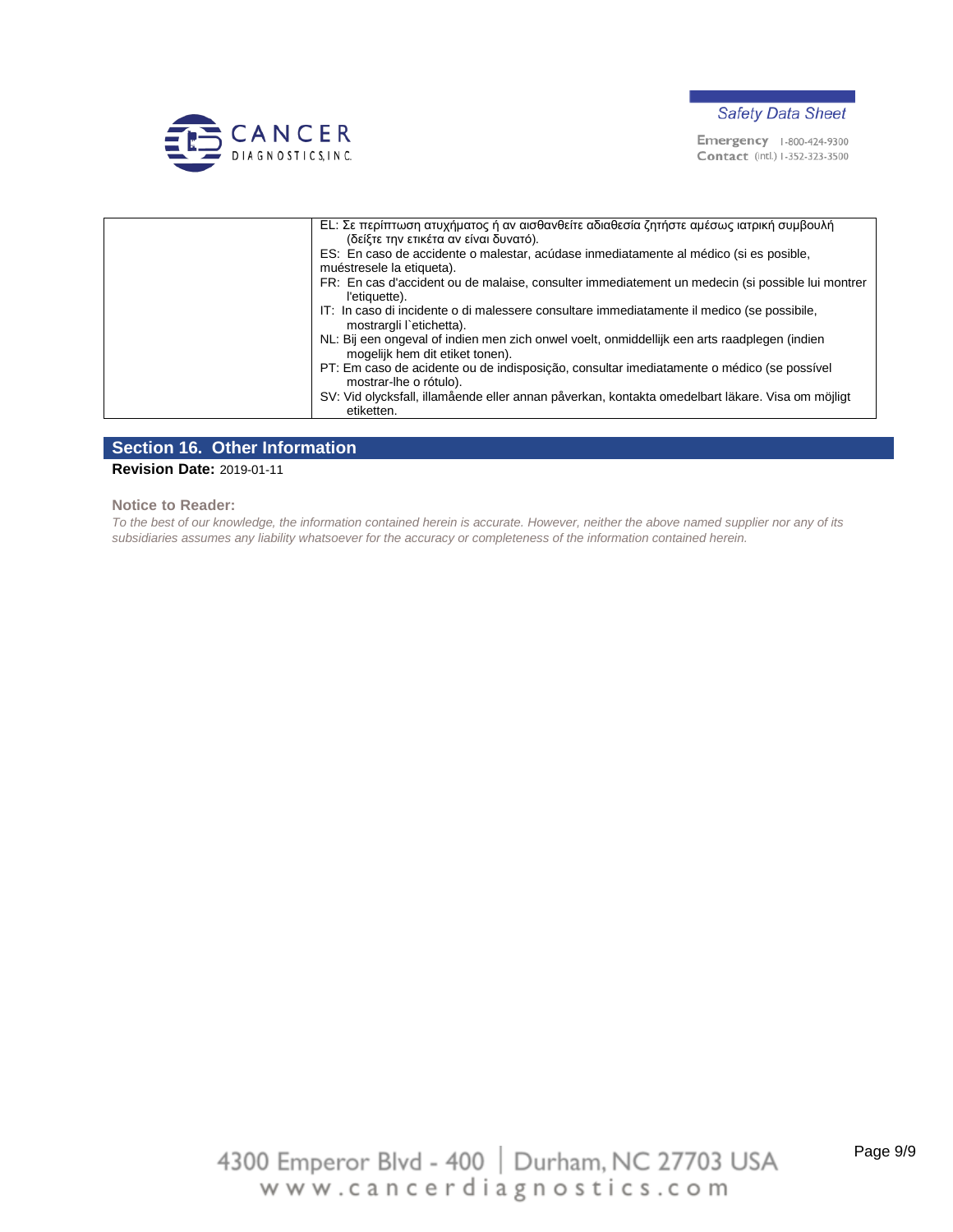



# **Section 1. Identification**

| 1.1 Product<br><b>Identifier</b>                       | Product Number: SSC1251                                            | Product Name: Oxalic Acid Solution (2%)                                                                                                                                                                                                                                                                                                                                                                                                                                                                                                                                            |
|--------------------------------------------------------|--------------------------------------------------------------------|------------------------------------------------------------------------------------------------------------------------------------------------------------------------------------------------------------------------------------------------------------------------------------------------------------------------------------------------------------------------------------------------------------------------------------------------------------------------------------------------------------------------------------------------------------------------------------|
| 1.2 Intended use                                       | EN:<br>DA:<br>DF:<br>EL:<br>ES:<br>FR:<br>IT:<br>NL:<br>PT:<br>SV: | Laboratory reagent. For professional use only.<br>Laboratoriereagens. Kun til professionelt brug.<br>Laboratoriumreagens. Alleen voor professioneel gebruik.<br>Αντιδραστήριο εργαστηρίου. Για επαγγελματική χρήση μόνο.<br>Reactivo de laboratorio. Sólo para uso profesional.<br>Réactif de laboratoire. Pour un usage professionnel uniquement.<br>Laboratorio di reagente. Solo per uso professionale.<br>Laboratoriumreagens. Alleen voor professioneel gebruik.<br>Reagente de laboratório. Para uso profissional.<br>Laboratoriereagens. Endast för yrkesmässig användning. |
| 1.3 Details of the                                     | <b>Manufacturer</b>                                                | Cancer Diagnostics, Inc.                                                                                                                                                                                                                                                                                                                                                                                                                                                                                                                                                           |
| supplier of the<br><b>Address</b><br>safety data sheet |                                                                    | 4300 Emperor Blvd. #400<br>Durham, NC 27703                                                                                                                                                                                                                                                                                                                                                                                                                                                                                                                                        |
|                                                        | <b>Phone Number</b>                                                | 1-877-846-5393                                                                                                                                                                                                                                                                                                                                                                                                                                                                                                                                                                     |
|                                                        | <b>Fax Number</b>                                                  | 1-877-817-1716                                                                                                                                                                                                                                                                                                                                                                                                                                                                                                                                                                     |
|                                                        | e-mail                                                             | compliance@cancerdiagnostics.com                                                                                                                                                                                                                                                                                                                                                                                                                                                                                                                                                   |
|                                                        | Website                                                            | www.cancerdiagnostics.com/sds                                                                                                                                                                                                                                                                                                                                                                                                                                                                                                                                                      |

## **Section 2. Hazards Identification**

| 2.1 GHS                                                  | Skin irritation (Category 2) - H315                                                                                                                                                 |
|----------------------------------------------------------|-------------------------------------------------------------------------------------------------------------------------------------------------------------------------------------|
| <b>Classification</b>                                    | Eye irritation (Category 2) - H319                                                                                                                                                  |
| <b>Classification:</b><br><b>Directive</b><br>1999/45/EC | Xi<br>EN: Irritant<br>DA: Lokalirriterende<br>DE: Reizend<br>EL: Ερεθιστικό<br>ES: Irritante<br>FR: Irritant<br>IT: Irritante<br>NL: Irriterend<br>PT: Irritante<br>SV: Irriterande |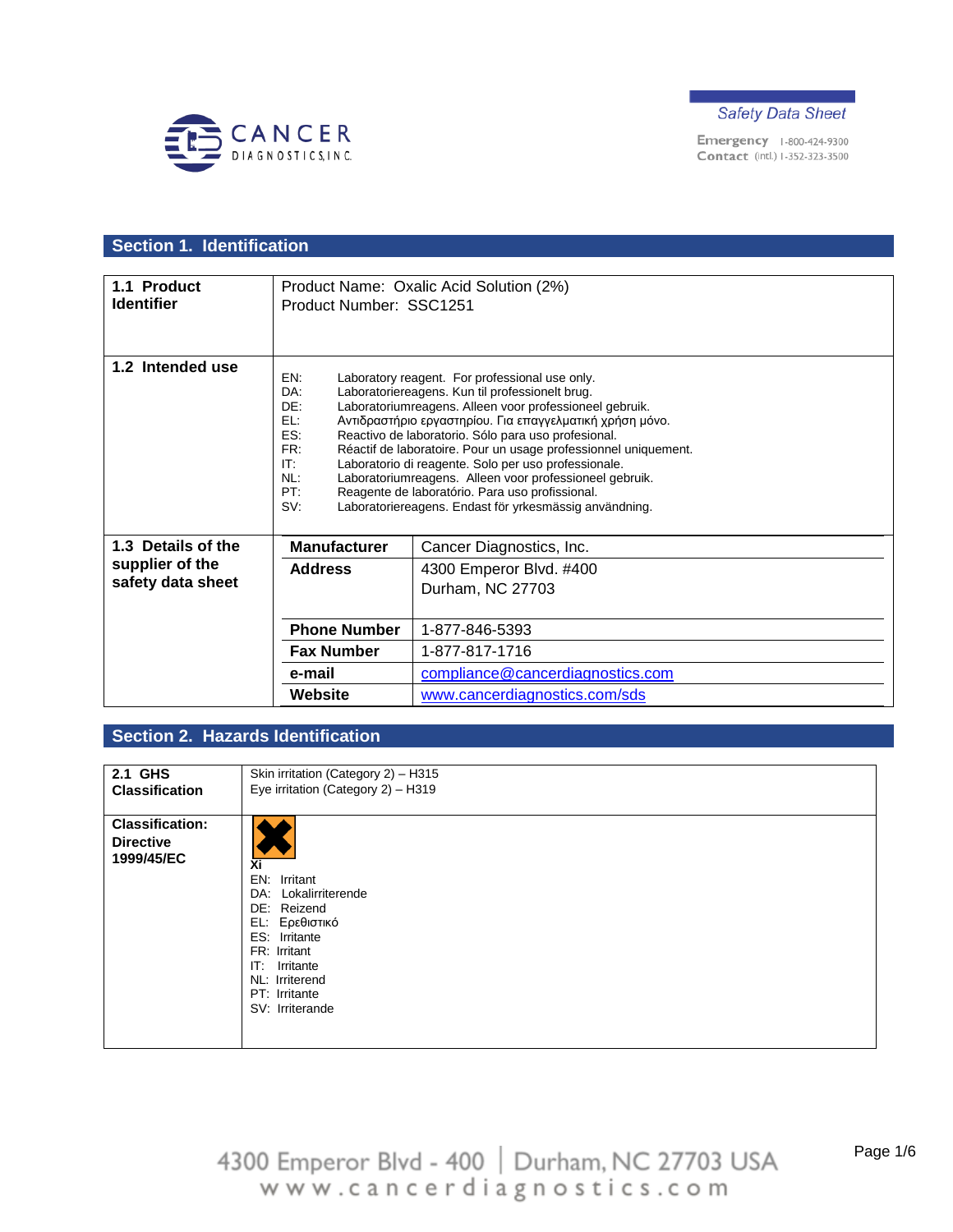



| 2.2 Label<br><b>Elements</b>     | Pictogram(s):                                                                      |                                                                       |                                                                                                                          |
|----------------------------------|------------------------------------------------------------------------------------|-----------------------------------------------------------------------|--------------------------------------------------------------------------------------------------------------------------|
|                                  | Signal word:                                                                       | Warning                                                               |                                                                                                                          |
|                                  | Hazard statement(s):                                                               | H315 - Causes skin irritation<br>H319 - Causes serious eye irritation |                                                                                                                          |
|                                  | Precautionary statement(s):                                                        | several minutes.                                                      | P302+ P352 - IF ON SKIN: Wash with plenty of soap and water<br>P305 + P351 - IF IN EYES: Rinse cautiously with water for |
| <b>NFPA</b><br><b>Scale: 0-4</b> |                                                                                    |                                                                       |                                                                                                                          |
| <b>HMIS (U.S.A.)</b>             | <b>HEALTH</b>                                                                      | 1                                                                     |                                                                                                                          |
| <b>Scale: 0-4</b>                | <b>FLAMMABILITY</b>                                                                | $\bf{0}$                                                              |                                                                                                                          |
|                                  | <b>PHYSICAL HAZARD</b>                                                             | $\bf{0}$                                                              |                                                                                                                          |
|                                  | PERSONAL PROTECTION                                                                | $\mathbf{C}$                                                          |                                                                                                                          |
| 2.3 Other                        | PBT: This mixture does not contain any substances that are assessed to be a PBT.   |                                                                       |                                                                                                                          |
| <b>Hazards</b>                   | vPvB: This mixture does not contain any substances that are assessed to be a vPvB. |                                                                       |                                                                                                                          |

### **Section 3. Composition and Information on Ingredients**

#### **3.2 Chemical Description:** Mixture

\*May contain additional non-hazardous proprietary ingredients.

\*May contain additional active ingredients at concentrations <0.1%w/v.

| <b>Hazardous Ingredients:</b> | CAS#      | EC#       | <b>GHS Symbols</b>                                                                                                                             | %        |
|-------------------------------|-----------|-----------|------------------------------------------------------------------------------------------------------------------------------------------------|----------|
| Oxalic Acid Dihydrate         | 6153-56-6 | 205-634-3 | Warning. 4 H302 Harmful if<br>swallowed, 4 H312 Harmful in<br>contact with skin.<br>$\sqrt{2}$<br>Danger. 1 H318 Causes<br>serious eye damage. | $\leq 2$ |

## **Section 4. First Aid Measures**

**4.1 Description of first aid measures**

**Eye Contact:** Check for and remove contact lenses. Immediately flush eyes with copious amounts of water. Get immediate medical attention if irritation persists.

**Skin Contact:** Remove contaminated clothing and wash contact area with mild soap and copious amounts of water. Get medical attention if irritation develops.

**Inhalation:** If inhaled, remove person to fresh air. If not breathing, give artificial respiration. If breathing is difficult, give oxygen. Get medical attention if symptoms worsen.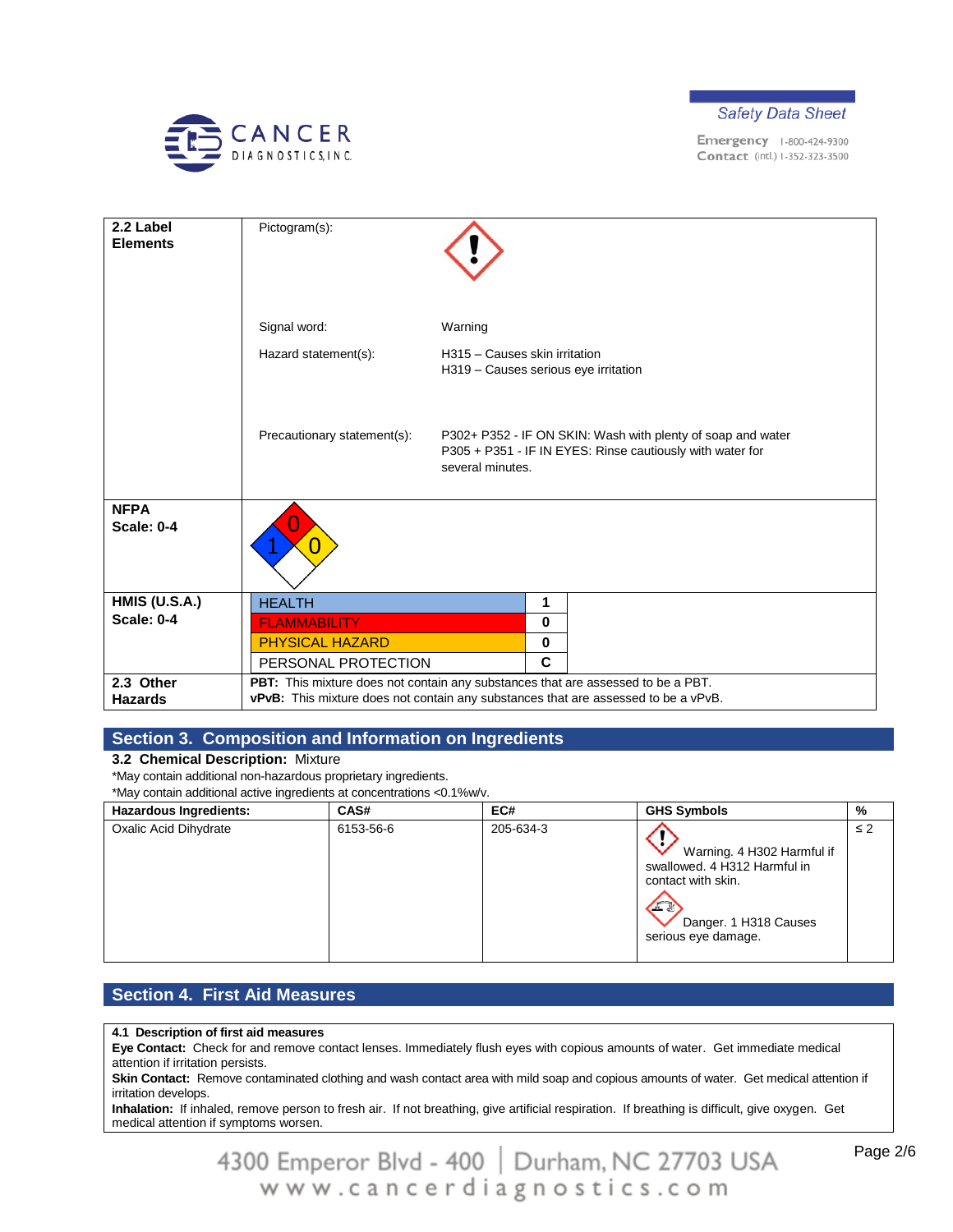



**Ingestion:** Do NOT induce vomiting unless directed to do so by medical personnel. Never give anything by mouth to an unconscious person. Loosen tight clothing such as collar, tie, belt or waistband. Rinse mouth with water. Get immediate medical attention of symptoms persist.

**4.2 Most important symptoms and effects, both acute and delayed**

See section 2.2 and 11.

**4.3 Indication of any immediate medical attention and special treatment needed** No data available

### **Section 5. Fire Fighting Measures**

| 5.1 Extinguishing Media                                         | Extinguish fire using water spray, carbon dioxide, chemical foam, or dry chemical.                                 |
|-----------------------------------------------------------------|--------------------------------------------------------------------------------------------------------------------|
| 5.2 Special hazards<br>arising from the<br>substance or mixture | No unusual fire or explosion hazards expected.                                                                     |
| 5.3 Advice for<br>firefighters                                  | As with any fire, wear personal protection equipment, including a self-contained breathing apparatus<br>(S.C.B.A.) |

### **Section 6. Accidental Release Measures**

**6.1 Personal precautions, protective equipment and emergency procedures**

Wear chemical resistant clothing, gloves, and eye protection. Wear NIOSH/MSHA approved breathing apparatus.

#### **6.2 Environmental precautions**

Keep material away from heat, flame, ignition sources, and reactive materials. Don't allow product to enter drain.

**6.3 Methods and materials for containment and cleaning up**

Wipe up or absorb spill using inert absorbent and place in a suitable waste container for disposal.

### **Section 7. Handling and Storage**

#### **7.1 Precautions for safe handling.**

Avoid contact with skin and eyes. Wash thoroughly after handling. Avoid breathing vapor. **7.2 Conditions for safe storage, including any incompatibilities.** Store in well ventilated area. Keep container tightly closed. Store at 15-30°C. **7.3 Specific end use(s).** See section 1.2

### **Section 8. Exposure Controls / Personal Protection**

| 8.1 Control parameters | <b>Exposure Limits:</b><br>Oxalic Acid:<br><b>NIOSH REL:</b> TWA 1 mg/m <sup>3</sup> ST 2 mg/m <sup>3</sup><br><b>OSHA PEL:</b> TWA 1 mg/m <sup>3</sup>                                    |
|------------------------|--------------------------------------------------------------------------------------------------------------------------------------------------------------------------------------------|
| 8.2 Exposure controls  | <b>Personal Protective Equipment (PPE):</b><br>Eye/Face protection.<br>Safety glasses or goggles are required.<br>Skin protection.<br>Protective clothing is required.<br>Hand protection. |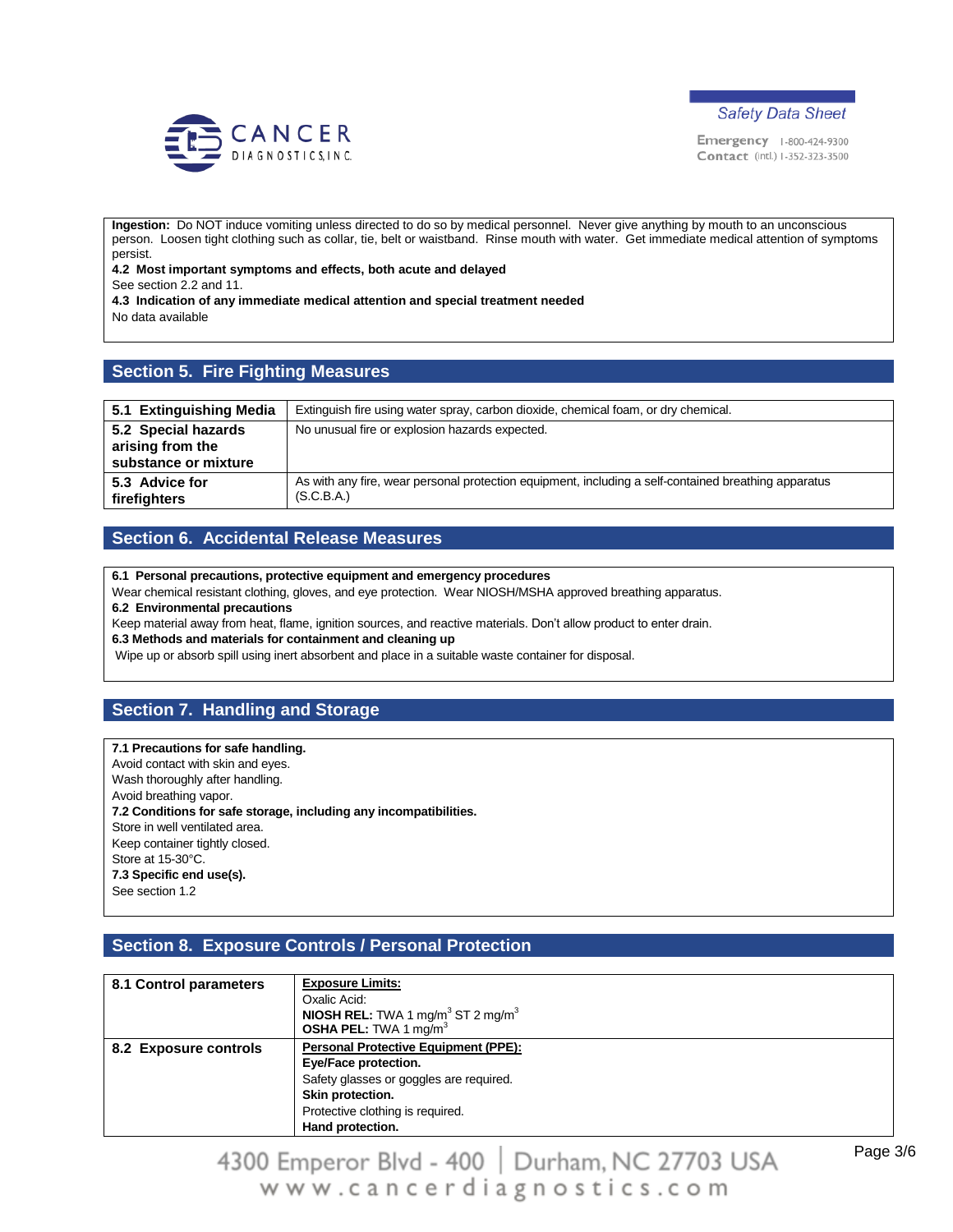



|                             | Chemical resistant gloves are required.                                                                                                                    |
|-----------------------------|------------------------------------------------------------------------------------------------------------------------------------------------------------|
|                             | Glove material must be resistant to the components of this product.                                                                                        |
|                             | Consult glove manufacturer for specific recommendations of appropriate material and thickness of glove.                                                    |
|                             | Respiratory protection.                                                                                                                                    |
|                             | Avoid breathing vapor.                                                                                                                                     |
|                             | Environmental exposure controls.                                                                                                                           |
|                             | Avoid releasing large quantities into the environment.                                                                                                     |
|                             | No additional information.                                                                                                                                 |
| <b>Engineering Controls</b> | Working area should be adequately large and well ventilated to prevent concentration of vapors.                                                            |
|                             | Provide mechanical exhaust ventilation or other engineering controls to keep airborne concentrations of<br>vapors below their respective threshold limits. |

## **Section 9. Physical and Chemical Properties**

| <b>Physical State</b>                            | Liquid          |
|--------------------------------------------------|-----------------|
| <b>Color</b>                                     | Colorless       |
| Odor                                             | <b>Odorless</b> |
| <b>Odor Threshold</b>                            | Unknown         |
| pH                                               | <               |
| <b>Melting Point/ Freezing Point</b>             | Unknown         |
| <b>Initial Boiling Point</b>                     | Unknown         |
| <b>Flash Point</b>                               | Unknown         |
| <b>Evaporation Rate</b>                          | Unknown         |
| Flammability (solid, gas)                        | Unknown         |
| <b>Upper/Lower Flammability</b><br><b>Limits</b> | Unknown         |
| <b>Vapor Pressure</b>                            | Unknown         |
| <b>Vapor Density</b>                             | Unknown         |
| <b>Relative Density</b>                          | Unknown         |
| Solubility(ies)                                  | Water           |
| <b>Partition Coefficient:</b>                    | Unknown         |
| n-octanol/water                                  |                 |
| <b>Auto-Ignition Temperature</b>                 | Unknown         |
| <b>Decomposition Temperature</b>                 | Unknown         |
| <b>Viscosity</b>                                 | Unknown         |
| <b>Explosive Properties</b>                      | Not explosive.  |
| <b>Oxidizing Properties</b>                      | Unknown         |

## **Section 10. Stability and Reactivity**

| 10.1 Reactivity                                   | No relevant data available.                                |
|---------------------------------------------------|------------------------------------------------------------|
| <b>10.2 Chemical Stability</b>                    | Stable under normal temperatures and pressures.            |
| 10.3 Possibility of<br><b>Hazardous Reactions</b> | No hazardous reactions known.                              |
| 10.4 Conditions to Avoid                          | Fire, static electricity, direct sunlight.                 |
| 10.5 Incompatible Materials                       | Bases, alkali metals and acid chlorides.                   |
| 10.6 Hazardous<br><b>Decomposition Materials</b>  | Carbon Dioxide, Carbon Monoxide, and Formic Acid may form. |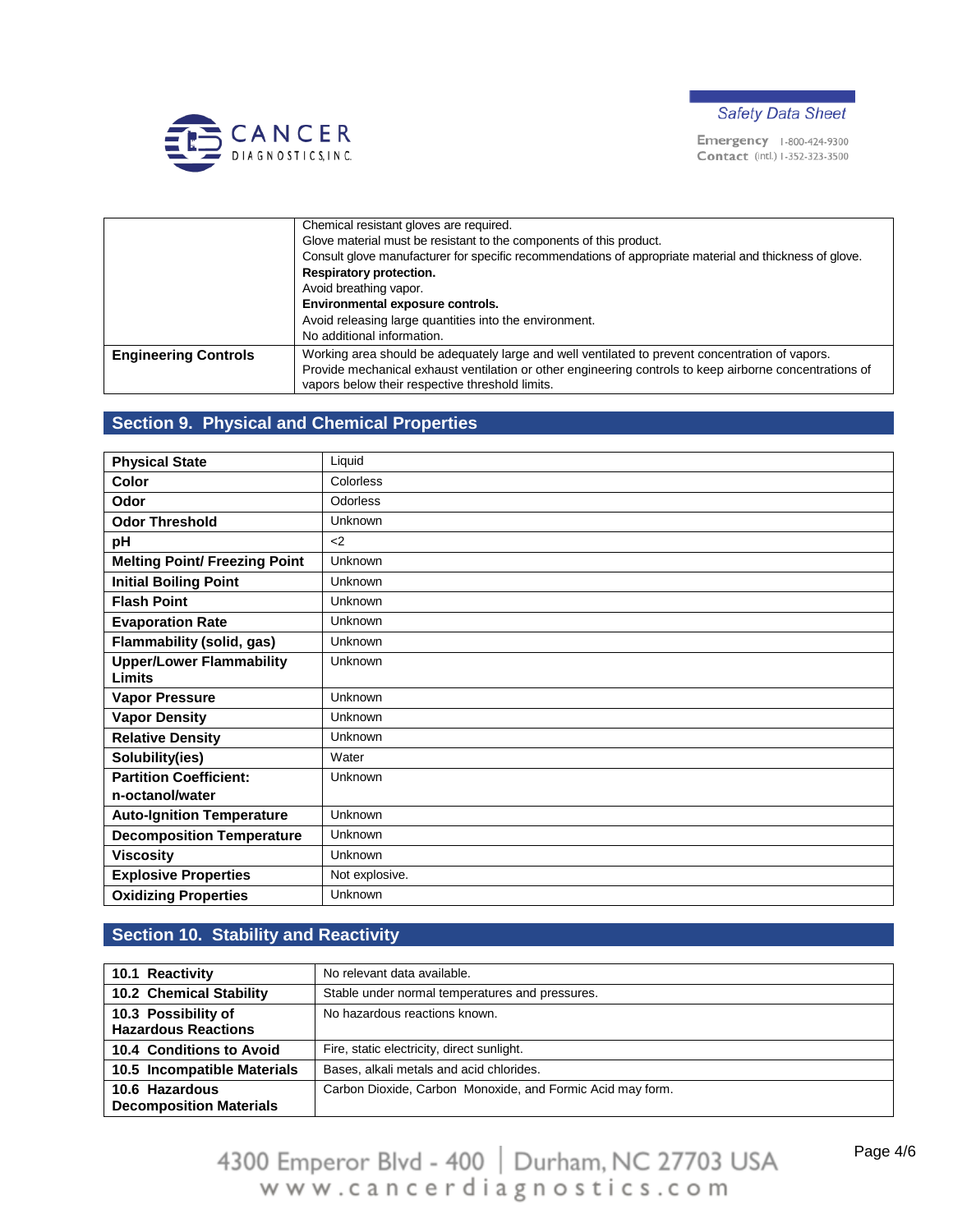



## **Section 11. Toxicological Information**

| 11.1 Information on           | <b>Acute Toxicity.</b>                              |
|-------------------------------|-----------------------------------------------------|
| <b>Toxicological Effects.</b> | No relevant data available                          |
|                               | <b>Skin Corrosion/Irritation.</b>                   |
|                               | Irritating to skin                                  |
|                               | Serious Eye Damage/Irritation.                      |
|                               | Seriously irritating to eye                         |
|                               | Respiratory or skin sensitization.                  |
|                               | No relevant data available.                         |
|                               | <b>Germ Cell Mutagenicity.</b>                      |
|                               | No relevant data available.                         |
| Carcinogenicity.              | International Agency for Research on Cancer (IARC). |
|                               | None of the components are listed.                  |
|                               | National Toxicology Program (NTP).                  |
|                               | None of the components are listed.                  |

## **Section 12. Ecological Information**

| 12.1 Toxicity                                      | <b>Fish:</b> No relevant studies identified.<br><b>Crustacea:</b> No relevant studies identified.<br>Algae/Aquatic Plants: No relevant studies identified.<br>Other Organisms: No relevant studies identified. |
|----------------------------------------------------|----------------------------------------------------------------------------------------------------------------------------------------------------------------------------------------------------------------|
| 12.2 Persistence and<br>Degradability.             | No relevant studies identified.                                                                                                                                                                                |
| <b>12.3 Bioaccumulative</b><br>Potential.          | No relevant studies identified.                                                                                                                                                                                |
| 12.4 Mobility in Soil.                             | Miscible in water. May spread in water systems. This component is non-volatile.                                                                                                                                |
| <b>Additional Remarks</b>                          | None.                                                                                                                                                                                                          |
| 12.5 Results of PBT and<br><b>vPvB Assessment.</b> | <b>PBT:</b> This mixture does not contain any substances that are assessed to be a PBT.<br>vPvB: This mixture does not contain any substances that are assessed to be a vPvB.                                  |

### **Section 13. Disposal Considerations**

| 13.1 Waste Disposal<br>Methods.                  | Sewage disposal is discouraged. Waste should not be disposed of by release to sewers. Dispose<br>waste in accordance with federal, state and local environmental control regulations. |
|--------------------------------------------------|---------------------------------------------------------------------------------------------------------------------------------------------------------------------------------------|
| Product/Packaging Disposal.                      | Final decisions on the appropriate waste management method must be in line with local, regional and<br>national regulations.                                                          |
| <b>Other Disposal</b><br><b>Recommendations.</b> | No relevant data available.                                                                                                                                                           |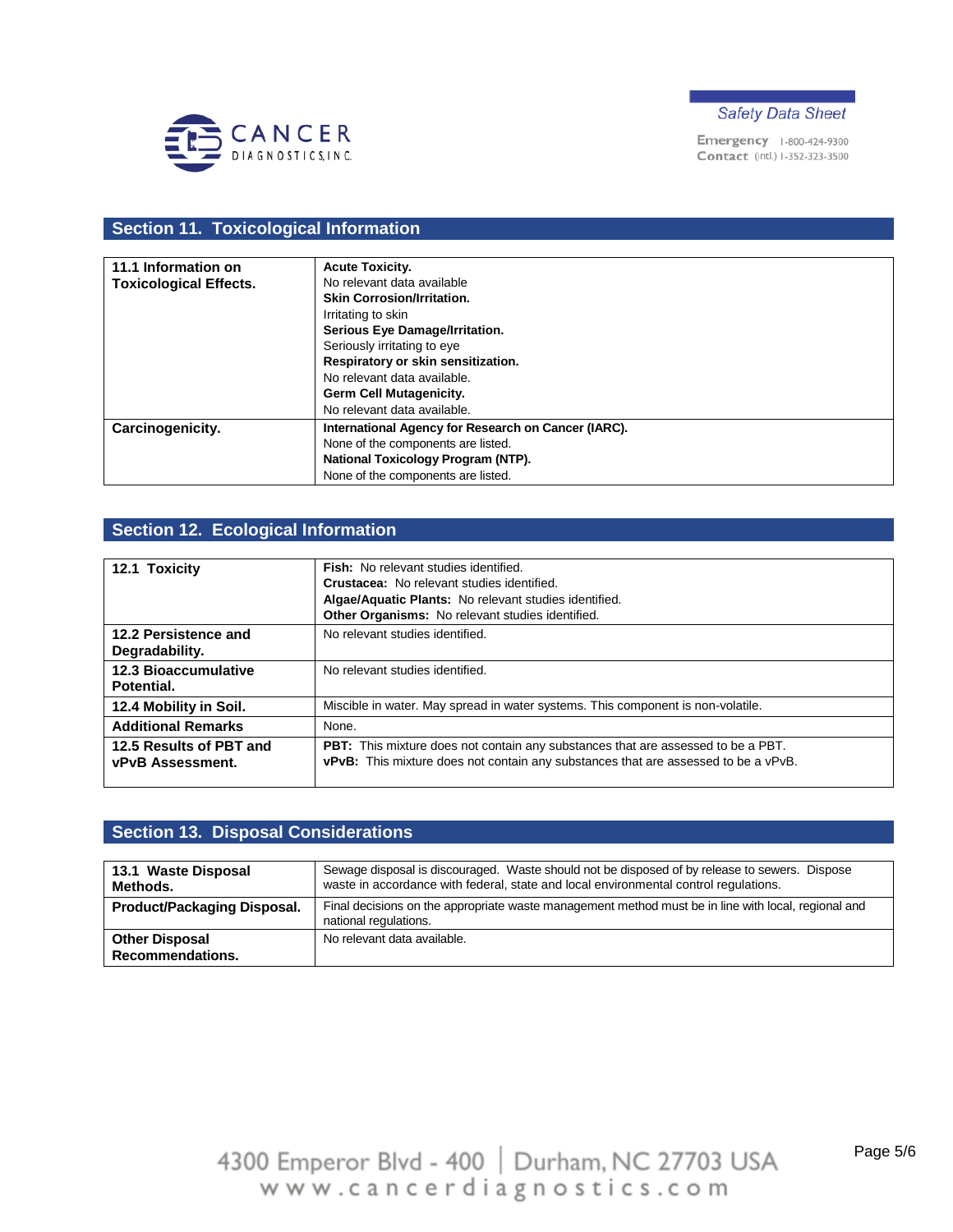



### **Section 14. Transport Information**

| 14.1 UN Number                       | DOT: Not a hazardous mixture         |
|--------------------------------------|--------------------------------------|
| DOT, IATA, IMDG, ADR                 | ADR/RID: Not a hazardous mixture     |
|                                      | IMDG: Not a hazardous mixture        |
|                                      | IATA: Not a hazardous mixture        |
|                                      |                                      |
| 14.2 UN Proper Shipping              | ADR/RID: Not a hazardous mixture     |
| <b>Name</b>                          | IMDG: Not a hazardous mixture        |
| DOT, IATA, IMDG, ADR                 | IATA: Not a hazardous mixture        |
|                                      | DOT: Not a hazardous mixture         |
| 14.3 Transport Hazard                | DOT: Not a hazardous mixture         |
| Class(es)                            | IATA: Not a hazardous mixture        |
|                                      | IMDG: Not a hazardous mixture        |
|                                      | ADR/RID: Not a hazardous mixture     |
| <b>14.4 Packing Group</b>            | ADR/RID: Not a hazardous mixture     |
| DOT, IATA, IMDG, ADR                 | <b>IMDG:</b> Not a hazardous mixture |
|                                      | IATA: Not a hazardous mixture        |
|                                      | DOT: Not a hazardous mixture         |
| <b>14.5 Environmental Hazards</b>    | Marine Pollutant: No                 |
| 14.6 Special Precautions for<br>User | Not applicable.                      |

## **Section 15. Regulatory Information**

| 15.1 Safety, Health and Environmental Regulations/Legislation Specific for the Substance or Mixture. |                                                                                                                                        |  |
|------------------------------------------------------------------------------------------------------|----------------------------------------------------------------------------------------------------------------------------------------|--|
| <b>Extremely Hazardous</b><br><b>Substances; Section 355</b>                                         | None of the components in this mixture are listed.                                                                                     |  |
| <b>Toxic Substances Control</b><br>Act: TSCA                                                         | All of the components in this mixture are listed.                                                                                      |  |
| <b>California Proposition 65</b>                                                                     | None of the components in this mixture are listed.                                                                                     |  |
| <b>Right To Know Components</b>                                                                      | Massachusetts - Oxalic Acid CAS-No. 144-62-7<br>Pennsylvania-Oxalic Acid CAS-No. 144-62-7<br>New Jersey - Oxalic Acid CAS-No. 144-62-7 |  |
| 15.2 Chemical Safety<br><b>Assessment</b>                                                            | No Chemical Safety Assessment has been carried out for this substance/mixture by Cancer<br>Diagnostics, Inc.                           |  |

#### **Section 16. Other Information**

**Revision Date:** 2019-01-11

#### **Notice to Reader:**

*To the best of our knowledge, the information contained herein is accurate. However, neither the above named supplier nor any of its subsidiaries assumes any liability whatsoever for the accuracy or completeness of the information contained herein.*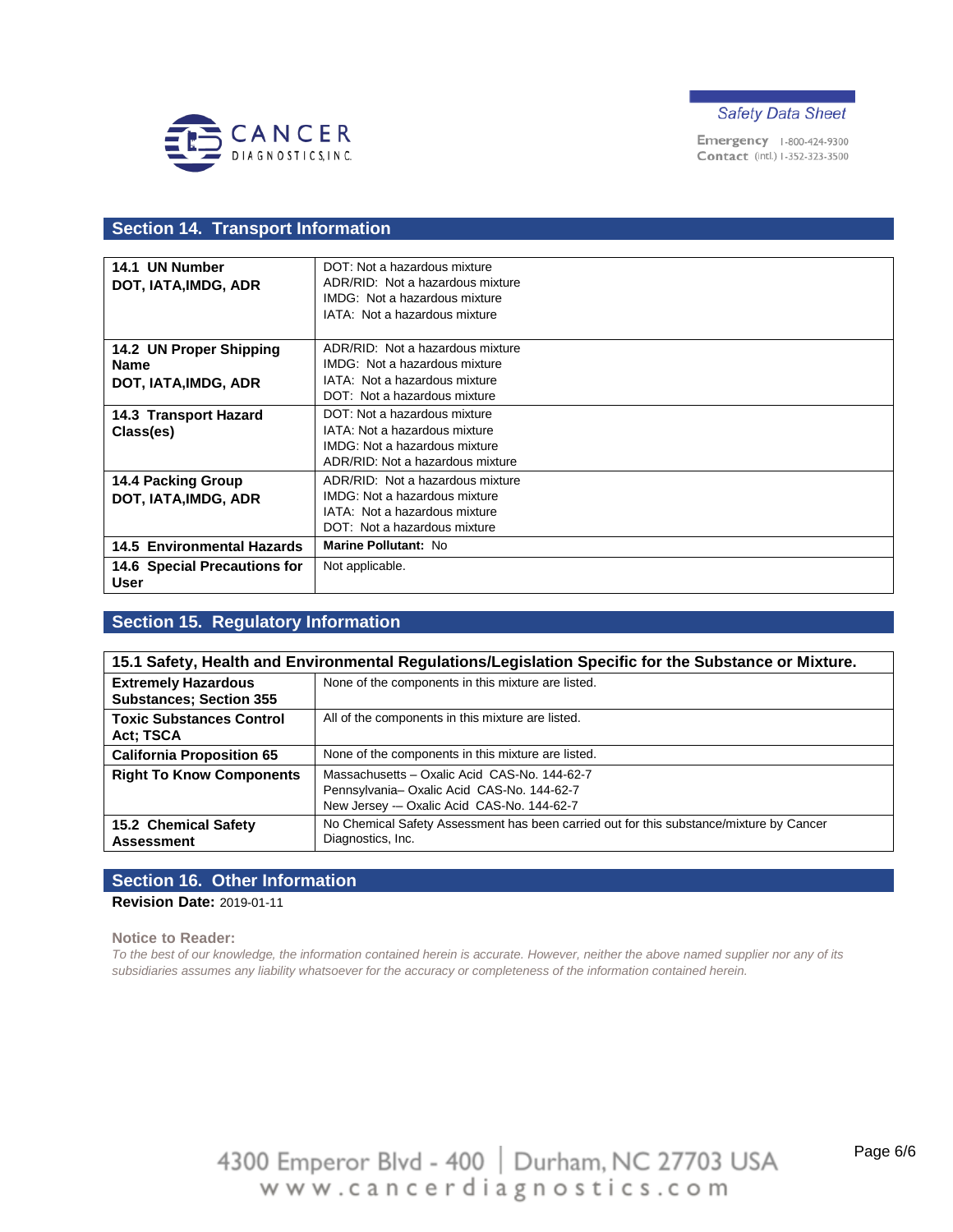



## **Section 1. Identification**

| 1.1 Product<br><b>Identifier</b>                       | Product Number: SSC1260                                            | Product Name: Potassium Permanganate Solution (5%)                                                                                                                                                                                                                                                                                                                                                                                                                                                                                                                                 |
|--------------------------------------------------------|--------------------------------------------------------------------|------------------------------------------------------------------------------------------------------------------------------------------------------------------------------------------------------------------------------------------------------------------------------------------------------------------------------------------------------------------------------------------------------------------------------------------------------------------------------------------------------------------------------------------------------------------------------------|
| 1.2 Intended use                                       | EN:<br>DA:<br>DE:<br>FL:<br>ES:<br>FR:<br>IT:<br>NL:<br>PT:<br>SV: | Laboratory reagent. For professional use only.<br>Laboratoriereagens. Kun til professionelt brug.<br>Laboratoriumreagens. Alleen voor professioneel gebruik.<br>Αντιδραστήριο εργαστηρίου. Για επαγγελματική χρήση μόνο.<br>Reactivo de laboratorio. Sólo para uso profesional.<br>Réactif de laboratoire. Pour un usage professionnel uniquement.<br>Laboratorio di reagente. Solo per uso professionale.<br>Laboratoriumreagens. Alleen voor professioneel gebruik.<br>Reagente de laboratório. Para uso profissional.<br>Laboratoriereagens. Endast för yrkesmässig användning. |
| 1.3 Details of the                                     | <b>Manufacturer</b>                                                | Cancer Diagnostics, Inc.                                                                                                                                                                                                                                                                                                                                                                                                                                                                                                                                                           |
| supplier of the<br><b>Address</b><br>safety data sheet | 4300 Emperor Blvd. #400<br>Durham, NC 27703                        |                                                                                                                                                                                                                                                                                                                                                                                                                                                                                                                                                                                    |
|                                                        | <b>Phone Number</b>                                                | 1-877-846-5393                                                                                                                                                                                                                                                                                                                                                                                                                                                                                                                                                                     |
|                                                        | <b>Fax Number</b>                                                  | 1-877-817-1716                                                                                                                                                                                                                                                                                                                                                                                                                                                                                                                                                                     |
|                                                        | e-mail                                                             | compliance@cancerdiagnostics.com                                                                                                                                                                                                                                                                                                                                                                                                                                                                                                                                                   |
|                                                        | Website                                                            | www.cancerdiagnostics.com/sds                                                                                                                                                                                                                                                                                                                                                                                                                                                                                                                                                      |

## **Section 2. Hazards Identification**

| 2.1 GHS                | Skin irritation (Category 2) - H315                 |
|------------------------|-----------------------------------------------------|
| <b>Classification</b>  | Serious eye irritation (Category 2A) - H319         |
|                        | Oxidizing Liquids (Category 2) - H272               |
|                        | Acute aquatic toxicity (Category 2) - H401          |
|                        | Chronic aquatic toxicity (Category2) - H411         |
|                        |                                                     |
| <b>Classification:</b> |                                                     |
| Directive 1999/45/EC   |                                                     |
|                        |                                                     |
|                        | Xi R8, R22, R36/38, R50/53; S2, S36/37/39, S60, S61 |
|                        | EN: Irritant                                        |
|                        | DA: Lokalirriterende                                |
|                        | DE: Reizend                                         |
|                        | EL: Ερεθιστικό                                      |
|                        | ES: Irritante                                       |
|                        | FR: Irritant                                        |
|                        | IT: Irritante                                       |
|                        | NL: Irriterend<br>PT: Irritante                     |
|                        | SV: Irriterande                                     |
|                        |                                                     |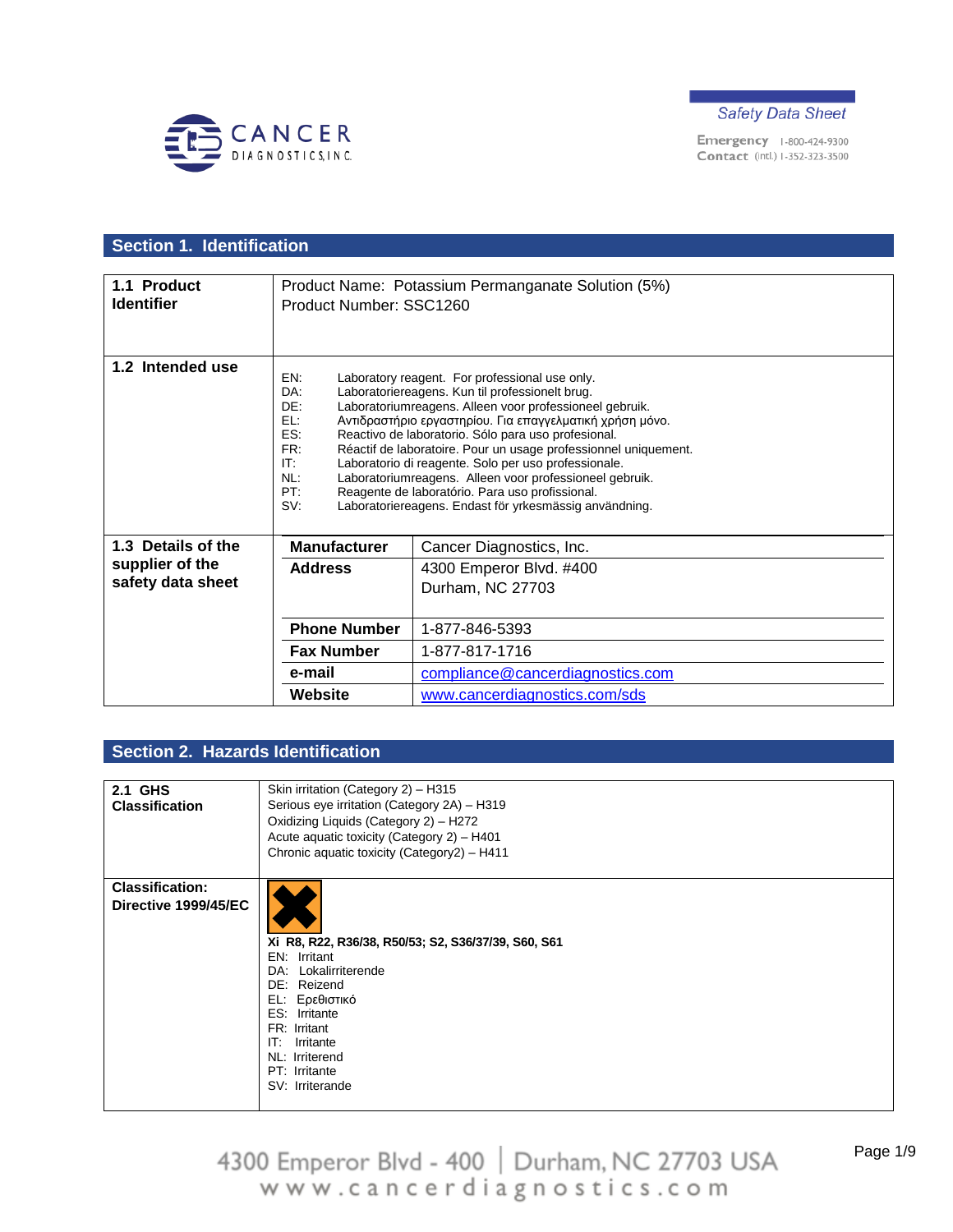



|                      | N:<br>EN: Dangerous for the environment<br>DA: Miljøfarlig<br>DE: Umweltgefährlich<br>EL: Επικίνδυνο για το περιβάλλον<br>ES: Peligroso para el medio ambiente<br>FR: Dangereux pour l'environnement<br>IT: Pericoloso per l'ambiente<br>NL: Milieugevaarlijk<br>PT: Perigoso para o ambiente<br>SV: Miljöfarlig'<br>For full text of R- & S- phrases: see Section 15. |                                                                                                                                                                                                                                                                                |
|----------------------|------------------------------------------------------------------------------------------------------------------------------------------------------------------------------------------------------------------------------------------------------------------------------------------------------------------------------------------------------------------------|--------------------------------------------------------------------------------------------------------------------------------------------------------------------------------------------------------------------------------------------------------------------------------|
| 2.2 Label Elements   | Pictogram(s):                                                                                                                                                                                                                                                                                                                                                          |                                                                                                                                                                                                                                                                                |
|                      |                                                                                                                                                                                                                                                                                                                                                                        |                                                                                                                                                                                                                                                                                |
|                      | Signal word:                                                                                                                                                                                                                                                                                                                                                           | Warning                                                                                                                                                                                                                                                                        |
|                      | Hazard statement(s):                                                                                                                                                                                                                                                                                                                                                   | H315 - Causes skin irritation<br>H319 - Causes serious eye irritation<br>H272 - May intensify fire; oxidizer<br>H411 - Toxic to aquatic life with long-lasting effects                                                                                                         |
|                      | Precautionary statement(s):                                                                                                                                                                                                                                                                                                                                            | P302+ P352 - IF ON SKIN: Wash with plenty of soap and water<br>P305 + P351 - IF IN EYES: Rinse cautiously with water for<br>several minutes.<br>P337 + P315 - If eye irritation persists get immidiate medical<br>advice/attention.<br>P273 - Avoid release to the environment |
| <b>NFPA</b>          |                                                                                                                                                                                                                                                                                                                                                                        |                                                                                                                                                                                                                                                                                |
| <b>Scale: 0-4</b>    |                                                                                                                                                                                                                                                                                                                                                                        |                                                                                                                                                                                                                                                                                |
| <b>HMIS (U.S.A.)</b> | <b>HEALTH</b>                                                                                                                                                                                                                                                                                                                                                          | $\mathbf{2}$                                                                                                                                                                                                                                                                   |
| <b>Scale: 0-4</b>    | <b>FLAMMABILITY</b>                                                                                                                                                                                                                                                                                                                                                    | $\mathbf 0$                                                                                                                                                                                                                                                                    |
|                      | <b>PHYSICAL HAZARD</b><br>PERSONAL PROTECTION                                                                                                                                                                                                                                                                                                                          | 0<br>$\mathbf c$                                                                                                                                                                                                                                                               |
| 2.3 Other Hazards    |                                                                                                                                                                                                                                                                                                                                                                        | PBT: This mixture does not contain any substances that are assessed to be a PBT.                                                                                                                                                                                               |
|                      |                                                                                                                                                                                                                                                                                                                                                                        | vPvB: This mixture does not contain any substances that are assessed to be a vPvB.                                                                                                                                                                                             |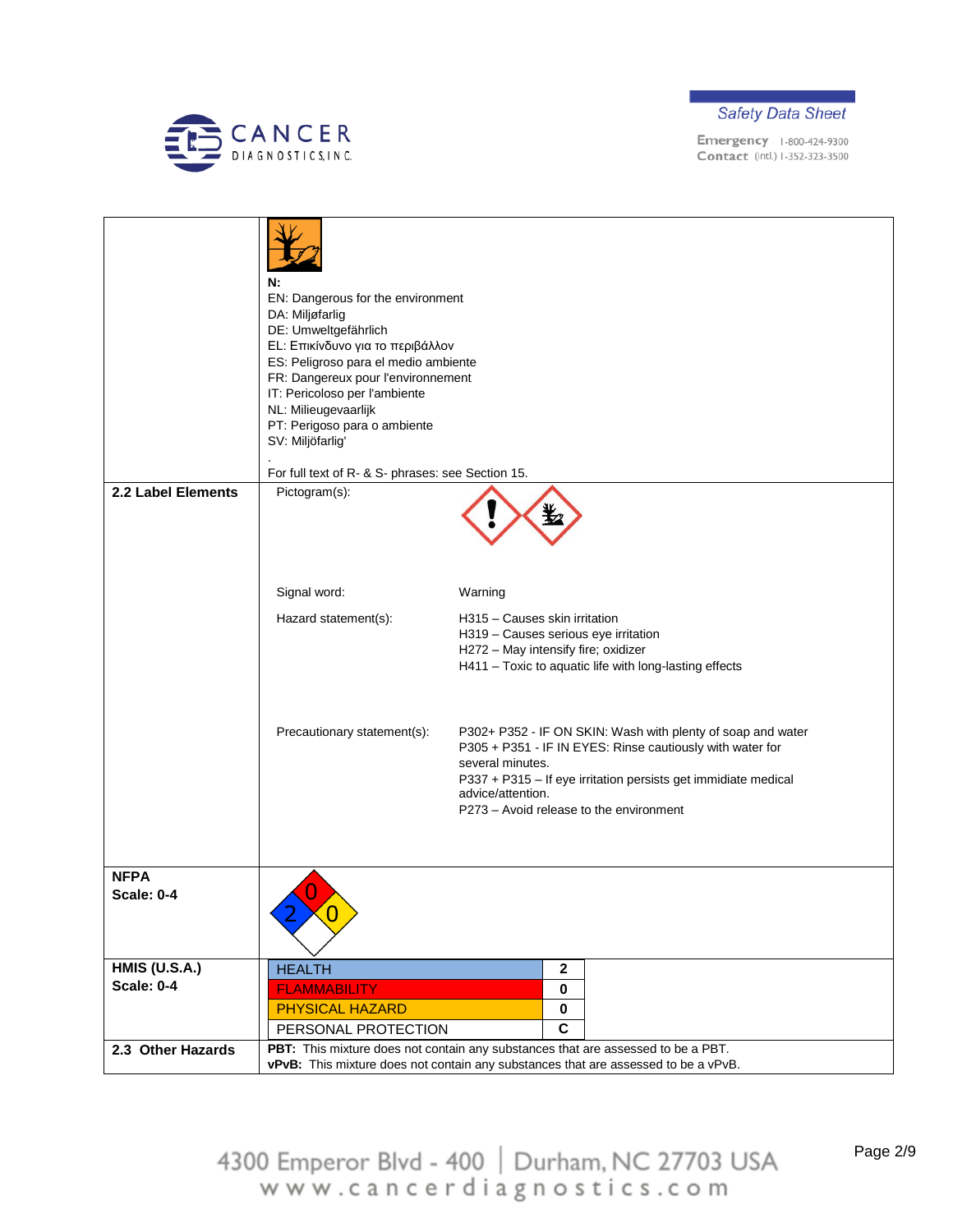



#### **Section 3. Composition and Information on Ingredients**

#### **3.2 Chemical Description:** Mixture

\*May contain additional non-hazardous proprietary ingredients. \*May contain additional active ingredients at concentrations <0.1%w/v.

**Hazardous Ingredients: CAS# EC# GHS Symbols %** Potassium Permanganate 7722-64-7 231-760-3 ≤ 5 Danger. 2. H272 May intensify fire; oxidizer.  $\sqrt{2}$ Danger 1B H314 skin corrosion, 1 Serious eye damage H318 Warning. 4 H302 Harmful if swallowed.  $\mathbf{E}$ Warning. 1. H400 Very toxic to aquatic life. 1. H410 Very toxic to aquatic life with long lasting effects.

### **Section 4. First Aid Measures**

#### **4.1 Description of first aid measures**

**Eye Contact:** Check for and remove contact lenses. Immediately flush eyes with copious amounts of water. Get immediate medical attention if irritation persists.

Skin Contact: Remove contaminated clothing and wash contact area with mild soap and copious amounts of water. Get medical attention if irritation develops.

**Inhalation:** If inhaled, remove person to fresh air. If not breathing, give artificial respiration. If breathing is difficult, give oxygen. Get medical attention if symptoms worsen.

**Ingestion:** Do NOT induce vomiting unless directed to do so by medical personnel. Never give anything by mouth to an unconscious person. Loosen tight clothing such as collar, tie, belt or waistband. Get immediate medical attention.

#### **4.2 Most important symptoms and effects, both acute and delayed**

See section 2.2 and 11.

**4.3 Indication of any immediate medical attention and special treatment needed**

No data available

### **Section 5. Fire Fighting Measures**

| 5.1 Extinguishing Media                                         | Extinguish fire using water spray, carbon dioxide, chemical foam, or dry chemical.                                 |
|-----------------------------------------------------------------|--------------------------------------------------------------------------------------------------------------------|
| 5.2 Special hazards<br>arising from the<br>substance or mixture | No unusual fire or explosion hazards expected.                                                                     |
| 5.3 Advice for<br>firefighters                                  | As with any fire, wear personal protection equipment, including a self-contained breathing apparatus<br>(S.C.B.A.) |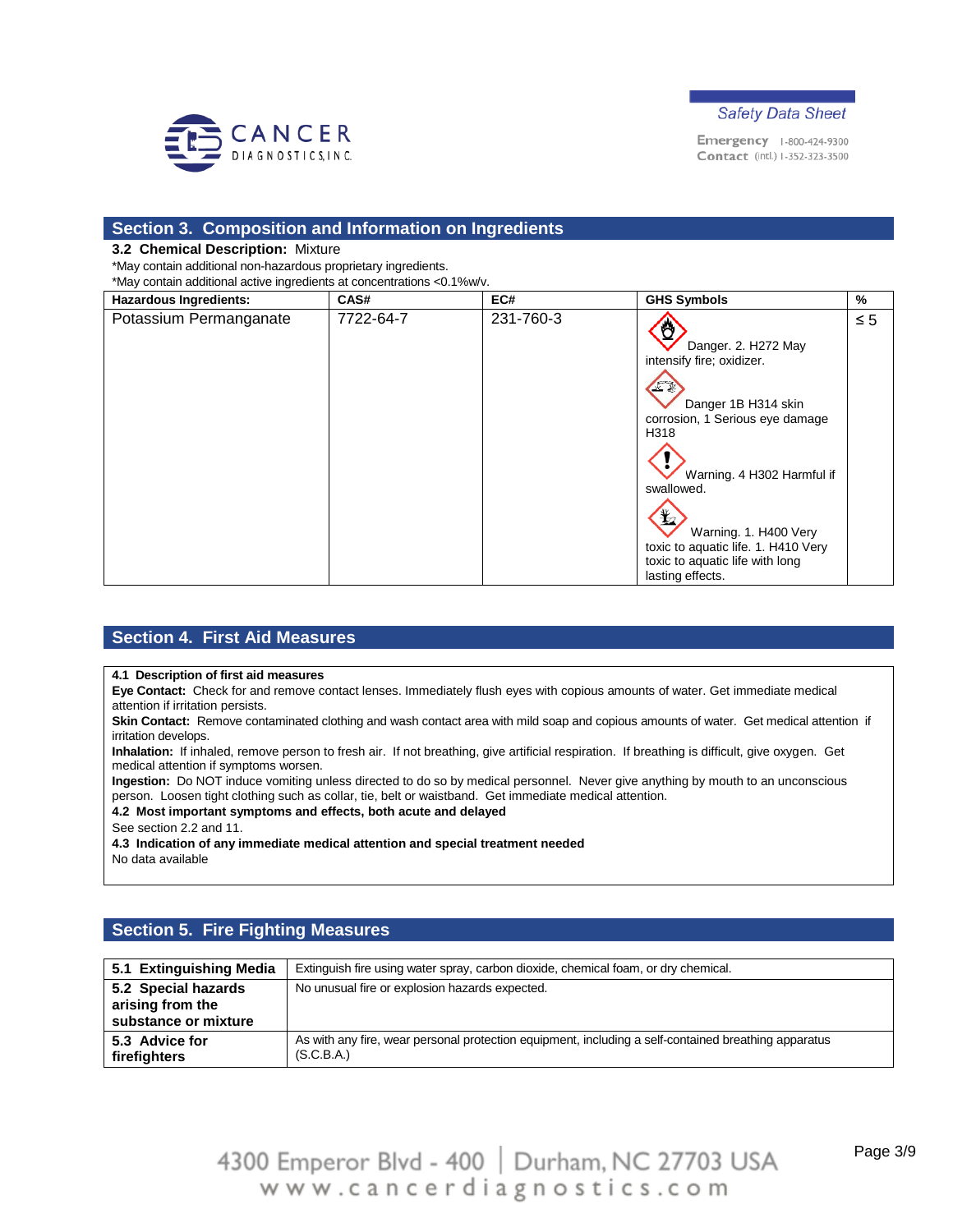



### **Section 6. Accidental Release Measures**

**6.1 Personal precautions, protective equipment and emergency procedures**

Wear chemical resistant clothing, gloves, and eye protection. Wear NIOSH/MSHA approved breathing apparatus.

**6.2 Environmental precautions**

Keep material away from heat, flame, ignition sources, and reactive materials. Don't allow product to enter drain.

**6.3 Methods and materials for containment and cleaning up**

Wipe up or absorb spill using inert absorbent and place in a suitable waste container for disposal.

#### **Section 7. Handling and Storage**

**7.1 Precautions for safe handling.** Avoid contact with skin and eyes. Wash thoroughly after handling. Avoid breathing vapor. **7.2 Conditions for safe storage, including any incompatibilities.** Store in well ventilated area. Keep container tightly closed. Store at 15-30°C. **7.3 Specific end use(s).** See section 1.2

### **Section 8. Exposure Controls / Personal Protection**

| 8.1 Control parameters      | <b>Exposure Limits:</b><br>N/A                                                                                                                                                                                                                                                                                                                                                                                                                                                                                                                                                                    |
|-----------------------------|---------------------------------------------------------------------------------------------------------------------------------------------------------------------------------------------------------------------------------------------------------------------------------------------------------------------------------------------------------------------------------------------------------------------------------------------------------------------------------------------------------------------------------------------------------------------------------------------------|
| 8.2 Exposure controls       | Personal Protective Equipment (PPE):<br>Eye/Face protection.<br>Safety glasses or goggles are required.<br>Skin protection.<br>Protective clothing is required.<br>Hand protection.<br>Chemical resistant gloves are required.<br>Glove material must be resistant to the components of this product.<br>Consult glove manufacturer for specific recommendations of appropriate material and thickness of glove.<br>Respiratory protection.<br>Avoid breathing vapor.<br>Environmental exposure controls.<br>Avoid releasing large quantities into the environment.<br>No additional information. |
| <b>Engineering Controls</b> | Working area should be adequately large and well ventilated to prevent concentration of vapors.<br>Provide mechanical exhaust ventilation or other engineering controls to keep airborne concentrations of<br>vapors below their respective threshold limits.                                                                                                                                                                                                                                                                                                                                     |

### **Section 9. Physical and Chemical Properties**

| <b>Physical State</b> | Liquid       |
|-----------------------|--------------|
| <b>Color</b>          | Dark Purple. |
| Odor                  | Odorless     |
| ∣ Odor Threshold      | Unknown      |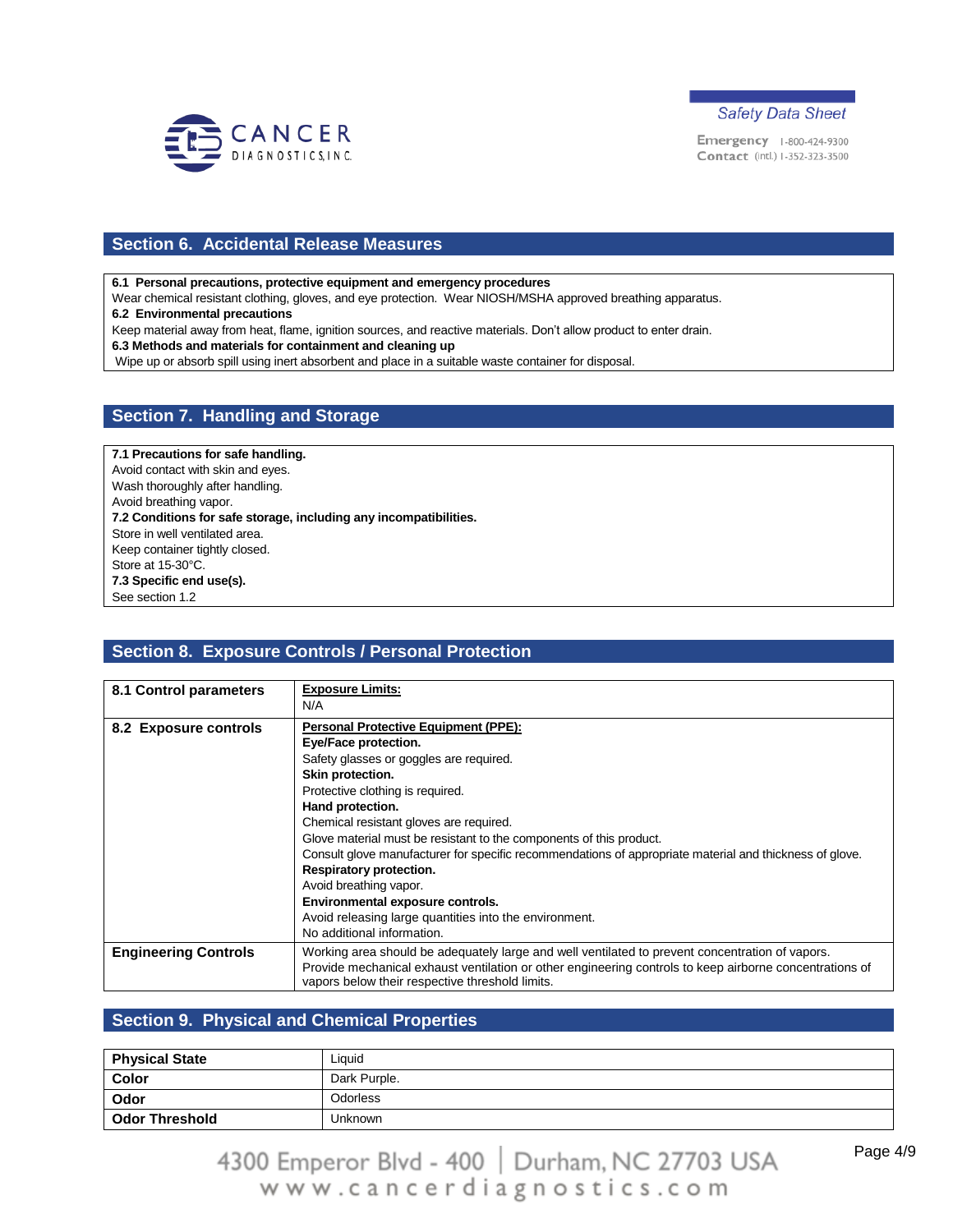



| pH                                   | Unknown           |
|--------------------------------------|-------------------|
| <b>Melting Point/ Freezing Point</b> | Unknown           |
| <b>Initial Boiling Point</b>         | Unknown           |
| <b>Flash Point</b>                   | <b>Unknown</b>    |
| <b>Evaporation Rate</b>              | Unknown           |
| <b>Flammability (solid, gas)</b>     | Unknown           |
| <b>Upper/Lower Flammability</b>      | Unknown           |
| <b>Limits</b>                        |                   |
| <b>Vapor Pressure</b>                | Unknown           |
| <b>Vapor Density</b>                 | Unknown           |
| <b>Relative Density</b>              | Unknown           |
| Solubility(ies)                      | Water             |
| <b>Partition Coefficient:</b>        | Unknown           |
| n-octanol/water                      |                   |
| <b>Auto-Ignition Temperature</b>     | Unknown           |
| <b>Decomposition Temperature</b>     | Unknown           |
| <b>Viscosity</b>                     | Unknown           |
| <b>Explosive Properties</b>          | Not explosive.    |
| <b>Oxidizing Properties</b>          | Oxidizing liquid. |

## **Section 10. Stability and Reactivity**

| 10.1 Reactivity                                   | No relevant data available.                                                |
|---------------------------------------------------|----------------------------------------------------------------------------|
| 10.2 Chemical Stability                           | Stable under normal temperatures and pressures.                            |
| 10.3 Possibility of<br><b>Hazardous Reactions</b> | No hazardous reactions known.                                              |
| 10.4 Conditions to Avoid                          | Fire, static electricity, direct sunlight.                                 |
| 10.5 Incompatible Materials                       | Strong reducing agents, Peroxides, Zinc, Copper                            |
| 10.6 Hazardous<br><b>Decomposition Materials</b>  | Carbon dioxide. Carbon monoxide. Oxides of Potassium. Oxides of Manganese. |

### **Section 11. Toxicological Information**

| 11.1 Information on           | <b>Acute Toxicity.</b>                              |
|-------------------------------|-----------------------------------------------------|
| <b>Toxicological Effects.</b> | No relevant data available                          |
|                               | <b>Skin Corrosion/Irritation.</b>                   |
|                               | Irritating to skin and mucous membranes.            |
|                               | Serious Eye Damage/Irritation.                      |
|                               | Seriously irritating to the eye.                    |
|                               | Respiratory or skin sensitization.                  |
|                               | No relevant data available.                         |
|                               | <b>Germ Cell Mutagenicity.</b>                      |
|                               | No relevant data available.                         |
| Carcinogenicity.              | International Agency for Research on Cancer (IARC). |
|                               | None of the components are listed.                  |
|                               | National Toxicology Program (NTP).                  |
|                               | None of the components are listed.                  |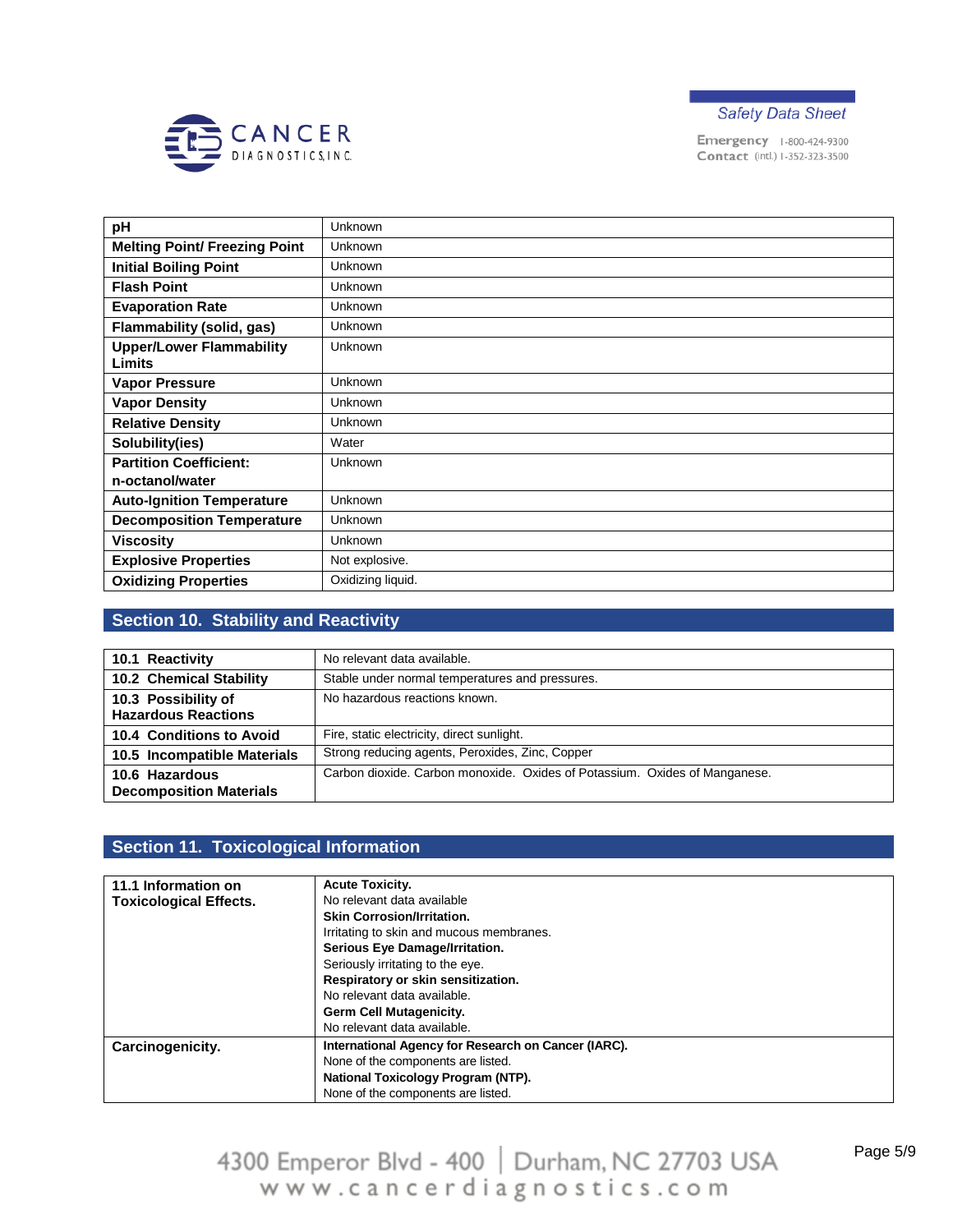



# **Section 12. Ecological Information**

| 12.1 Toxicity               | Fish: No relevant studies identified.                                                   |
|-----------------------------|-----------------------------------------------------------------------------------------|
|                             | Crustacea: No relevant studies identified.                                              |
|                             | Algae/Aquatic Plants: No relevant studies identified.                                   |
|                             | Other Organisms: No relevant studies identified.                                        |
| 12.2 Persistence and        | No relevant studies identified.                                                         |
| Degradability.              |                                                                                         |
| <b>12.3 Bioaccumulative</b> | No relevant studies identified.                                                         |
| Potential.                  |                                                                                         |
| 12.4 Mobility in Soil.      | Miscible in water. May spread in water systems. This component is non-volatile.         |
| <b>Additional Remarks</b>   | None.                                                                                   |
| 12.5 Results of PBT and     | <b>PBT:</b> This mixture does not contain any substances that are assessed to be a PBT. |
| <b>vPvB Assessment.</b>     | vPvB: This mixture does not contain any substances that are assessed to be a vPvB.      |

# **Section 13. Disposal Considerations**

| 13.1 Waste Disposal<br>Methods.           | Sewage disposal is discouraged. Waste should not be disposed of by release to sewers. Dispose<br>waste in accordance with federal, state and local environmental control regulations. |
|-------------------------------------------|---------------------------------------------------------------------------------------------------------------------------------------------------------------------------------------|
| <b>Product/Packaging Disposal.</b>        | Final decisions on the appropriate waste management method must be in line with local, regional and<br>national regulations.                                                          |
| <b>Other Disposal</b><br>Recommendations. | No relevant data available.                                                                                                                                                           |

# **Section 14. Transport Information**

| 14.1 UN Number                    | DOT: Not a DOT controlled product                                        |
|-----------------------------------|--------------------------------------------------------------------------|
| DOT, IATA, IMDG, ADR              | ADR/RID: 3082                                                            |
|                                   | IMDG: 3082                                                               |
|                                   | <b>IATA: 3082</b>                                                        |
|                                   |                                                                          |
| 14.2 UN Proper Shipping           | ADR/RID: ENVIRONMENTALLY HAZARDOUS SUBSTANCE, LIQUID, N.O.S. (Potasssium |
| <b>Name</b>                       | permanganate)                                                            |
| DOT, IATA, IMDG, ADR              | IMDG: ENVIRONMENTALLY HAZARDOUS SUBSTANCE, LIQUID, N.O.S. (Potasssium    |
|                                   | permanganate)                                                            |
|                                   | IATA: ENVIRONMENTALLY HAZARDOUS SUBSTANCE, LIQUID, N.O.S. (Potasssium    |
|                                   | permanganate)                                                            |
| 14.3 Transport Hazard             | IATA: 9                                                                  |
| Class(es)                         | IMDG: 9                                                                  |
|                                   | ADR/RID: 9                                                               |
| <b>14.4 Packing Group</b>         | ADR/RID: III                                                             |
| DOT, IATA, IMDG, ADR              | IMDG: III                                                                |
|                                   | IATA: III                                                                |
| <b>14.5 Environmental Hazards</b> | ADR/RID: Yes                                                             |
|                                   | <b>IMDG Marine pollutant: Yes</b>                                        |
|                                   | IATA: Yes                                                                |
| 14.6 Special Precautions for      | Not applicable.                                                          |
| <b>User</b>                       |                                                                          |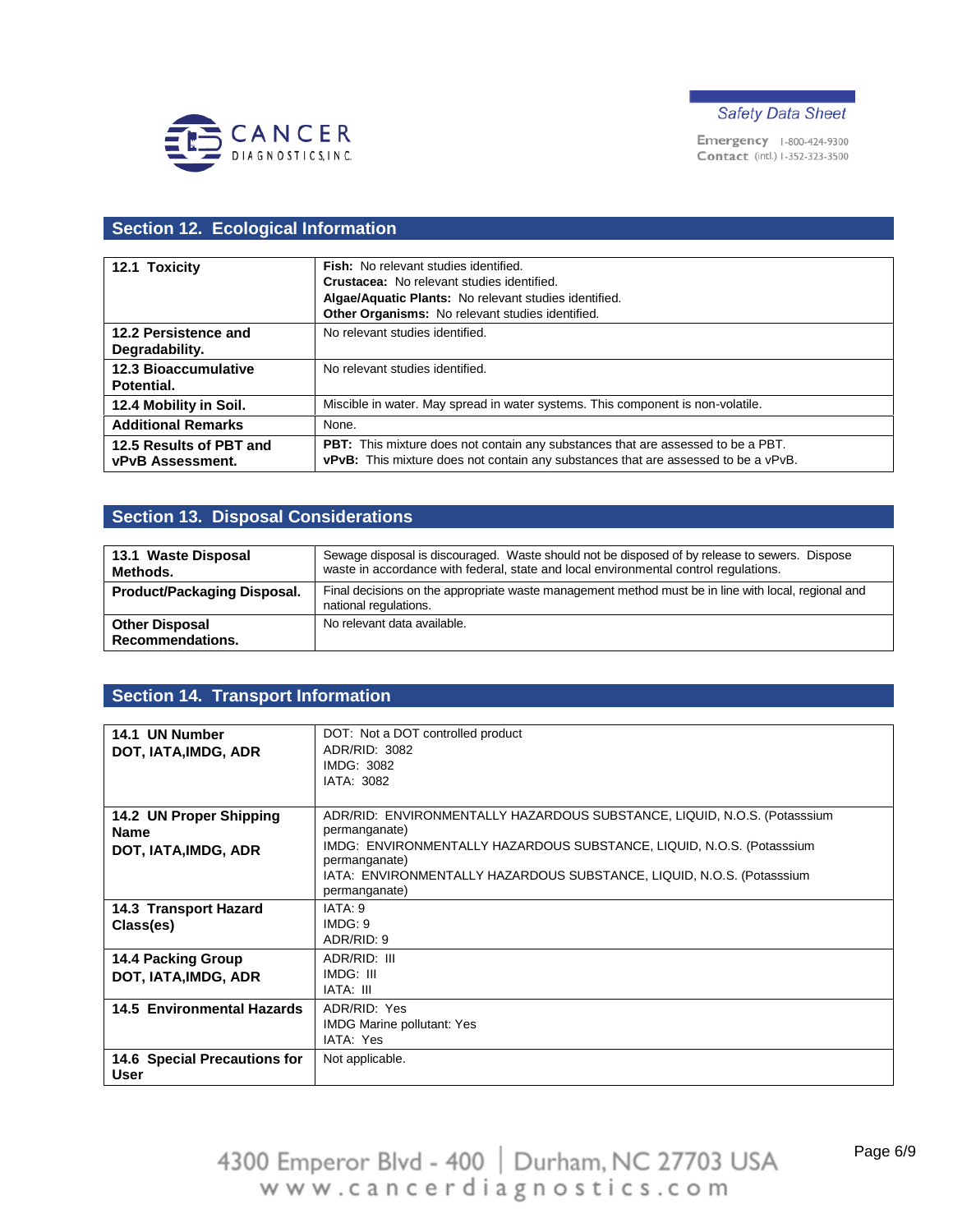



# **Section 15. Regulatory Information**

|                                                              | 15.1 Safety, Health and Environmental Regulations/Legislation Specific for the Substance or Mixture.                                                                                                                                                                                                                                                                                                                                                                                                                                                                                                                                                                                                                                                                                                                                                                                                                                                                                                                                                                                                                                                                                                                                                                                                                                                                                                                                                                                                                                                                                                                                                                                                                                                                                                                    |
|--------------------------------------------------------------|-------------------------------------------------------------------------------------------------------------------------------------------------------------------------------------------------------------------------------------------------------------------------------------------------------------------------------------------------------------------------------------------------------------------------------------------------------------------------------------------------------------------------------------------------------------------------------------------------------------------------------------------------------------------------------------------------------------------------------------------------------------------------------------------------------------------------------------------------------------------------------------------------------------------------------------------------------------------------------------------------------------------------------------------------------------------------------------------------------------------------------------------------------------------------------------------------------------------------------------------------------------------------------------------------------------------------------------------------------------------------------------------------------------------------------------------------------------------------------------------------------------------------------------------------------------------------------------------------------------------------------------------------------------------------------------------------------------------------------------------------------------------------------------------------------------------------|
| <b>Extremely Hazardous</b><br><b>Substances; Section 355</b> | None of the components in this mixture are listed.                                                                                                                                                                                                                                                                                                                                                                                                                                                                                                                                                                                                                                                                                                                                                                                                                                                                                                                                                                                                                                                                                                                                                                                                                                                                                                                                                                                                                                                                                                                                                                                                                                                                                                                                                                      |
| <b>Toxic Substances Control</b><br>Act; TSCA                 | All of the components in this mixture are listed.                                                                                                                                                                                                                                                                                                                                                                                                                                                                                                                                                                                                                                                                                                                                                                                                                                                                                                                                                                                                                                                                                                                                                                                                                                                                                                                                                                                                                                                                                                                                                                                                                                                                                                                                                                       |
| <b>California Proposition 65</b>                             | None of the components in this mixture are listed.                                                                                                                                                                                                                                                                                                                                                                                                                                                                                                                                                                                                                                                                                                                                                                                                                                                                                                                                                                                                                                                                                                                                                                                                                                                                                                                                                                                                                                                                                                                                                                                                                                                                                                                                                                      |
| <b>Right To Know Components</b>                              | Potassium Permanganate, CAS# 7722-64-7.<br>California<br>Massachusetts<br>Minnesota<br>New Jersey<br>Pennsylvania                                                                                                                                                                                                                                                                                                                                                                                                                                                                                                                                                                                                                                                                                                                                                                                                                                                                                                                                                                                                                                                                                                                                                                                                                                                                                                                                                                                                                                                                                                                                                                                                                                                                                                       |
| 15.2 Chemical Safety<br>Assessment                           | No Chemical Safety Assessment has been carried out for this substance/mixture by Cancer<br>Diagnostics, Inc.                                                                                                                                                                                                                                                                                                                                                                                                                                                                                                                                                                                                                                                                                                                                                                                                                                                                                                                                                                                                                                                                                                                                                                                                                                                                                                                                                                                                                                                                                                                                                                                                                                                                                                            |
| R phrases                                                    | R8<br>EN: Contact with combustible material may cause fire.<br>DA: Brandfarlig ved kontakt med brandbare stoffer.<br>DE: Feuergefahr bei Berührung mit brennbaren Stoffen.<br>EL: Η επαφή με καύσιμο υλικό μπορεί να προκαλέσει πυρκαγιά.<br>ES: Peligro de fuego en contacto con materias combustibles.<br>FR: Favorise l'inflammation des matières combustibles.<br>IT: Può provocare l'accensione di materie combustibili.<br>NL: Bevordert de ontbranding van brandbare stoffen.<br>PT: Favorece a inflamação de matérias combustíveis.<br>SV: Kontakt med brännbart material kan orsaka brand.<br><b>R22</b><br>EN: Harmful if swallowed.<br>DA: Farlig ved indtagelse.<br>DE: Gesundheitsschädlich beim Verschlucken.<br>EL: Επιβλαβές σε περίπτωση καταπόσεως.<br>ES: Nocivo por ingestión.<br>FR: Nocif en cas d'ingestion.<br>IT: Nocivo per ingestion.<br>NL: Schadelijk bij opname door de mond.<br>PT: Nocivo por ingestão.<br>SV: Farligt vid förtäring.<br>R36/38<br>EN: Irritating to eyes and skin.<br>DA: Irriterer øjnene og huden<br>DE: Reizt die Augen und die Haut.<br>EL: Ερεθίζει τα μάτια και το δέρμα.<br>ES: Irrita los ojos y la piel.<br>FR: Irritant pour les yeux et la peau.<br>IT: Irritante per gli occhi e la pelle.<br>NL: Irriterend voor de ogen en de huid.<br>PT: Irritante para os olhos e pele.<br>SV: Irriterar ögonen och huden.<br>R50/53<br>EN: Very toxic to aquatic organisms, may cause long-term adverse effects in the aquatic<br>environment.<br>DA: Meget giftig for organismer, der lever i vand; kan forårsage uønskede langtidsvirkninger i<br>vandmiljøet.<br>DE: Sehr giftig für Wasserorganismen, kann in Gewässern längerfristig schädliche Wirkungen haben.<br>ΕΙ: Πολύ τοξικό νια τους μδοόβιους ρονανισμούς, μπορεί να προκαλέσει μακρονοόνιες δυσμενείς |

<u>Πολύ τοξικό για τους υδρόβιους οργανισμούς, μπορεί να προκαλέσει μακροχρόνιες ουσμενείς</u>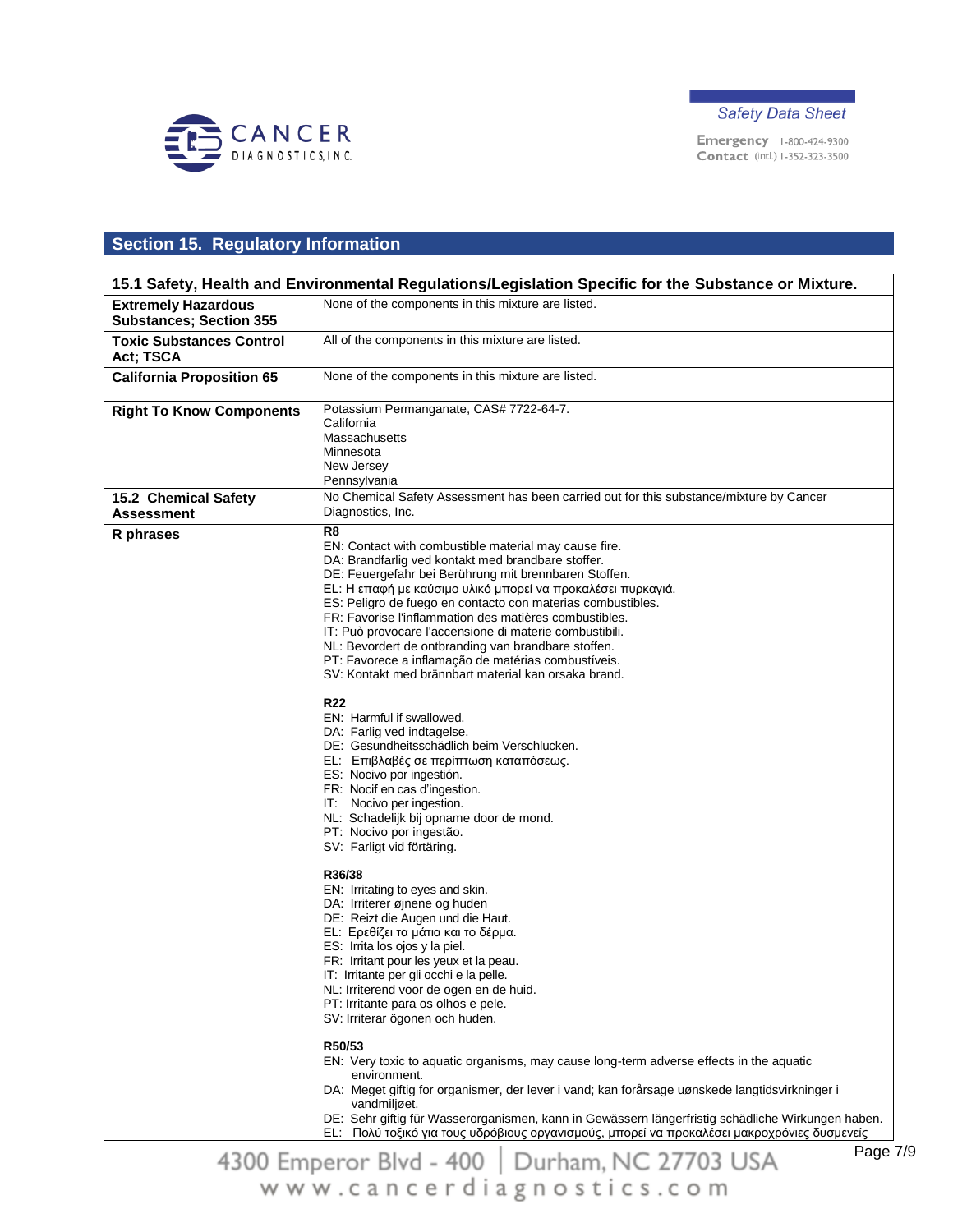



|           | περιβάλλον.<br>επιπτώσεις στο υδάτινο<br>ES: Muy tóxico para los organismos acuáticos, puede provocar a largo plazo efectos negativos en el<br>medio ambiente acuático.<br>FR: Tres toxique pour les organismes aquatiques, peut entrainer des effets nefastes a long terme<br>pour l'environnement aquatique.<br>IT: Altamente tossico per gli organismi acquatici, può provocare a lungo termine effetti negativi per<br>l'ambiente acquatico.<br>NL: Zeer vergiftig voor in het water levende organismen; kan in het aquatisch milieu op lange termijn<br>schadelijke effecten<br>veroorzaken.<br>PT: Muito tóxico para os organismos aquáticos, podendo causar efeitos nefastos a longo prazo no<br>ambiente aquático.<br>SV: Mycket giftigt för vattenlevande organismer, kan orsaka skadliga långtidseffekter i vattenmiljön.                                                                                                                                                        |
|-----------|--------------------------------------------------------------------------------------------------------------------------------------------------------------------------------------------------------------------------------------------------------------------------------------------------------------------------------------------------------------------------------------------------------------------------------------------------------------------------------------------------------------------------------------------------------------------------------------------------------------------------------------------------------------------------------------------------------------------------------------------------------------------------------------------------------------------------------------------------------------------------------------------------------------------------------------------------------------------------------------------|
| S phrases | S2<br>EN: Keep out of the reach of children.<br>DA: Opbevares utilgængeligt for børn.<br>DE: Darf nicht in die Hände von Kindern gelangen.<br>EL: Μακριά από παιδιά.<br>ES: Manténgase fuera del alcance de los niños.<br>FR: Conserver hors de la portee des enfants.<br>IT: Conservare fuori della portata dei bambini.<br>NL: Buiten bereik van kinderen bewaren.<br>PT: Manter fora do alcance das crianças.<br>SV: Förvaras oåtkomligt för barn.                                                                                                                                                                                                                                                                                                                                                                                                                                                                                                                                      |
|           | S36/37/39<br>EN: Wear suitable protective clothing, gloves and eye/face protection.<br>DA: Brug særligt arbejdstøj, egnede beskyttelseshandsker og -briller/ansigtsskærm.<br>DE: Bei der Arbeit geeignete Schutzkleidung, Schutzhandschuhe und Schutzbrille/Gesichtsschutz<br>tragen.<br>ΕL: Φοράτε κατάλληλη προστατευτική ενδυμασία, γάντια και συσκευή προστασίας ματιών/προσώπου<br>ES: Usense indumentaria y guantes adecuados y protección para los ojos/la cara.<br>FR: Porter un vetement de protection approprie, des gants et un appareil de protection des yeux/du<br>visage.<br>IT: Usare indumenti protettivi e guanti adatti e proteggersi gli occhi/la faccia.<br>NL: Draag geschikte beschermende kleding, handschoenen en een beschermingsmiddel voor de<br>ogen/het gezicht.<br>PT: Usar vestuário de protecção, luvas e equipamento protector para os olhos /face adequados.<br>SV: Använd lämpliga skyddskläder, skyddshandskar samt skyddsglasögon eller ansiktsskydd |
|           | S60<br>EN: This material and its container must be disposed of as hazardous waste.<br>DA: Undgå udledning til miljøet. Se særlig vejledning/leverandørbrugsanvisning.<br>DE: Dieses Produkt und sein Behälter sind als gefährlicher Abfall zu entsorgen.<br>EL: Αποφύγετε την ελευθέρωσή του στο περιβάλλον. Αναφερθείτε σε ειδικές οδηγίες/.ελτίο<br>δεδομένων ασφαλείας.<br>ES: Elimínense el producto y su recipiente como residuos peligrosos.<br>FR: Eliminer le produit et son recipient comme un dechet dangereux.<br>IT: Questo materiale e il suo contenitore devono essere smaltiti come rifiuti pericolosi.<br>NL: Deze stof en de verpakking als gevaarlijk afval afvoeren.<br>PT: Este produto e o seu recipiente devem ser eliminados como resíduos perigosos.<br>SV: Detta material och dess behållare skall tas om hand som farligt avfall.                                                                                                                                |
|           | S61<br>EN: Avoid release to the environment. Refer to special instructions/Safety data sheets.<br>DA: Undgå udledning til miljøet. Se særlig vejledning/leverandørbrugsanvisning.<br>DE: Freisetzung in die Umwelt vermeiden. Besondere Anweisungen einholen/Sicherheitsdatenblatt<br>zu Rate ziehen.<br>ΕL: Αποφύγετε την ελευθέρωσή του στο περιβάλλον. Αναφερθείτε σε ειδικές οδηγίες/.ελτίο<br>δεδομένων ασφαλείας.<br>ES: Evítese su liberación al medio ambiente. Recábense instrucciones específicas de la ficha de<br>datos de<br>seguridad.<br>FR: Eviter le rejet dans l'environnement. Consulter les instructions speciales/la fiche de donnees de<br>securite.                                                                                                                                                                                                                                                                                                                 |

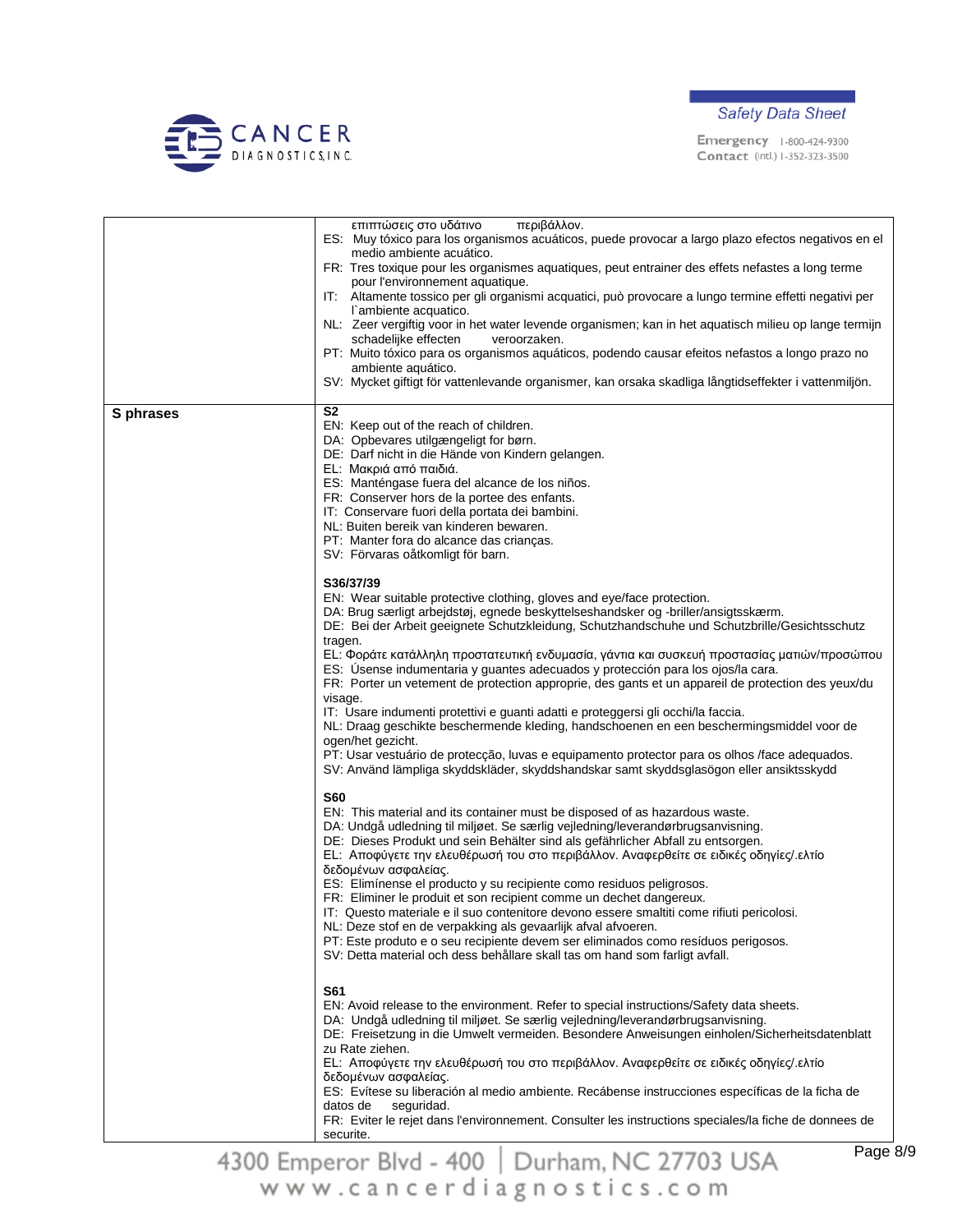



| IT: Non disperdere nell`ambiente. Riferirsi alle istruzioni speciali/ schede informative in materia di |
|--------------------------------------------------------------------------------------------------------|
| sicurezza.                                                                                             |
| NL: Voorkom lozing in het milieu. Vraag om speciale instructies/veiligheidskaart.                      |
| PT: Evitar a libertação para o ambiente. Obter instruções específicas/fichas de segurança.             |
| SV: Undvik utsläpp till miljön. Läs särskilda instruktioner/varuinformationsblad.                      |
|                                                                                                        |

### **Section 16. Other Information**

**Revision Date:** 2019-01-11

#### **Notice to Reader:**

*To the best of our knowledge, the information contained herein is accurate. However, neither the above named supplier nor any of its subsidiaries assumes any liability whatsoever for the accuracy or completeness of the information contained herein.*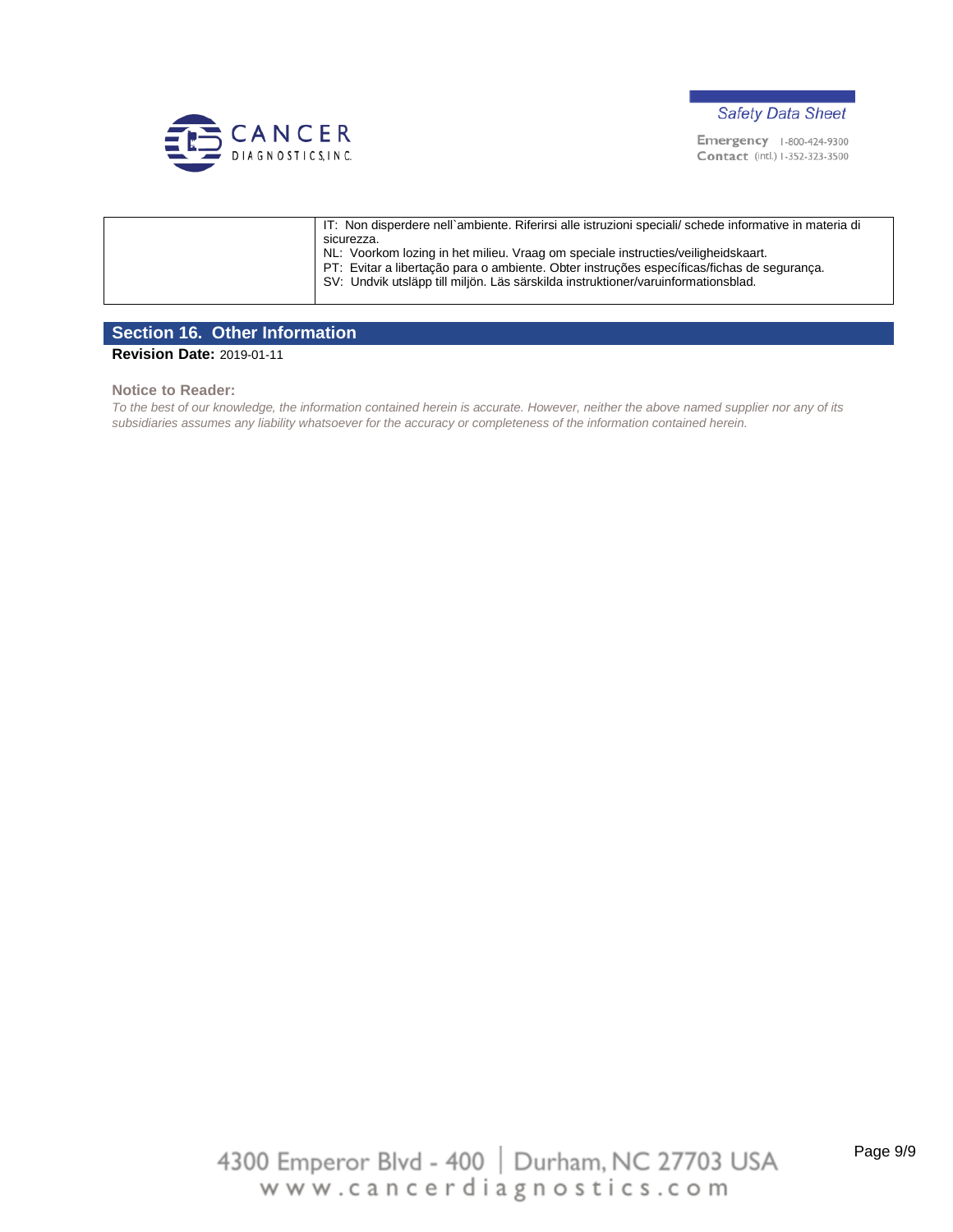



# **Section 1. Identification**

| 1.1 Product<br><b>Identifier</b> | Product Name: Sulfuric Acid Solution (1N)<br>Product Number: SSC1184 |                                                                                                                                                                                                                                                                                                                                                                                                                                                                                                                                                                                    |
|----------------------------------|----------------------------------------------------------------------|------------------------------------------------------------------------------------------------------------------------------------------------------------------------------------------------------------------------------------------------------------------------------------------------------------------------------------------------------------------------------------------------------------------------------------------------------------------------------------------------------------------------------------------------------------------------------------|
|                                  |                                                                      |                                                                                                                                                                                                                                                                                                                                                                                                                                                                                                                                                                                    |
| 1.2 Intended use                 | EN:<br>DA:<br>DE:<br>F1:<br>ES:<br>FR:<br>IT:<br>NL:<br>PT:<br>SV:   | Laboratory reagent. For professional use only.<br>Laboratoriereagens. Kun til professionelt brug.<br>Laboratoriumreagens. Alleen voor professioneel gebruik.<br>Αντιδραστήριο εργαστηρίου. Για επαγγελματική χρήση μόνο.<br>Reactivo de laboratorio. Sólo para uso profesional.<br>Réactif de laboratoire. Pour un usage professionnel uniquement.<br>Laboratorio di reagente. Solo per uso professionale.<br>Laboratoriumreagens. Alleen voor professioneel gebruik.<br>Reagente de laboratório. Para uso profissional.<br>Laboratoriereagens. Endast för yrkesmässig användning. |
| 1.3 Details of the               | <b>Manufacturer</b>                                                  | Cancer Diagnostics, Inc.                                                                                                                                                                                                                                                                                                                                                                                                                                                                                                                                                           |
| supplier of the                  | <b>Address</b>                                                       | 4300 Emperor Blvd. #400                                                                                                                                                                                                                                                                                                                                                                                                                                                                                                                                                            |
| safety data sheet                |                                                                      | Durham, NC 27703                                                                                                                                                                                                                                                                                                                                                                                                                                                                                                                                                                   |
|                                  |                                                                      |                                                                                                                                                                                                                                                                                                                                                                                                                                                                                                                                                                                    |
|                                  | <b>Phone Number</b>                                                  | 1-877-846-5393                                                                                                                                                                                                                                                                                                                                                                                                                                                                                                                                                                     |
|                                  | <b>Fax Number</b>                                                    | 1-877-817-1716                                                                                                                                                                                                                                                                                                                                                                                                                                                                                                                                                                     |
|                                  | e-mail                                                               | compliance@cancerdiagnostics.com                                                                                                                                                                                                                                                                                                                                                                                                                                                                                                                                                   |
|                                  | Website                                                              | www.cancerdiagnostics.com/sds                                                                                                                                                                                                                                                                                                                                                                                                                                                                                                                                                      |

## **Section 2. Hazards Identification**

| 2.1 GHS<br><b>Classification</b><br><b>Classification:</b>                                                                                                                                                       | Skin irritation (Category 2), H315<br>Serious eye damage (Category 1), H318 |
|------------------------------------------------------------------------------------------------------------------------------------------------------------------------------------------------------------------|-----------------------------------------------------------------------------|
|                                                                                                                                                                                                                  |                                                                             |
|                                                                                                                                                                                                                  |                                                                             |
|                                                                                                                                                                                                                  |                                                                             |
| Directive 1999/45/EC<br>C R38, R41; S26<br><b>EN: Corrosive</b><br>DA: Ætsende<br>DE: Ätzend<br>EL: Διαβρωτικό<br>ES: Corrosivo<br>FR: Corrosif<br>IT: Corrosivo<br>NL: Bijtend<br>PT: Corrosivo<br>SV: Frätande | For full text of R- & S- phrases: see Section 15.                           |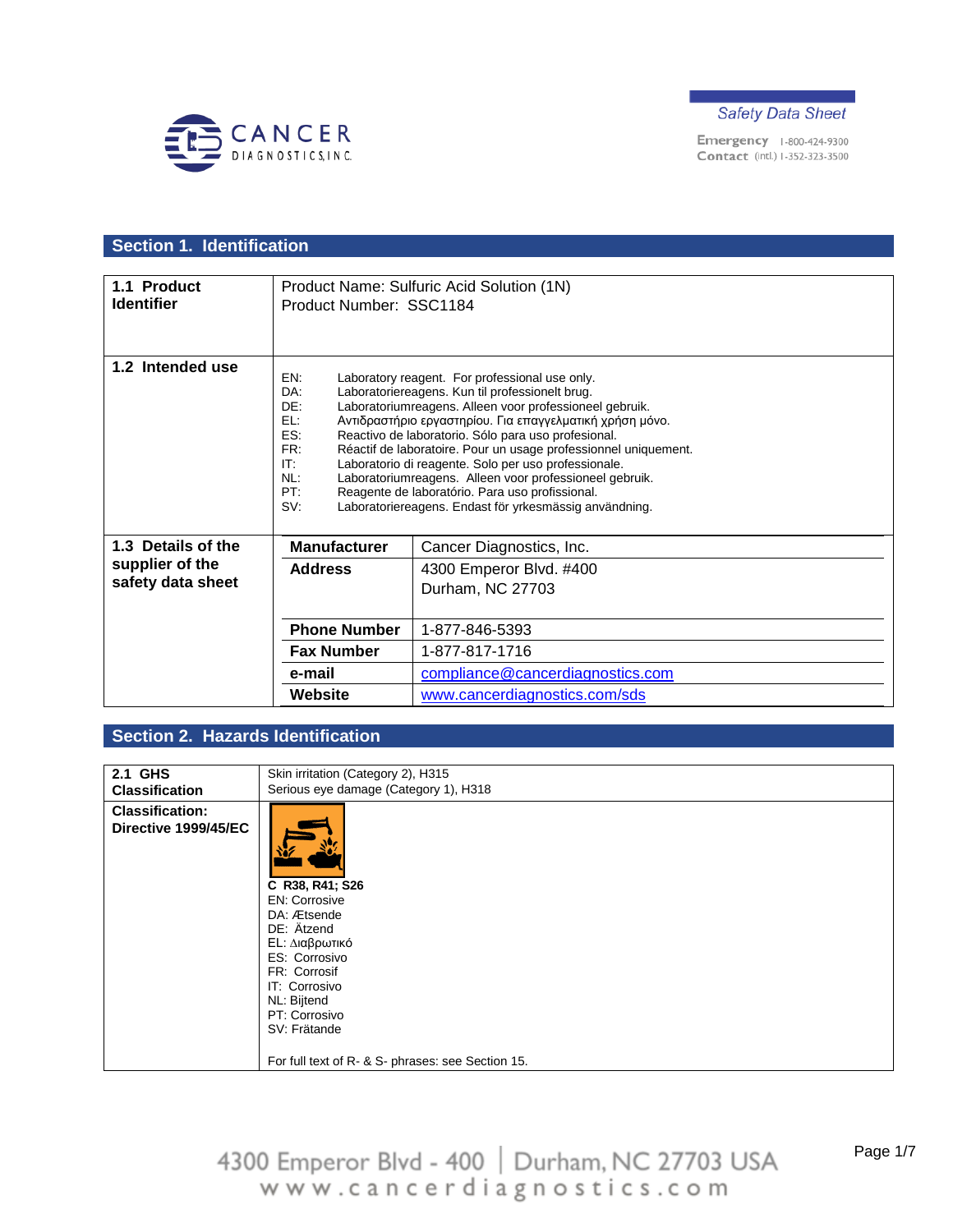



| 2.2 Label Elements               | Pictogram(s):               |                                                                                                                                                                                             |
|----------------------------------|-----------------------------|---------------------------------------------------------------------------------------------------------------------------------------------------------------------------------------------|
|                                  | Signal word:                | Danger                                                                                                                                                                                      |
|                                  | Hazard statement(s):        | H315 - Causes skin irritation<br>H318 - Causes serious eye damage                                                                                                                           |
|                                  | Precautionary statement(s): | P302+ P352 - IF ON SKIN: Wash with plenty of soap and water<br>P305 + P351 + P315 - IF IN EYES: Rinse cautiously with water for<br>several minutes. Get immidiate medical advice/attention. |
| <b>NFPA</b><br><b>Scale: 0-4</b> |                             |                                                                                                                                                                                             |
| <b>HMIS (U.S.A.)</b>             | <b>HEALTH</b>               | $\mathbf 2$                                                                                                                                                                                 |
| <b>Scale: 0-4</b>                | <b>FLAMMABILITY</b>         | 0                                                                                                                                                                                           |
|                                  | <b>PHYSICAL HAZARD</b>      | 0                                                                                                                                                                                           |
|                                  | PERSONAL PROTECTION         | C                                                                                                                                                                                           |
| 2.3 Other Hazards                |                             | PBT: This mixture does not contain any substances that are assessed to be a PBT.<br>vPvB: This mixture does not contain any substances that are assessed to be a vPvB.                      |

### **Section 3. Composition and Information on Ingredients**

#### **3.2 Chemical Description:** Mixture

\*May contain additional non-hazardous proprietary ingredients.

\*May contain additional active ingredients at concentrations <0.1%w/v.

| <b>Hazardous Ingredients:</b> | CAS#      | EC#       | <b>GHS Symbols</b>                                                   | %   |
|-------------------------------|-----------|-----------|----------------------------------------------------------------------|-----|
| Sulfuric Acid                 | 7664-93-9 | 231-639-5 | Œ<br>Danger. 1A. H314 Causes<br>severe skin burns and eye<br>damage. | ≤ 3 |

## **Section 4. First Aid Measures**

#### **4.1 Description of first aid measures**

**Eye Contact:** Check for and remove contact lenses. Immediately flush eyes with copious amounts of water and get immediate medical attention.

**Skin Contact:** Remove contaminated clothing and wash contact area with mild soap and copious amounts of water. Get medical attention if irritation develops.

**Inhalation:** If inhaled, remove person to fresh air. If not breathing, give artificial respiration. If breathing is difficult, give oxygen. Get medical attention if symptoms worsen.

**Ingestion:** Do NOT induce vomiting unless directed to do so by medical personnel. Never give anything by mouth to an unconscious person. Loosen tight clothing such as collar, tie, belt or waistband. Get immediate medical attention.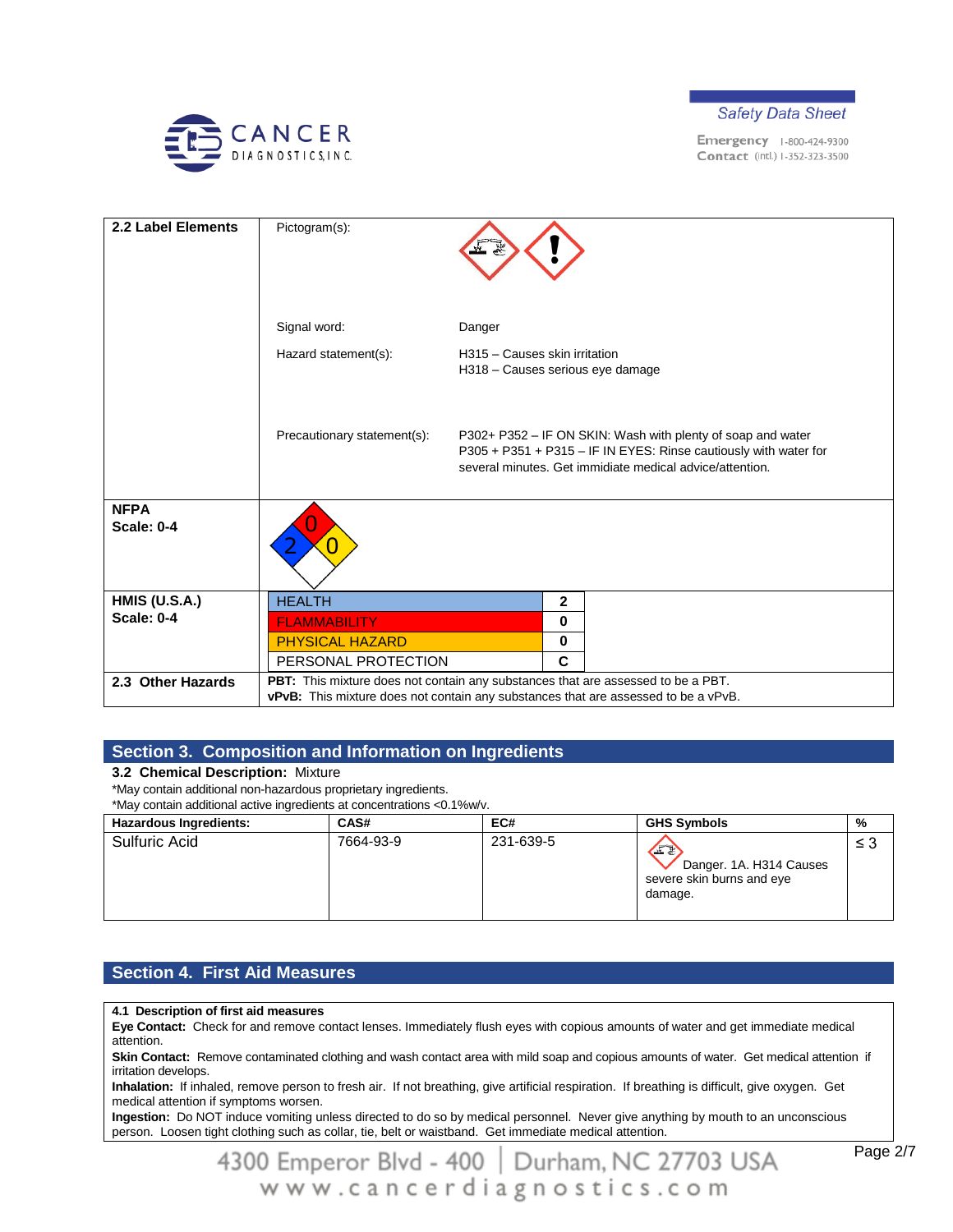



**4.2 Most important symptoms and effects, both acute and delayed** See section 2.2 and 11. **4.3 Indication of any immediate medical attention and special treatment needed** No data available

## **Section 5. Fire Fighting Measures**

| 5.1 Extinguishing Media                                         | Extinguish fire using water spray, carbon dioxide, chemical foam, or dry chemical.                                 |
|-----------------------------------------------------------------|--------------------------------------------------------------------------------------------------------------------|
| 5.2 Special hazards<br>arising from the<br>substance or mixture | No unusual fire or explosion hazards expected. Slightly explosive around oxidizing materials.                      |
| 5.3 Advice for<br>firefighters                                  | As with any fire, wear personal protection equipment, including a self-contained breathing apparatus<br>(S.C.B.A.) |

### **Section 6. Accidental Release Measures**

**6.1 Personal precautions, protective equipment and emergency procedures**

Wear chemical resistant clothing, gloves, and eye protection. Wear NIOSH/MSHA approved breathing apparatus.

**6.2 Environmental precautions**

Keep material away from heat, flame, ignition sources, and reactive materials. Don't allow product to enter drain.

**6.3 Methods and materials for containment and cleaning up**

Wipe up or absorb spill using inert absorbent and place in a suitable waste container for disposal.

### **Section 7. Handling and Storage**

**7.1 Precautions for safe handling.** Avoid contact with skin and eyes. Wash thoroughly after handling. Avoid breathing vapor. **7.2 Conditions for safe storage, including any incompatibilities.** Store in well ventilated area. Keep container tightly closed. Store at 15-30°C. **7.3 Specific end use(s).** See section 1.2

# **Section 8. Exposure Controls / Personal Protection**

| 8.1 Control parameters | <b>Exposure Limits:</b>                                                                                 |
|------------------------|---------------------------------------------------------------------------------------------------------|
|                        | Sulfuric Acid                                                                                           |
|                        | <b>NIOSH REL</b> : TWA 1 mg/m <sup>3</sup>                                                              |
|                        | <b>OSHA PEL</b> : TWA 1 mg/m <sup>3</sup>                                                               |
| 8.2 Exposure controls  | <b>Personal Protective Equipment (PPE):</b>                                                             |
|                        | Eye/Face protection.                                                                                    |
|                        | Safety glasses or goggles are required.                                                                 |
|                        | Skin protection.                                                                                        |
|                        | Protective clothing is required.                                                                        |
|                        | Hand protection.                                                                                        |
|                        | Chemical resistant gloves are required.                                                                 |
|                        | Glove material must be resistant to the components of this product.                                     |
|                        | Consult glove manufacturer for specific recommendations of appropriate material and thickness of glove. |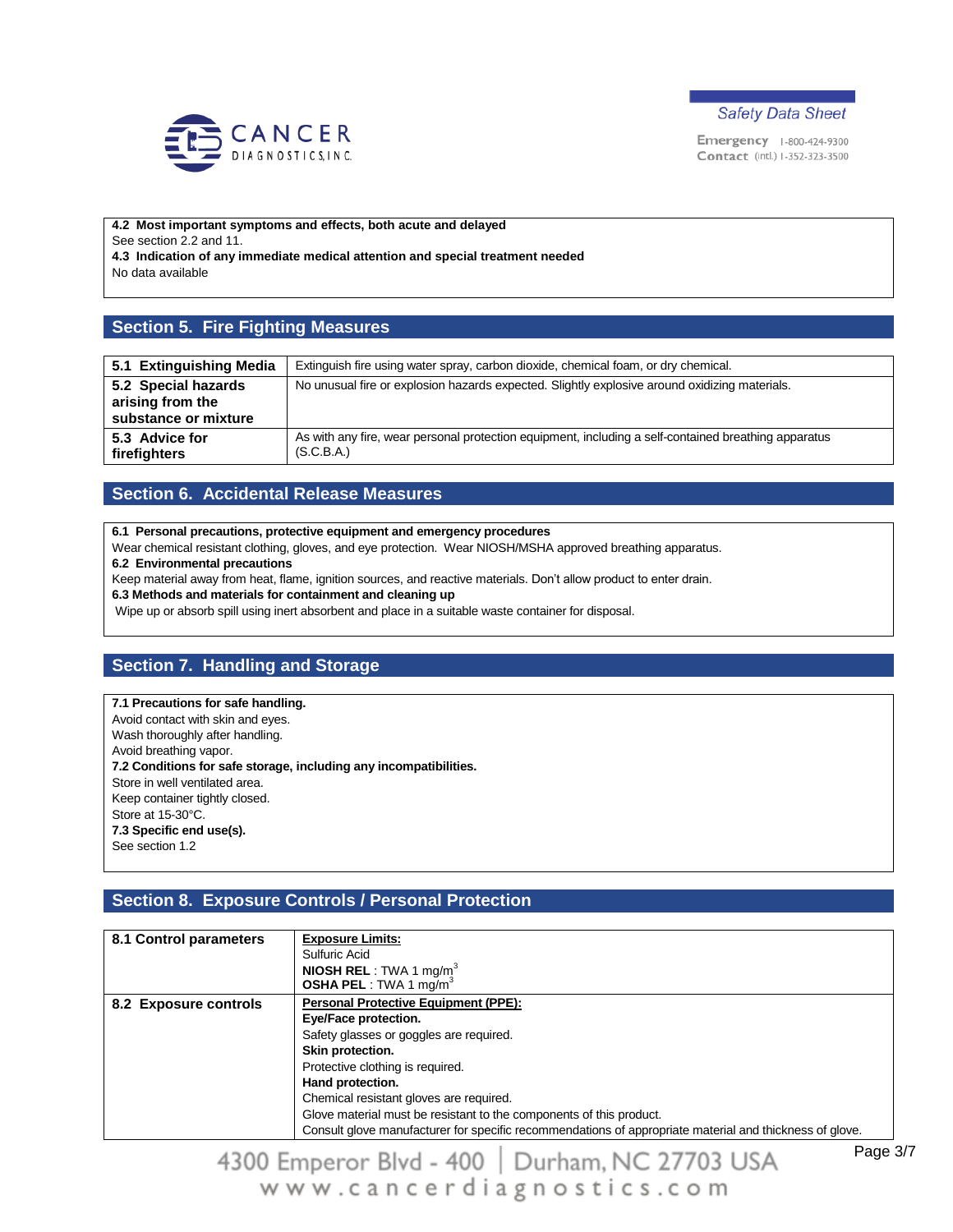



|                             | Respiratory protection.                                                                                                                                                                                                                                       |
|-----------------------------|---------------------------------------------------------------------------------------------------------------------------------------------------------------------------------------------------------------------------------------------------------------|
|                             | Avoid breathing vapor.                                                                                                                                                                                                                                        |
|                             | Environmental exposure controls.                                                                                                                                                                                                                              |
|                             | Avoid releasing large quantities into the environment.                                                                                                                                                                                                        |
|                             | No additional information.                                                                                                                                                                                                                                    |
| <b>Engineering Controls</b> | Working area should be adequately large and well ventilated to prevent concentration of vapors.<br>Provide mechanical exhaust ventilation or other engineering controls to keep airborne concentrations of<br>vapors below their respective threshold limits. |

## **Section 9. Physical and Chemical Properties**

| <b>Physical State</b>                            | Liquid         |
|--------------------------------------------------|----------------|
| Color                                            | Colorless      |
| Odor                                             | Odorless       |
| <b>Odor Threshold</b>                            | Unknown        |
| рH                                               | Acidic         |
| <b>Melting Point/ Freezing Point</b>             | Unknown        |
| <b>Initial Boiling Point</b>                     | Unknown        |
| <b>Flash Point</b>                               | Unknown        |
| <b>Evaporation Rate</b>                          | Unknown        |
| Flammability (solid, gas)                        | Unknown        |
| <b>Upper/Lower Flammability</b><br><b>Limits</b> | Unknown        |
| <b>Vapor Pressure</b>                            | Unknown        |
| <b>Vapor Density</b>                             | Unknown        |
| <b>Relative Density</b>                          | Unknown        |
| Solubility(ies)                                  | Water          |
| <b>Partition Coefficient:</b>                    | Unknown        |
| n-octanol/water                                  |                |
| <b>Auto-Ignition Temperature</b>                 | Unknown        |
| <b>Decomposition Temperature</b>                 | Unknown        |
| <b>Viscosity</b>                                 | Unknown        |
| <b>Explosive Properties</b>                      | Not explosive. |
| <b>Oxidizing Properties</b>                      | Unknown        |

## **Section 10. Stability and Reactivity**

| 10.1 Reactivity                                   | No relevant data available.                     |
|---------------------------------------------------|-------------------------------------------------|
| <b>10.2 Chemical Stability</b>                    | Stable under normal temperatures and pressures. |
| 10.3 Possibility of<br><b>Hazardous Reactions</b> | No hazardous reactions known.                   |
| 10.4 Conditions to Avoid                          | Fire, static electricity, direct sunlight.      |
| 10.5 Incompatible Materials                       | Oxidizers, strong bases.                        |
| 10.6 Hazardous<br><b>Decomposition Materials</b>  | Sulfuric acid fumes, sulfur oxides.             |

**Section 11. Toxicological Information**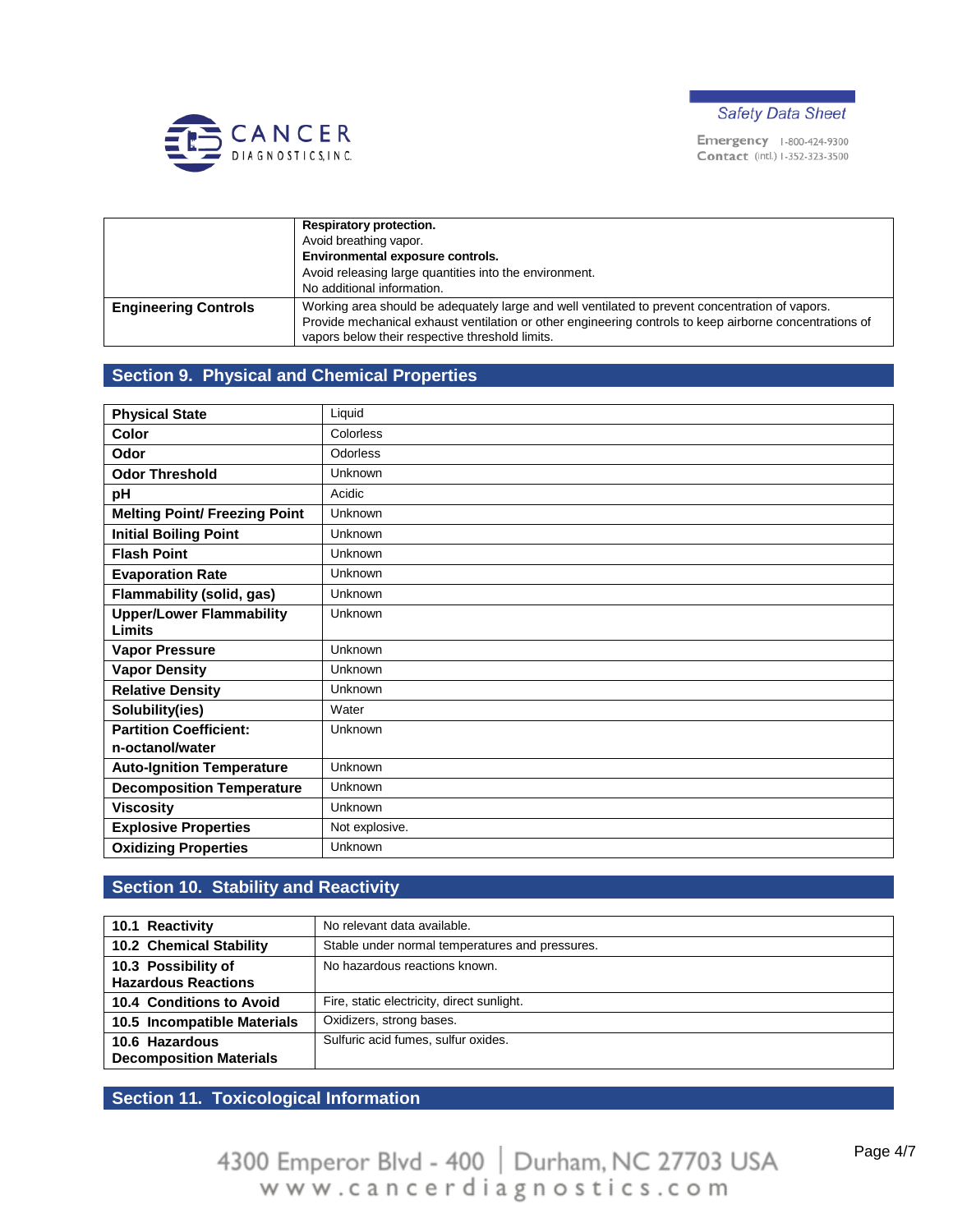



| 11.1 Information on           | <b>Acute Toxicity.</b>                                                                               |
|-------------------------------|------------------------------------------------------------------------------------------------------|
| <b>Toxicological Effects.</b> | No relevant data available                                                                           |
|                               | <b>Skin Corrosion/Irritation.</b>                                                                    |
|                               | Irritating to skin and mucous membranes.                                                             |
|                               | Serious Eye Damage/Irritation.                                                                       |
|                               | Corrosive to eye.                                                                                    |
|                               | Respiratory or skin sensitization.                                                                   |
|                               | No relevant data available.                                                                          |
|                               | <b>Germ Cell Mutagenicity.</b>                                                                       |
|                               | No relevant data available.                                                                          |
| Carcinogenicity.              | International Agency for Research on Cancer (IARC).                                                  |
|                               | The international Agency for Research on Cancer has determined that occupational exposure to strong- |
|                               | inorganic-acid mists containing Sulfuric Acid is carcinogenic to humans.                             |
|                               | National Toxicology Program (NTP).                                                                   |
|                               | None of the components are listed.                                                                   |

# **Section 12. Ecological Information**

| 12.1 Toxicity                                      | <b>Fish:</b> No relevant studies identified.<br><b>Crustacea:</b> No relevant studies identified.<br>Algae/Aquatic Plants: No relevant studies identified.<br>Other Organisms: No relevant studies identified. |
|----------------------------------------------------|----------------------------------------------------------------------------------------------------------------------------------------------------------------------------------------------------------------|
| 12.2 Persistence and<br>Degradability.             | No relevant studies identified.                                                                                                                                                                                |
| <b>12.3 Bioaccumulative</b><br>Potential.          | No relevant studies identified.                                                                                                                                                                                |
| 12.4 Mobility in Soil.                             | Miscible in water. May spread in water systems. This component is non-volatile.                                                                                                                                |
| <b>Additional Remarks</b>                          | None.                                                                                                                                                                                                          |
| 12.5 Results of PBT and<br><b>vPvB Assessment.</b> | <b>PBT:</b> This mixture does not contain any substances that are assessed to be a PBT.<br>vPvB: This mixture does not contain any substances that are assessed to be a vPvB.                                  |

# **Section 13. Disposal Considerations**

| 13.1 Waste Disposal<br>Methods.           | Sewage disposal is discouraged. Waste should not be disposed of by release to sewers. Dispose<br>waste in accordance with federal, state and local environmental control regulations. |
|-------------------------------------------|---------------------------------------------------------------------------------------------------------------------------------------------------------------------------------------|
| Product/Packaging Disposal.               | Final decisions on the appropriate waste management method must be in line with local, regional and<br>national regulations.                                                          |
| <b>Other Disposal</b><br>Recommendations. | No relevant data available.                                                                                                                                                           |

### **Section 14. Transport Information**

| 14.1 UN Number<br>DOT, IATA, IMDG, ADR | DOT: Not dangerous goods.<br>ADR/RID: Not dangerous goods.<br>IMDG: Not dangerous goods.<br>IATA: Not dangerous goods. |
|----------------------------------------|------------------------------------------------------------------------------------------------------------------------|
| 14.2 UN Proper Shipping                | ADR/RID: Not dangerous goods.                                                                                          |
| <b>Name</b>                            | IMDG: Not dangerous goods.                                                                                             |
| DOT, IATA, IMDG, ADR                   | IATA: Not dangerous goods.                                                                                             |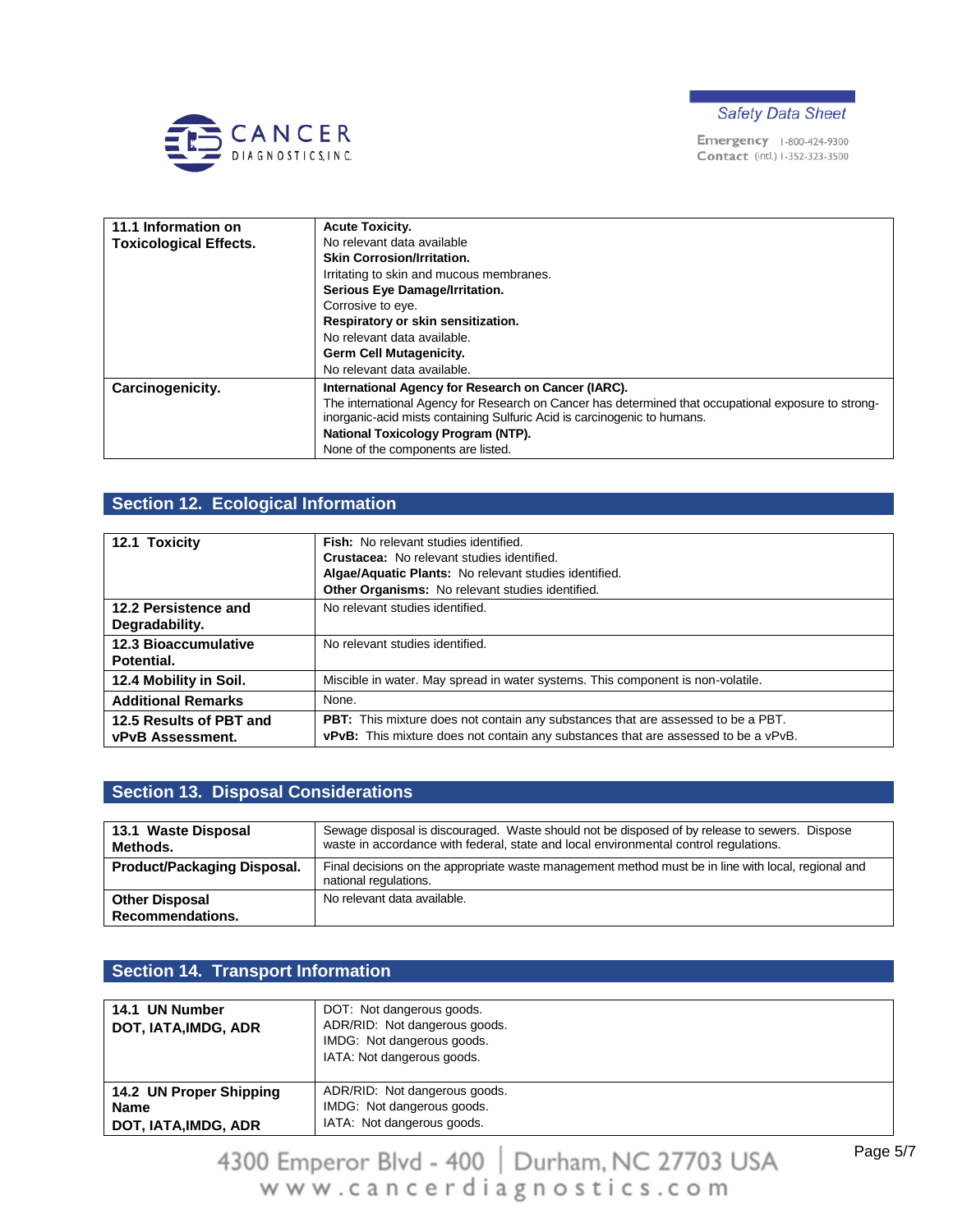



|                                   | DOT: Not dangerous goods.            |
|-----------------------------------|--------------------------------------|
| 14.3 Transport Hazard             | <b>DOT:</b> Not dangerous goods.     |
| Class(es)                         | IATA: Not dangerous goods.           |
|                                   | <b>IMDG:</b> Not dangerous goods.    |
|                                   | <b>ADR/RID:</b> Not dangerous goods. |
|                                   |                                      |
| <b>14.4 Packing Group</b>         | ADR/RID: Not dangerous goods.        |
| DOT, IATA, IMDG, ADR              | IMDG: Not dangerous goods.           |
|                                   | IATA: Not dangerous goods.           |
|                                   | DOT: Not dangerous goods.            |
| <b>14.5 Environmental Hazards</b> | Marine Pollutant: No                 |
| 14.6 Special Precautions for      | Not applicable.                      |
| <b>User</b>                       |                                      |

# **Section 15. Regulatory Information**

| 15.1 Safety, Health and Environmental Regulations/Legislation Specific for the Substance or Mixture. |                                                                                                                                                                                                                                                                                                                                                                                                                                                                                                                                                                                                                                                                                                                   |
|------------------------------------------------------------------------------------------------------|-------------------------------------------------------------------------------------------------------------------------------------------------------------------------------------------------------------------------------------------------------------------------------------------------------------------------------------------------------------------------------------------------------------------------------------------------------------------------------------------------------------------------------------------------------------------------------------------------------------------------------------------------------------------------------------------------------------------|
| <b>Extremely Hazardous</b><br><b>Substances; Section 355</b>                                         | None of the components in this mixture are listed.                                                                                                                                                                                                                                                                                                                                                                                                                                                                                                                                                                                                                                                                |
| <b>Toxic Substances Control</b><br>Act; TSCA                                                         | All of the components in this mixture are listed.                                                                                                                                                                                                                                                                                                                                                                                                                                                                                                                                                                                                                                                                 |
| <b>California Proposition 65</b>                                                                     | None of the components in this mixture are listed.                                                                                                                                                                                                                                                                                                                                                                                                                                                                                                                                                                                                                                                                |
| <b>Right To Know Components</b>                                                                      | None of the components in this mixture are listed.                                                                                                                                                                                                                                                                                                                                                                                                                                                                                                                                                                                                                                                                |
| 15.2 Chemical Safety<br><b>Assessment</b>                                                            | No Chemical Safety Assessment has been carried out for this substance/mixture by Cancer<br>Diagnostics, Inc.                                                                                                                                                                                                                                                                                                                                                                                                                                                                                                                                                                                                      |
| R phrases                                                                                            | R38<br>EN: Irritating to skin.<br>DA: Irriterer huden.<br>DE: Reizt die Haut.<br>EL: Ερεθίζει το δέρμα.<br>ES: Irrita la piel.<br>FR: Irritant pour la peau.<br>IT: Irritante per la pelle.<br>NL: Irriterend voor de huid.<br>PT: Irriterend voor de huid.<br>SV: Irriterar huden.<br><b>R41</b><br>EN: Risk of serious damage to eyes.<br>DA: Risiko for alvorlig øjenskade.<br>DE: Gefahr ernster Augenschäden.<br>EL: Κίνδυνος σοβαρών οφθαλμικών βλαβών.<br>ES: Riesgo de lesiones oculares graves.<br>FR: Risque de lésions oculaires graves.<br>IT: Rischio di gravi lesioni oculari.<br>NL: Gevaar voor ernstig oogletsel.<br>PT: Risco de lesões oculares graves.<br>SV: Risk för allvarliga ögonskador. |
| S phrases                                                                                            | <b>S26</b><br>EN: In case of contact with eyes, rinse immediately with plenty of water and seek medical advice.<br>DA: Kommer stoffet i øjnene, skylles straks grundigt med vand og læge kontaktes.<br>DE: Bei Berührung mit den Augen sofort gründlich mit Wasser abspülen und Arzt konsultieren.<br>EL: Σε περίπτωση επαφής με τα μάτια πλύνετέ τα αμέσως με άφθονο νερό και ζητήστε ιατρική<br>συμβουλή.<br>ES: En caso de contacto con los ojos, lávense inmediata y abundantemente con agua y acúdase a<br>un médico.<br>п.                                                                                                                                                                                  |